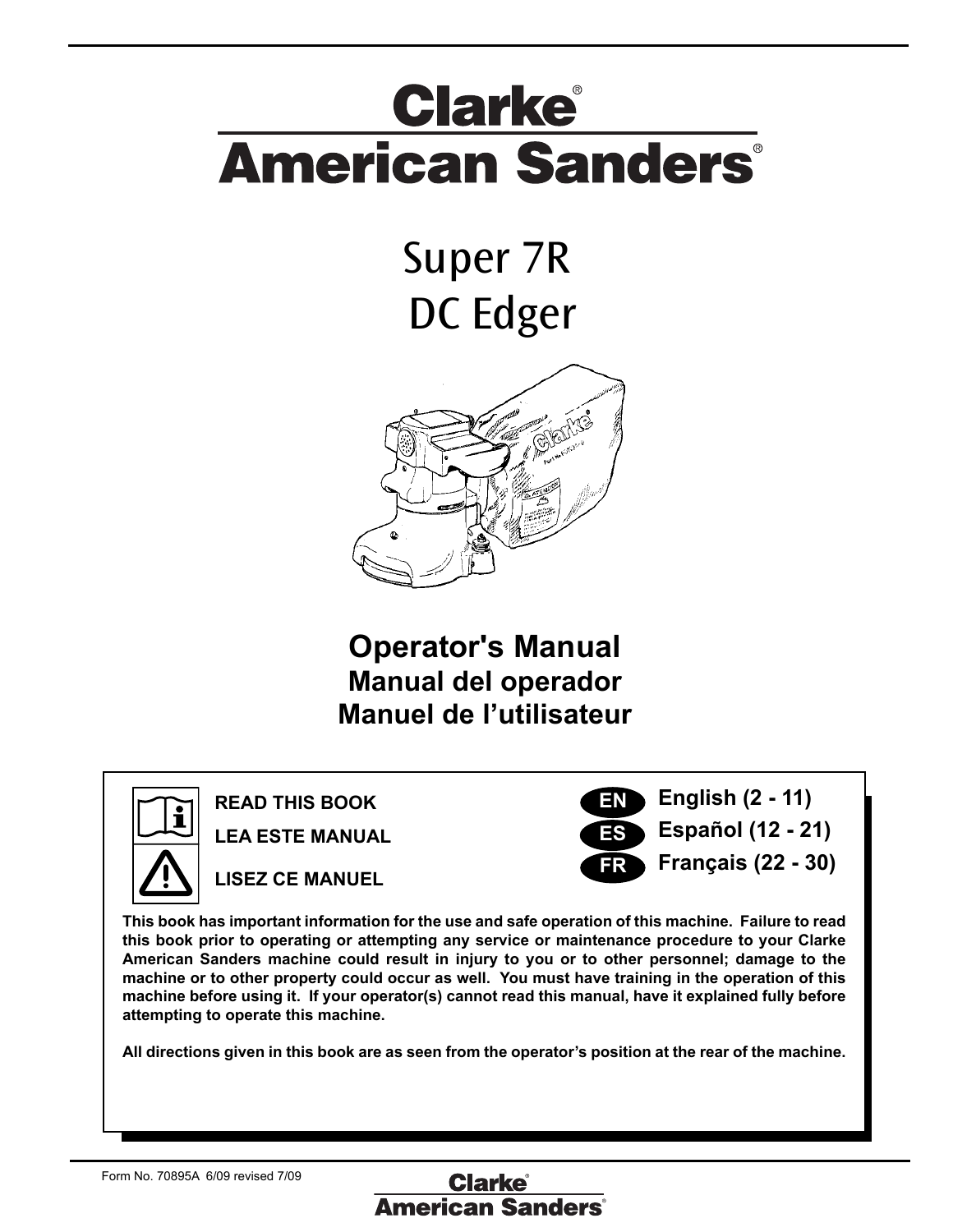

## **Contents of this Book**

#### **Operator's Manual - Section I**

#### **Parts and Service Manual - Section II**

ΛN  **WARNING:** The Products sold with this Manual contain or may contain chemicals that are known to certain governments (such as the State of California, as identified in its Proposition 65 Regulatory Warning Law) to cause cancer, birth defects or other reproductive harm. In certain locations (including the State of California) purchasers of these Products that place them in service at an employment job site or a publicly accessable space are required by regulation to make certain notices, warnings or disclosures regarding the chemicals that are or may be contained in the Products at or about such work sites. It is the purchaser's responsibility to know the content of, and to comply with, any laws and regulations relating to the use of these Products in such environments. The Manufacturer disclaims any responsibility to advise purchasers of any specific requirements that may be applicable to the use of the Products in such environments.

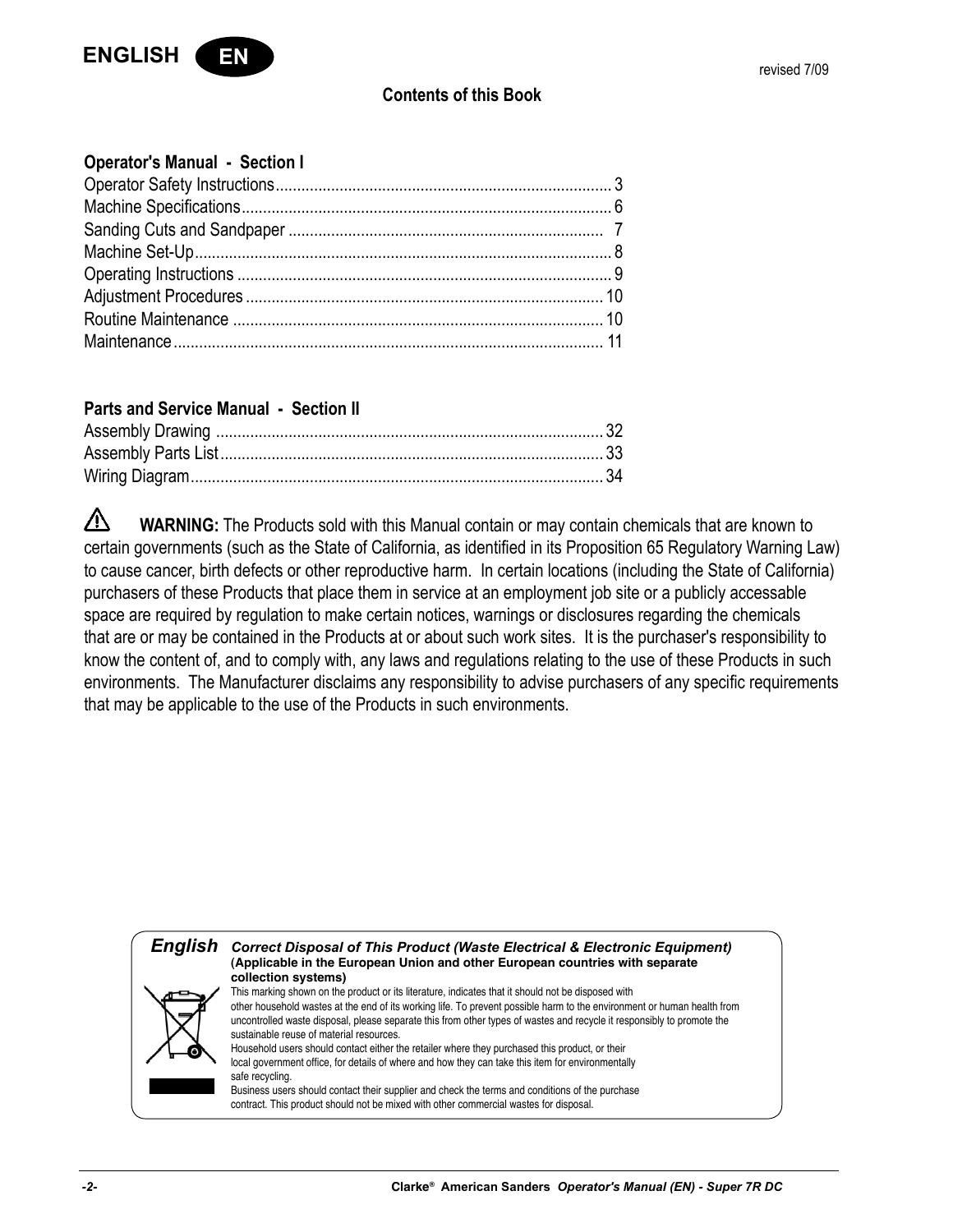**ENGLISH EN**

# **OPERATOR SAFETY INSTRUCTIONS**



When you see this symbol, it means: **Refer to instruction manual/booklet**



When you see this symbol, it means: **Wear eye protection.**

# **General Power Tool Safety Warnings**

八 **WARNING: Read all safety warnings and instructions.** Failure to follow warnings and instructions may result in electric shock, fire and or serious injury.

#### **Save all warnings and instructions for future use.**

*The term "power tool" in the warnings refers to your main-operated (corded) power tool or battery operated (cordless) power tool.*

## **Work area safety**

- **1. Keep work area clean and well lit.** *Clutter or dark areas invite accidents.*
- 2. Do not operate power tools in explosive atmospheres, such as in the presence of flammable liquids, gasses, or dust. *Power tools create sparks which may ignite the dust or fumes.*
- **3. Keep children and bystanders away while operating a power tool.** *Distractions can cause you to loose control.*

## **Electrical safety**

- **1. Power tool plugs must match the outlet. Never modify the plug in any way. Do not use any adapter plugs with earthed (grounded) power tools.** Unmodified plugs and matching outlets will reduce risk of electric shock.
- **2. Avoid body contact with earthed or grounded surfaces such as pipes, radiators, ranges, and refrigerators.** *There is an increased risk of electric shock if your body is earthed or grounded.*
- **3. Do not expose power tools to rain or wet conditions.** *Water entering a power tool will increase the risk of electric shock.*
- **4. Do not abuse the cord. Never use the cord for carrying, pulling or unplugging the power tool. Keep cord away from heat, oil, sharp edges or moving parts.** *Damaged or entangled cords increase the risk of electric shock.*
- **5. When operating a power tool outdoors, use an extension cord suitable for outdoor use.** *Use of cord suitable for outdoor use reduces the risk of electric shock.*
- **6. If operating a power tool in a damp location is unavoidable, use a ground fault circuit protected supply.** *Use of a ground fault circuit protector reduces the risk of electric shock.*

## **Personal safety**

- **1. Stay alert, watch what you are doing and use common sense when operating a power tool. Do not use a power tool while you are**  tired or under the influence of drugs, alcohol, or medication. A moment of in attention while operating power tools may result in serious *personal injury.*
- **2. Use personal protective equipment. Always wear eye protection.** *Protective equipment such as dust mask, non-skid safety shoes, hard hat, or hearing protection used for appropriate conditions will reduce personal injury.*
- **3. Prevent unintentional starting. Ensure switch is in off-position before connecting to power source, picking up, or carrying the tool.**  Carrying power tools with your finger on the switch or energizing power tools that have the switch on invites accidents.
- **4. Removing any adjustment wrench or key before turning the power tool on.** *A wrench or key left attached to a rotating part of the power tool may result in personal injury.*
- **5. Do not overreach. Keep proper footing and balance at all times.** *This enables better control of the power tool in unexpected situations.*
- **6. Dress properly. Do not wear loose clothing or jewelry. Keep your hair, clothing and gloves away from moving parts.** *Loose clothes, jewelry, or long hair can be caught in moving parts.*
- **7. If devices are provided for the connection of dust extraction and collection facilities, ensure these are connected and properly used.** *Use of dust collection can reduce dust related hazards.*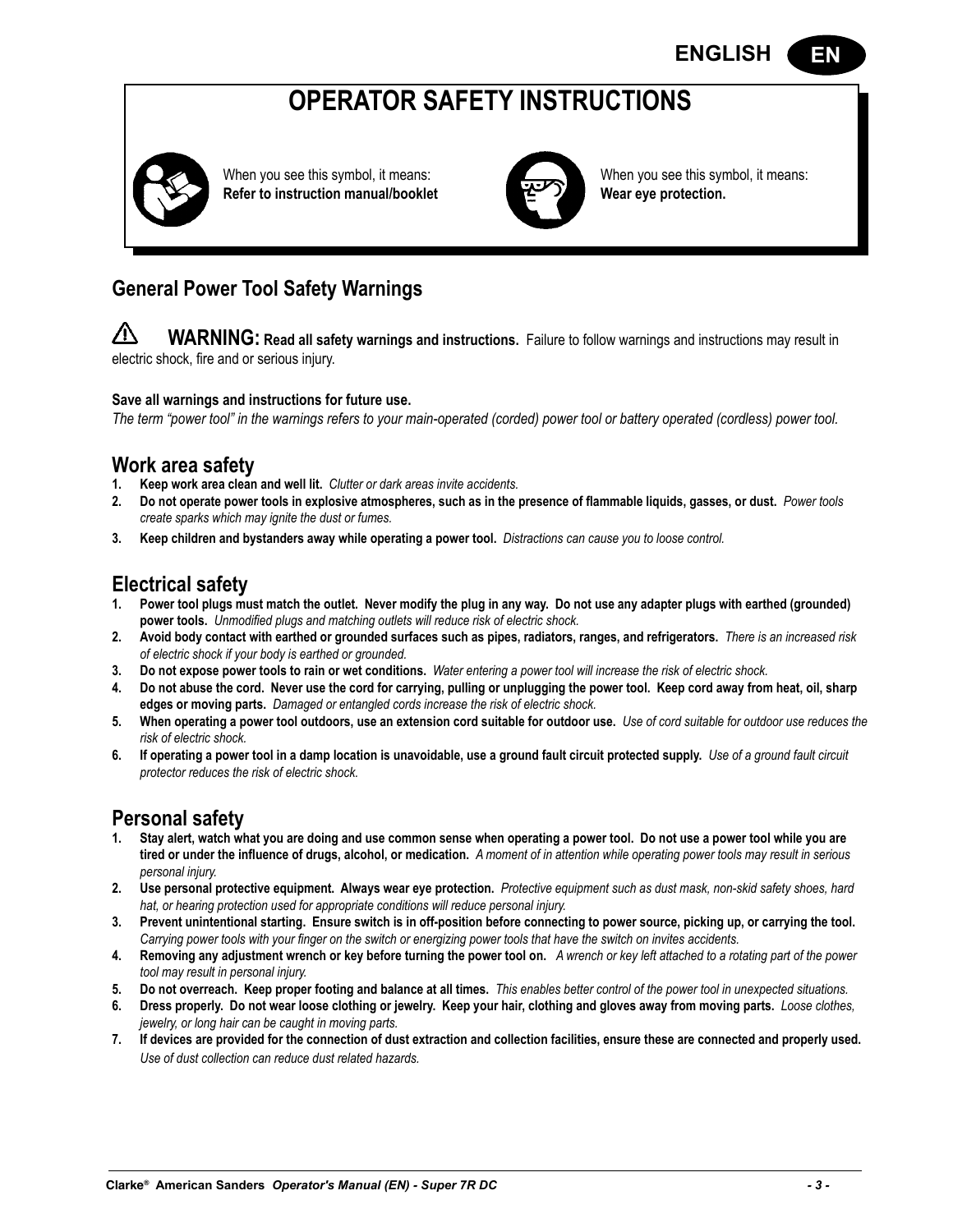

## **Power tool use and care**

- **1. Do not force the power tool. Use the correct power tool for your application.** *The correct power tool will do the job better and safer at the rate it was designed.*
- **2. Do not use the power tool if the switch does not turn it on and off.** *Any power tool that cannot be controlled with the switch is dangerous and must be repaired.*
- **3. Disconnect the plug from the power source and from the power tool before making any adjustments, changing accessories or storing the power tool.** *Such preventative safety measures reduce the risk of starting the power tool accidently.*
- **4. Store idle power tools out of the reach of children and do not allow persons unfamiliar with the power tool or these instructions to operate the power tool.** *Power tools are dangerous in the hands of untrained users.*
- **5. Maintain power tools. Check for misalignment or binding of moving parts, breakage of parts and any other condition that may affect the power tool's operation. If damaged, have the power tool repaired before use.** *Many accidents are caused by poorly maintained power tools.*
- **6. Use the power tool, accessories and tool bits ect. in accordance with these instructions, taking into account the working conditions and the work to be performed.** *Use of the power tool for operations different from those intended could result in a hazardous situation.*

## **Service**

Have the power tool serviced by a qualified repair person using only identical replacement parts. This will ensure that the safety of the *power tool is maintained.* 

## **Safety Warnings For Sanding Operations**

- 1. This power tool is intended to function as a sander. Read all safety warnings, instructions and specifications provided with this **power tool.** Failure to follow all instructions listed below may result in electric shock, fire, or personal injury.
- **2. Operations such as grinding, wire brushing, polishing or cutting-off, are not recommended to be performed with this power tool.** *Operations for which the tool was not designed may create a hazard and cause personal injury.*
- **3. Do not use accessories which are not specifi cally designed and recommended by the tool manufacturer.** *Just because the accessory can be attached to your power tool, it does not assure safe operation.*
- **4. The rated speed of the accessory must be at least equal to the maximum speed marked on the power tool.** *Accessories running faster*  than their rated speed can break and fly apart.
- **5. The outside diameter and thickness of your accessory must be within the capacity rating of your power tool.** *Incorrectly sized accessories cannot be adequately guard or controlled.*
- 6. The arbor size of wheels, flanges, backing pads or any other accessory must fit the spindle of the power tool. *Accessories with arbor holes that do not match the mounting hardware of the power tool will run out of balance, vibrate excessively and may cause loss of control.*
- **7. Do not use damaged accessory. Before each use inspect the accessory such as abrasive wheel for chips or cracks, backing pad for cracks, tear or excess wear, wire brush for loose or cracked wires. If power tool or accessory is dropped, inspect for damage or install an undamaged accessory. After inspecting or installing an accessory, position yourself or bystanders away from the plane of the rotating accessory and run the power tool at maximum no-load speed for one minute.** *Damaged accessories will normally break apart during this time.*
- **8. Wear personal protective equipment. Depending on application, use face shield, safety goggles or safety glasses. As appropriate,**  wear dust mask, hearing protectors, gloves and workshop apron capable of stopping flying debris generated by various operations. The eye protection must be capable of stopping flying debris generated by various operations. The dust mask or respirator must be capable of filtering particles generated by your operations. Prolonged exposure to high intensity noise may cause hearing loss.
- **9. Keep bystanders a safe distance away from work area. Anyone entering the work area must wear personal protective equipment**. *Fragments of work piece or a broken accessory mayfly away and cause injury beyond immediate area of operation.*
- **10. Hold power tool by gripping insulated surfaces (handle) only, when performing an operation where the cutting accessory may contact hidden wiring or its own cord**. *Cutting accessory contacting a "live" wire may make exposed metal parts of the power tool "live" and shock the operator.*
- **11. Position the cord clear of the spinning accessory**. *If you loose control, the cord may be cut or snagged and your arm or hand may be pulled into the spinning accessory.*
- **12. Never lay the power tool down until the accessory has come to a complete stop.** *The spinning accessory may grab the surface and pull the power tool out of your control.*
- **13. Do not run the power tool while carrying it at your side.** *Accidental contact with the spinning accessory could snag your clothing, pulling the accessory into your body.*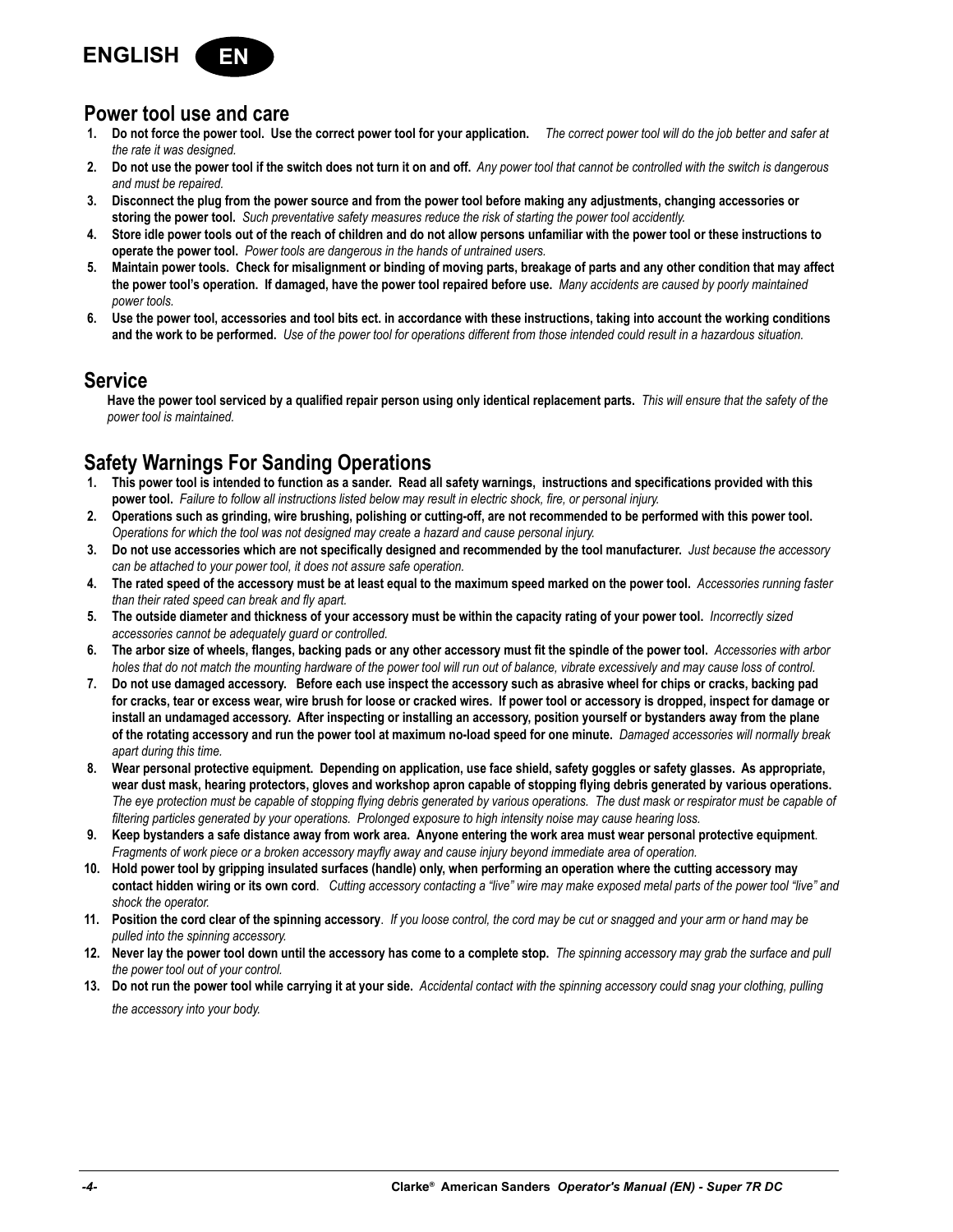

- **14. Regularly clean the power tools air vents.** *The motor's fan will draw the dust inside the housing and excessive accumulation may cause electrical hazards.*
- **15.** Do not operate the power tool near flammable materials. *Sparks could ignite these materials.*
- **16. Do not use excessively oversized sanding disc paper. Follow manufacturer's recommendations when selecting sanding paper**. *Larger sanding paper extending beyond the sanding pad presents a laceration hazard and may cause snagging, tearing of the disc or kickback.*

## **Kickback and Related Warnings**

Kickback is a sudden reaction to a pinched or snagged rotating wheel, backing pad, brush or any other accessory. Pinching or snagging causes rapid stalling of the rotating backing pad which in turn causes uncontrolled power tool to be forced in the opposite direction of the backing pad's rotation at the point of the binding.

For example, if an abrasive wheel is snagged or pinched by the work piece, the edge of the wheel that is entering into the pinch point can dig into the surface of the material causing the wheel to climb out or kick out. The wheel may either jump toward or away from the operator, depending on direction of the wheel's movement at the point of pinching. Abrasive wheels may also break under these conditions.

Kickback is the result of power tool misuse and incorrect operating procedures or conditions and can be avoided by taking proper precautions as given below.

- 1. Maintain a firm grip on the power tool and position your body and arms to allow you to resist kickback forces. Always use auxiliary **handles, if provided for maximum control over kickback or torque reactions during start up.** *The operator can control torque reactions or kickback forces, if proper precautions are taken.*
- **2. Never place your hand near the rotating accessory.** *Accessory may kickback over your hand.*
- **3. Do not position your body in the area where power tool will move if kickback occurs.** *Kickback will propel the tool in the direction opposite to the wheel's movement at the point of the snagging.*
- **4. Use special care when working corners, sharp edges etc. Avoid bouncing and snagging the accessory.** *Corners, sharp edges or bouncing have a tendency to snag the rotating accessory and cause loss of control or kickback.*

## **Additional Rules For Safe Operation**

- **1. Empty the dust bag or dust collection receiver frequently. Do not leave residue in dust bag or dust collection receiver unattended. Always empty in a non-combustible metal container.** *Sanding wood or varnish produces dust that can self ignite and cause injury or damage. Follow this precaution for storage.*
- **2. Set all exposed nails. Sweep loose abrasive away from work area. Do not strike metal pipes, ect., with sanding paper.** *Striking metal or abrasive particles with sanding paper produces sparks that could ignite the sanding dust which can cause injury or damage.*
- 3. Do not operate a partially assemble power tool. Keep all adjustments within manufacturer's specifications. Keep all fasteners tight. *Operating a partially assembled power tool could result in injury to the operator or bystander and could cause damage to the equipment or surroundings.*
- **4. Do not attempt to change the sanding paper while the power tool is running.** *The sanding pad can snag clothing and cause injury to limbs and moving sanding paper can cause abrasions.*
- **5. The power tool should only be used on an electrical system (mains) that is rated for the electrical requirements of the power tool as shown on the nameplate. Use only on an earthing (grounded) system. Do not service the power tool if it is energized or connected to an electrical circuit.** *Improper use could cause fire or electric shock.*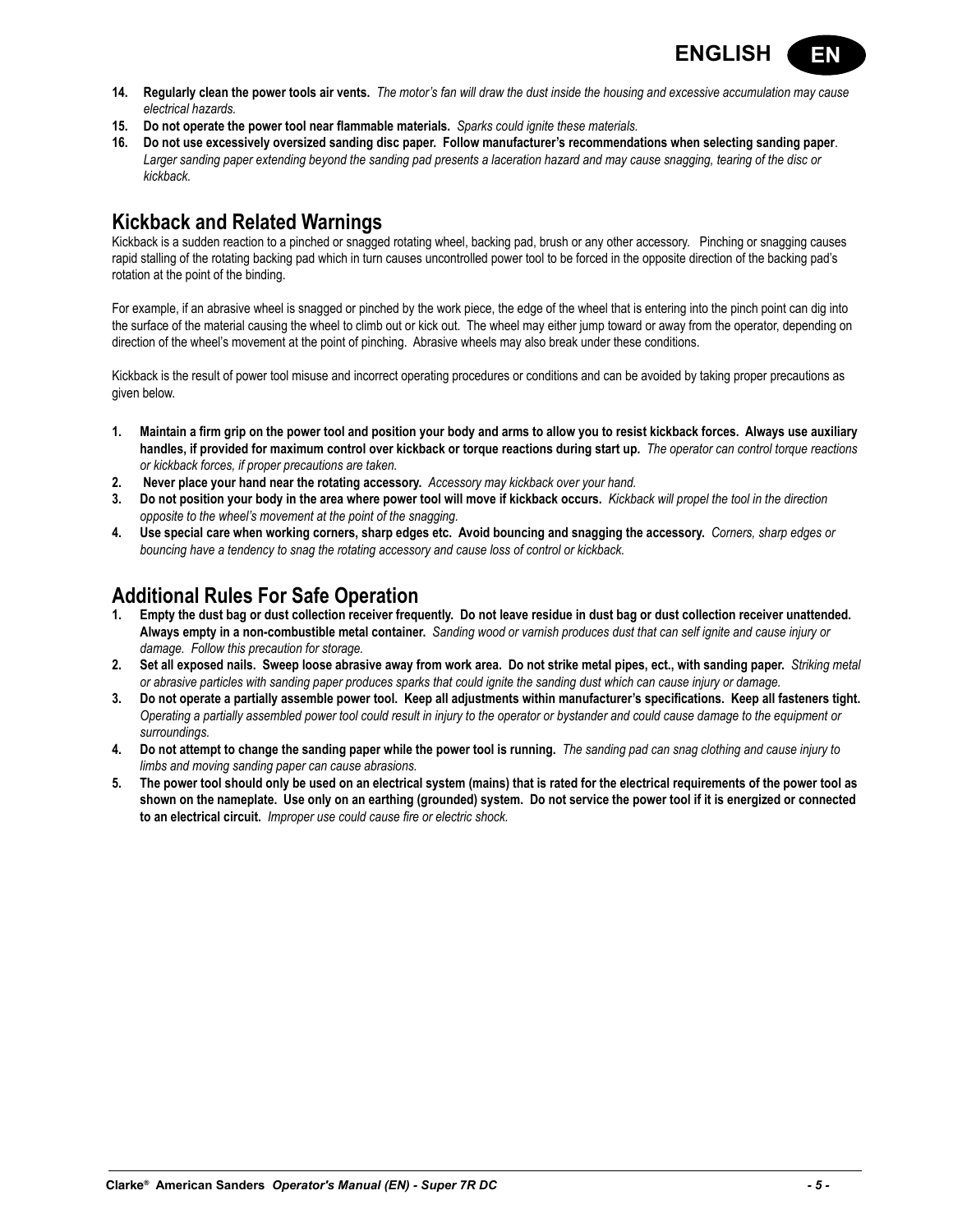

## **Specifications**

| Model                          | 07125A              | 07126A                 |
|--------------------------------|---------------------|------------------------|
|                                |                     |                        |
| <b>Electrical Requirements</b> | 115V $\sim$ , 60 Hz | $230V \sim 50 - 60$ Hz |
|                                | 12.0A, 1.3 kW       | 6.0A, 1.3 kW           |
| <b>Storage Case</b>            | Standard            | Standard               |
| Motor                          | Series Universal    | Series Universal       |
| <b>Abrasive Size</b>           | 7" x 7/8" Dia. Disc | 7" x 7/8" Dia. Disc    |
| <b>Disc Rate</b>               | 2800 RPM            | 2800 RPM               |
| <b>Disc Driver System</b>      | Gear Driven         | <b>Gear Driven</b>     |
| <b>Power Cable</b>             | 14-3 Gray Rubber    | 14-3 Gray Rubber       |
| <b>Dust Collection</b>         | Standard            | Standard               |
| <b>Dust Control Rate</b>       | <b>110 CFM</b>      | <b>110 CFM</b>         |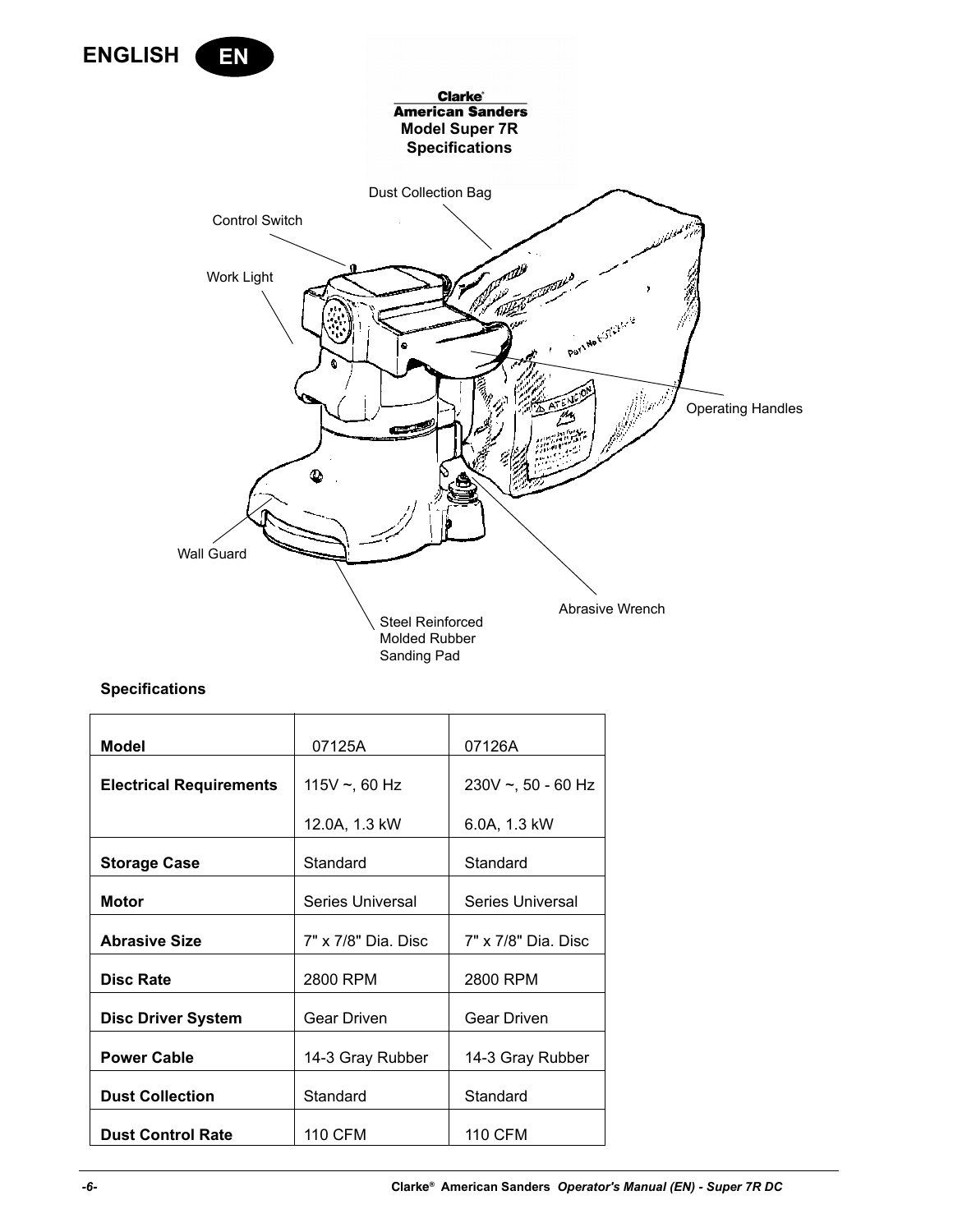## **SANDING CUTS AND SANDPAPER**

#### **Initial Cut**

The purpose of the initial cut is to remove old finish and gross imperfections on the floor surface. A coarse abrasive should be used.

If glazing, loading, or burning takes place immediately into an initial cut, select a coarser abrasive. If this should occur during an initial cut, the abrasive has dulled and must be replaced.

#### **Final Cuts**

The purpose of a finishing cut is to remove the scratches produced during the initial cut. Use a fine (60 - 80 grit) grain abrasive.

If the surface remains rough after a finishing cut, it may be necessary to use an even finer grain of abrasive (80 - 100 grit). Care should be taken in selecting the grit size of the abrasive. A very fine grain will close the pores on a wood floor making admission of a stain difficult.

| Grain                                    | <b>Use</b>                                                                                                                    | Part #/Qty                          | Standard Grade Professional Grade<br>Part #/Qty      |
|------------------------------------------|-------------------------------------------------------------------------------------------------------------------------------|-------------------------------------|------------------------------------------------------|
| 12 grit<br>16 grit<br>20 grit<br>24 grit | For removing gross imperfections and<br>restore evenness to old flooring. To remove<br>build-up of paints and varnishes.      | 945300/50<br>945301/50<br>945302/50 | 945594/200<br>945595/200<br>945596/200<br>945597/300 |
| 30 grit<br>36 grit                       | For first sanding of new flooring (maple, oak).<br>For removing minor imperfections and finishes<br>from old flooring.        | 945305/100                          | 945598/300<br>945599/300                             |
| 40 grit                                  | For initial cut on new flooring (oak, walnut).<br>For removing minor imperfections and finishes<br>from old flooring.         |                                     | 945600/300                                           |
| 50 grit                                  | For first sanding of new flooring (cedar, pine,<br>fir) For clean-up of 16 grit.                                              | 945307/100                          | 945601/300                                           |
| 60 grit                                  | For clean-up from initial cut 36 grit.                                                                                        | 945308/100                          | 945602/300                                           |
| 80 grit                                  | For final sanding of certain hardwoods. For<br>clean-up of initial cuts (50 grit).                                            | 945309/100                          | 945603/300                                           |
| 100 grit                                 | For final sanding of certain hardwoods and<br>conifers where a smooth surface is desired.                                     | 945310/100                          | 945604/300                                           |
| 120 grit                                 | For final sanding of certain conifers.                                                                                        |                                     | 945605/500                                           |
| 150 grit                                 | For final sanding of certain conifers where a<br>smooth surface is desired for surface<br>roughening between coats of finish. |                                     | 945606/300                                           |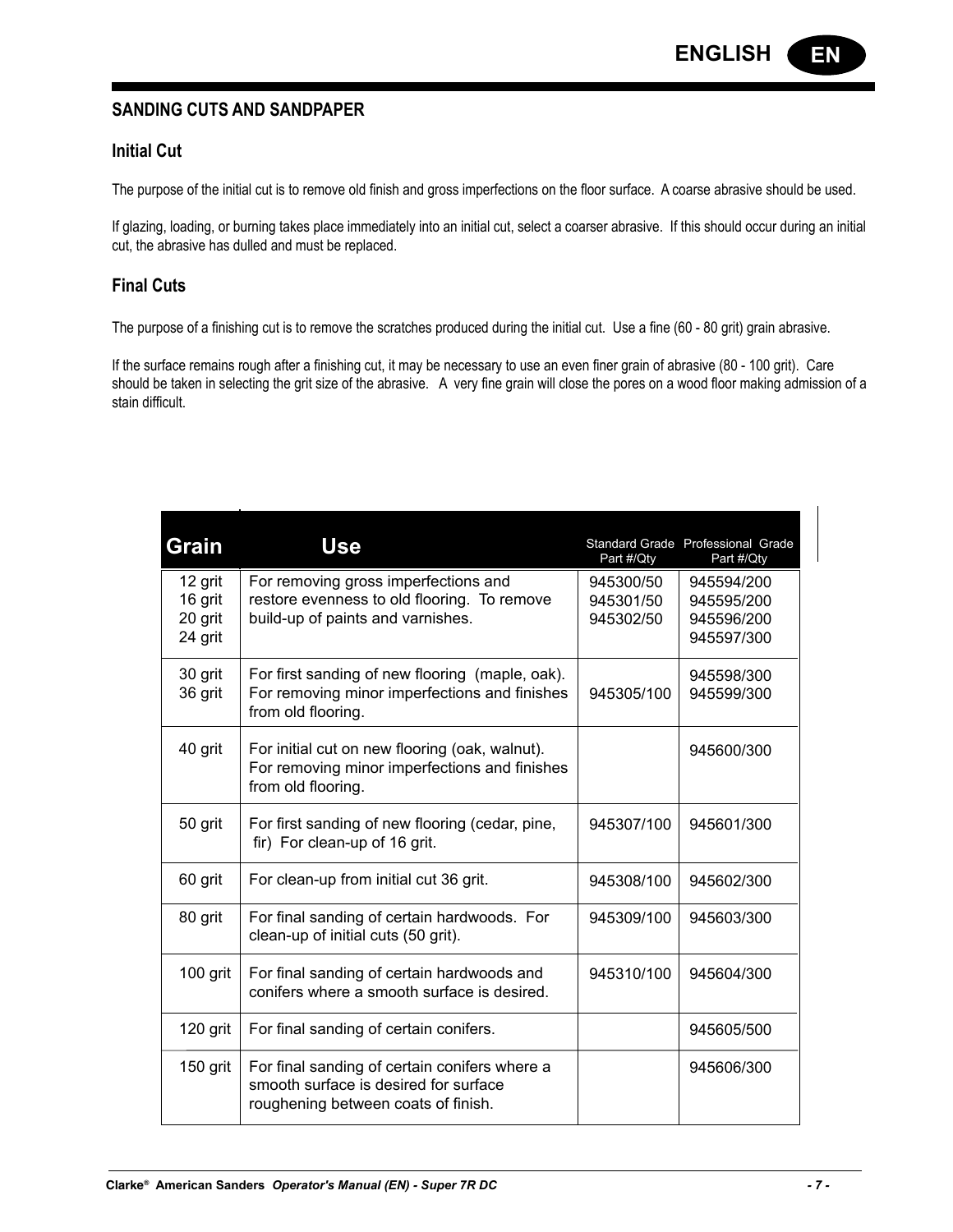## **MACHINE SET-UP**

This sanding machine is designed to be operated with a remote vacuum dust collection system or with the included dust bag.

#### **Preparing Remote Vacuum Dust Collection Systems**

To prepare the machine for remote vacuum dust collection systems that have a 2" hose end, follow this procedure:

- 1. Install 2" hose end (figure 1, A) directly over the exhaust tube (figure 1, B).
- 2. The exhaust tube can be rotated for optimum convenience.

To prepare the machine for remote vacuum dust collection systems that have a 1 ½" hose end, follow this procedure:

- 1. Install the  $2" \times 1\frac{1}{2"}$  hose end adaptor (Part No. 30563A) (figure 1, C) over the exhaust tube (figure 1, B).
- 2. Insert 1  $\frac{1}{2}$ " hose end (figure 1, D) into the adaptor (figure 1, C).

NOTE: Start the remote vacuum collection system before operation.

#### **Preparing to use the included dust bag**

To prepare the machine for use with the included dust bag (Part No. 53544B), follow this procedure:

- 1. Install the dust bag by pressing the end onto the exhaust tube until the ring locks into the groove (figure 2). This is best done by pressing on the back of the bag opening with the palm of your hand.
- 2. The exhaust tube can be rotated for optimum convenience.
- 3. To remove the dust bag from the exhaust tube, pry up the end of the bag opening to partially release the internal rib from the groove, then pull.
- 4. To empty the dust bag, unzip the disposal flap and force contents out by inverting the bag.

 NOTE: For best results, empty frequently. Follow all warnings posted in this manual and on the dust bag.



Figure 1



Figure 2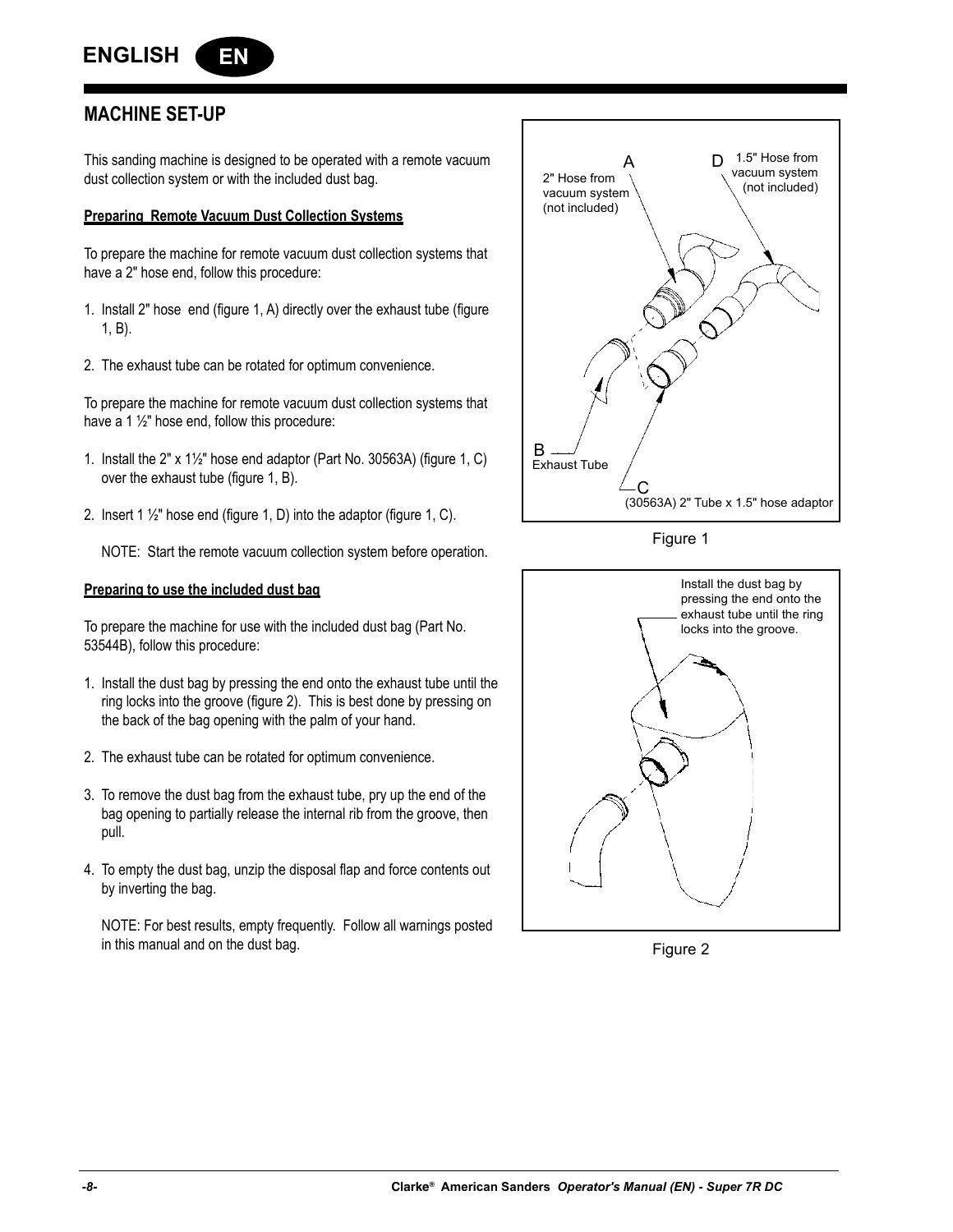#### **MACHINE SET-UP Cont.**

#### **Preparing the Machine for Operation**

- 1. Remove screw and abrasive retainer. Center abrasive on pad and secure with abrasive retainer and screw. (Figure 3)
- 2. Return machine to upright position and tilt machine back on casters until it comes to rest on the exhaust bracket. Machine will be in a reclined position. Do not allow machine to rest on pad especially after use, or compression set may take place within elastomer on pad. This will create a flat spot and bounce during use. (Figure 4)

#### **OPERATING INSTRUCTIONS**

1. Move machine to the location of your work. Set any exposed nails with hammer and punch to avoid encounter with abrasive.

 $\bigwedge$ **WARNING:** Bodily injury could occur if power is applied to the machine with the power switch already in the "ON" position. Always check to assure that the power switch is in the "OFF" position before applying power to the power cable.

- 2. Make sure the control switch is in the "Off" position then connect the supply cable to an appropriately grounded fused circuit. Connect the supply cable to the motor pigtail. (Figure 5)
- 3. With the machine in the reclined position firmly grasp both handles and flip the control switch to the "ON" position. (Figure 4.)
- 4. Gradually lower pad to surface intended for sanding. Make sure the machine is in motion while the pad is engaged with the surface to be sanded. You may use broad circular motion as you sand along the length of the surface or your may use a combination of forward and sideward motions. In time you will develop your own technique to optimize coverage and dust recovery. It is advisable to not add effort to the pad as this may lead to "nosing in" or "tipping" which produces grooves or lines on the surface.
- 5. When replacing abrasive, emptying the contents of the dust bag, or sanding operation is completed, return machine to reclined position, flip control switch to "Off" then disconnect the motor pigtail from the supply cable.
- 6. Empty dust bag whenever it becomes 1/3 full.



Figure 3



Figure 4



Figure 5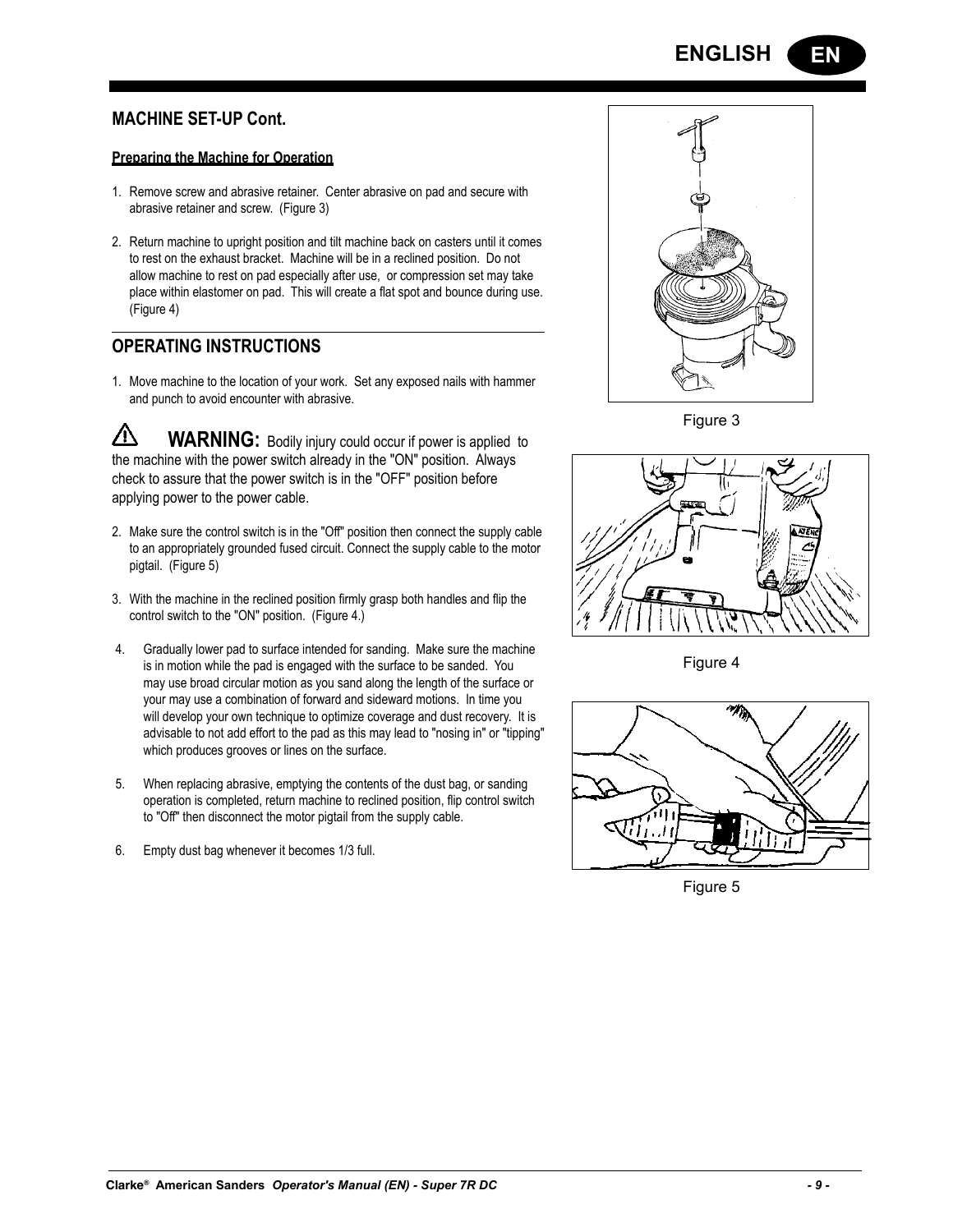**ENGLISH EN**

### **OPERATING INSTRUCTIONS cont.**

八 **DANGER:** Failure to disconnect the supply cable from machine whenever servicing, replacing abrasive, or emptying the dust bag could result in electrocution or severe injury. Never leave machine unattended while the supply cable is connected.

八 **DANGER:** Never leave dust bag unattended with sanding dust in it. Sanding dust can spontaneously ignite and cause a fire or explosion. Empty dust bag into a metal container, clear of any combustibles. Do not empty content into a fire. Do not overfill dust bag.

## **ADJUSTMENT PROCEDURES**

#### **Leveling**

To level machine: Grasp caster adjusting screw "A" with an appropriate tool (pliers ect.). Using a similar tool, loosen locknut "B" with a counter clockwise motion. (Figure 6).

Condition - Pad creates ridges on both edges or a "hop" is experienced: Rotate both adjusting screws equal amounts clockwise. Tighten locknuts and test on a piece of plywood. Repeat procedure until condition is corrected. We recommend you not exceed 1/8" rotation for each attempt.

Condition - Pad creates a ridge on the tip of the pad: Rotate both adjusting screws counter clockwise, tighten locknuts and test. Repeat procedure until condition is corrected. Use only 1/8 rotation for each attempt.

Condition - Pad creates a ridge on only one side of the pad: Either rotate the adjusting screw of the side effected clockwise or rotate theadjusting screw opposite counterclockwise, depending on whether the ridge terminates beyond the tip of the pad or prior to it. If it is prior to the tip, adjust the side effected, otherwise adjust the opposite side.

## **ROUTINE MAINTENANCE**

八 **CAUTION:** Failure to perform maintenance at recommended intervals may void warranty.

#### **Carbon Brushes**

Have the carbon brushes replaced at least every 500 hours and more frequently under heavy use.

#### **Dust Bag**

Periodically the dust bag should be turned inside out, shaken vigorously and machine washed in cold water to prevent pore blockage and loss of dust control.



Figure 6

#### **Bearings**

To insure reliable performance, have armature and pad driver bearings inspected for wear or damage after every 1500 hours. If used heavily, have the bearings replaced seasonally.

#### **Lubrication**

The machine comes fully lubricated. The gears in the gear box have enough lubrication for approximately six months of normal operation. Have the lubricant changed at least every 6 months or more frequently under heavy use.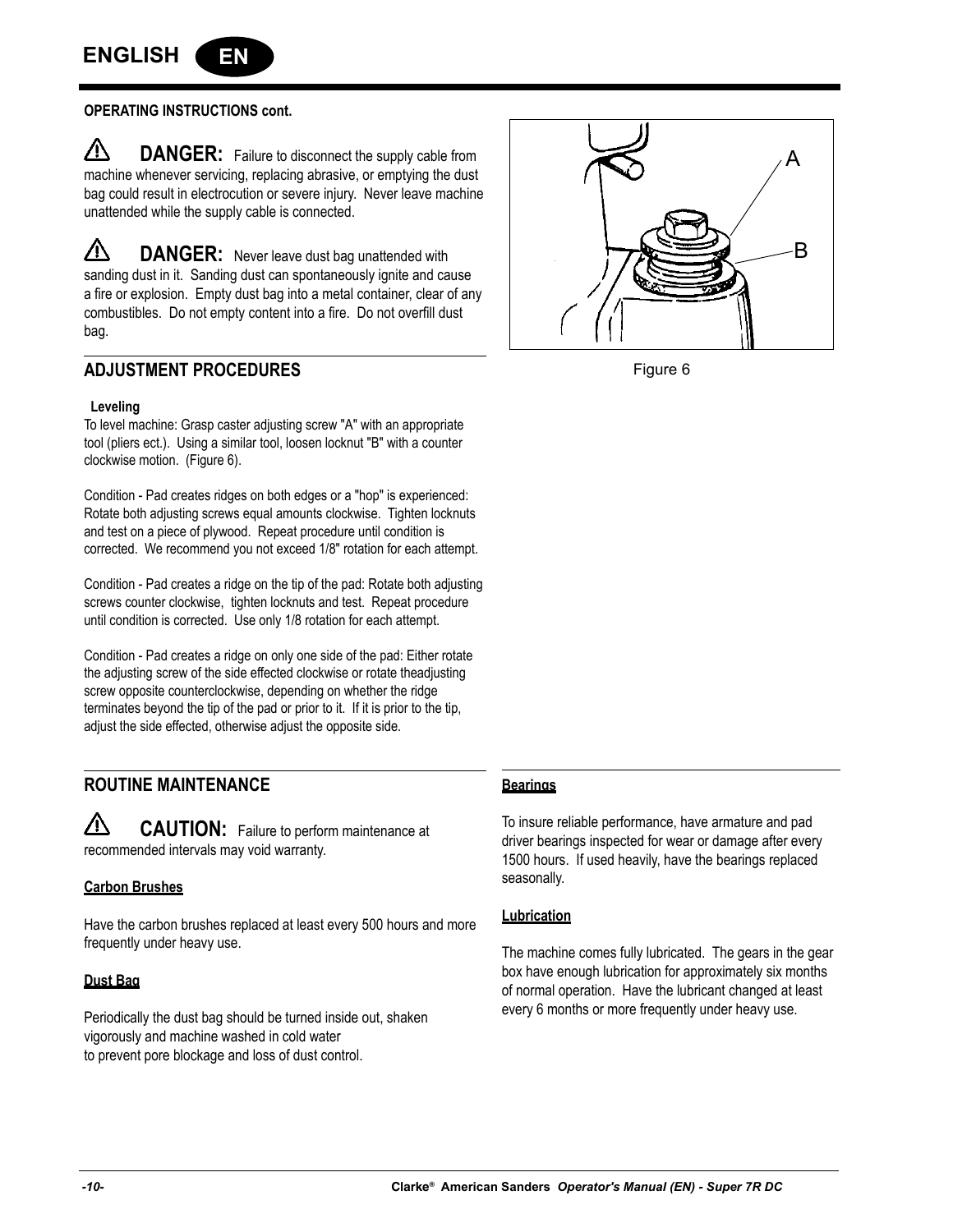## **MAINTENANCE**

Л **CAUTION:** Maintenance and repairs performed by unauthorized personnel could result in damage or injury. Maintenance and repairs performed by unauthorized personnel will void your warranty. Failure to perform maintenance at recommended intervals may void warranty.

#### **Carbon Brushes**

Inspect all four brushes every 6 months or 250 hours. Access to the brushes is gained through the front and back motor vent plugs and under both motor covers (figure 7). Press tab on spring clip assembly in, rotate, then remove (figure 8). Use needlenose pliers to disconnect the shunt wire. If any brush has worn to 3/8" in length or shorter, replace the entire set.

Δ **CAUTION:** Use only motor brush PN 40818A or PN 40055A with shunt wire or motor failure will occur.

When replacing the brushes make sure that the brush seats against the commutator, the spring rest in the recess of the brush, and the brush is free to travel. When returning the switch cover, keep any wires clear of the commutator and any pinch site.

#### **To Change The Lubricant In The Gearbox**

To change the lubricant in the gearbox, follow this procedure:

- 1. Put the machine upside down on a bench.
- 2. Align one of the two holes in the rubber pad with one of the three holes in the rotating wall guard.
- 3. Align both holes with one of the three screws in the gear housing cover. Remove the screw from the gear housing cover. (Figure 9)
- 4. Align the holes with each of the other two screws, then remove screws.

**CAUTION:** Make sure no dust enters the gear box. Damage will occur to the gear box.

- 5. Remove the cover from the gear housing.
- 6. Remove the old lubricant from the gearbox.
- 7. Add six ounces of American SandersTechnology lubricant to the gear box.

八 **CAUTION:** To prevent damage to the motor, do not add more than six ounces of lubricant to the gearbox.

- 8. Using the three screws removed above, install the cover on the gear housing.
- 9. Start the machine and let it run for 15 minutes. A small amount of excess lubricant should flow out the vent hole. If none appears it may be necessary to add additional lubricant.
- 10. Wipe off excess lubricant and clear vent hole.



Figure 7



Figure 8

| Lubricants    |                  |  |
|---------------|------------------|--|
| Qty           | Part No.         |  |
| 1Qt.<br>1Gal. | 16610A<br>16611A |  |



Figure 9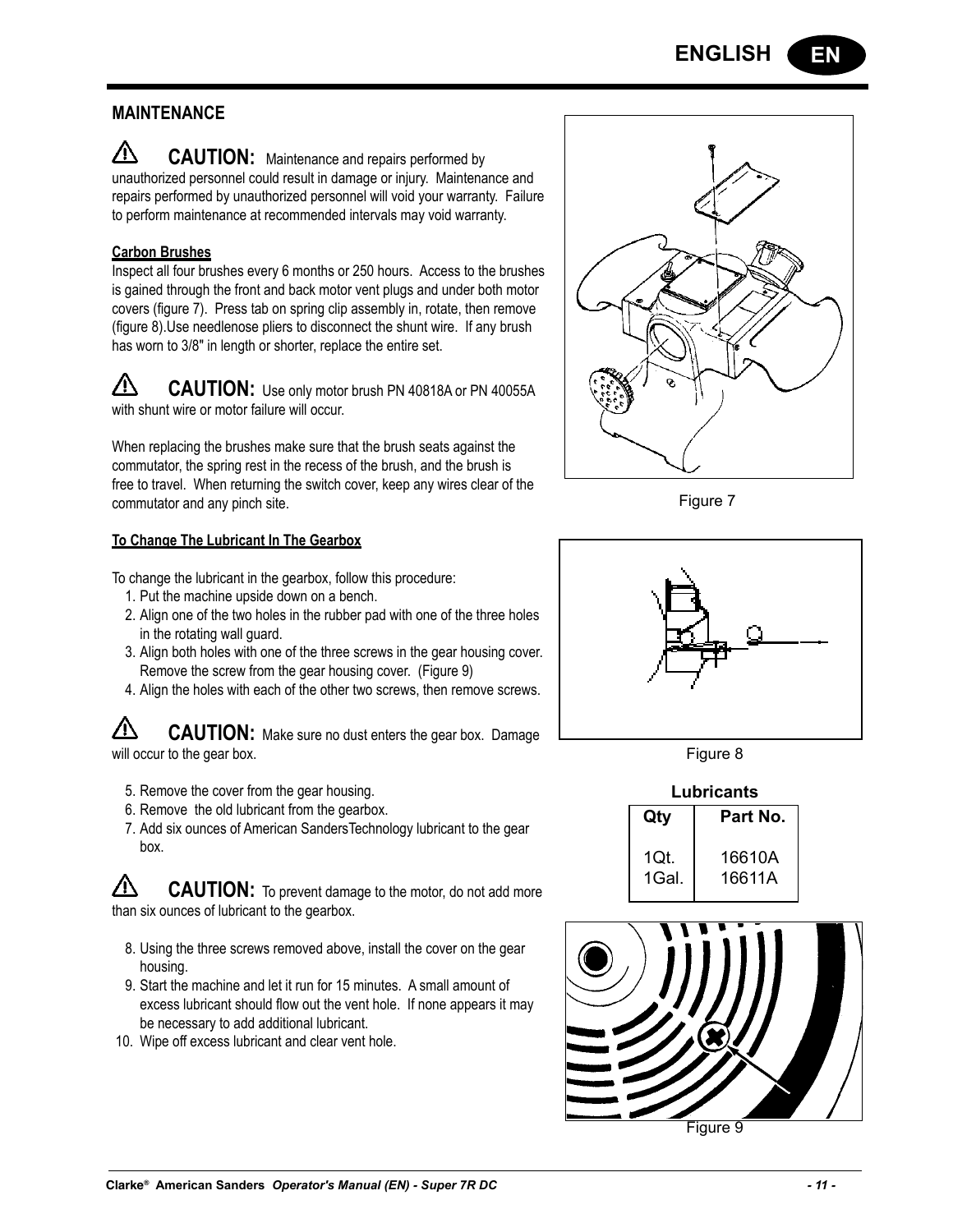

#### **LEA ESTE MANUAL**

**Este manual contiene información importante acerca del uso y la seguridad de la máquina. Si no lee el manual antes de utilizar su máquina Clarke American Sanders o de intentar realizar los procedimientos de reparación o mantenimiento de la misma, usted o el resto del personal podrían sufrir lesiones; asimismo, podrían producirse daños a la máquina o a otras propiedades. Antes de utilizar la máquina, es necesario recibir la capacitación adecuada en la operación de la misma. Si el operador de la máquina no sabe leer en español, explíquele el manual exhaustivamente antes de que intente utilizarla.**

**Todas las indicaciones incluidas en este manual se ofrecen desde la posición del operador en la parte posterior de la máquina.**

#### **Contenido de este libro**

## **Sección II Repuestos y manual de servicio**

ΛN **ADVERTENCIA:** Los Productos a la venta en este Manual contienen, o pueden contener, productos químicos reconocidos por algunos gobiernos (como el Estado de California, según lo indica en su Proposición 65, Ley de Advertencia Regulatoria) como causantes de cáncer, defectos de nacimiento u otros daños reproductivos. En algunas jurisdicciones (incluido el Estado de California), los compradores de estos Productos que los coloquen en servicio en un emplazamiento laboral o en un espacio de acceso público tienen la obligación regulatoria de realizar determinados avisos, advertencias o divulgaciones respecto de los productos químicos contenidos o posiblemente contenidos en los Productos utilizados en tal lugar. Es la responsabilidad del comprador conocer y cumplir con todas las leyes y reglamentaciones relacionadas con el uso de estos Productos en tales entornos. El Fabricante niega toda responsabilidad de informar a los compradores sobre requisitos específicos que pueden regir el uso de los Productos en tales entornos.

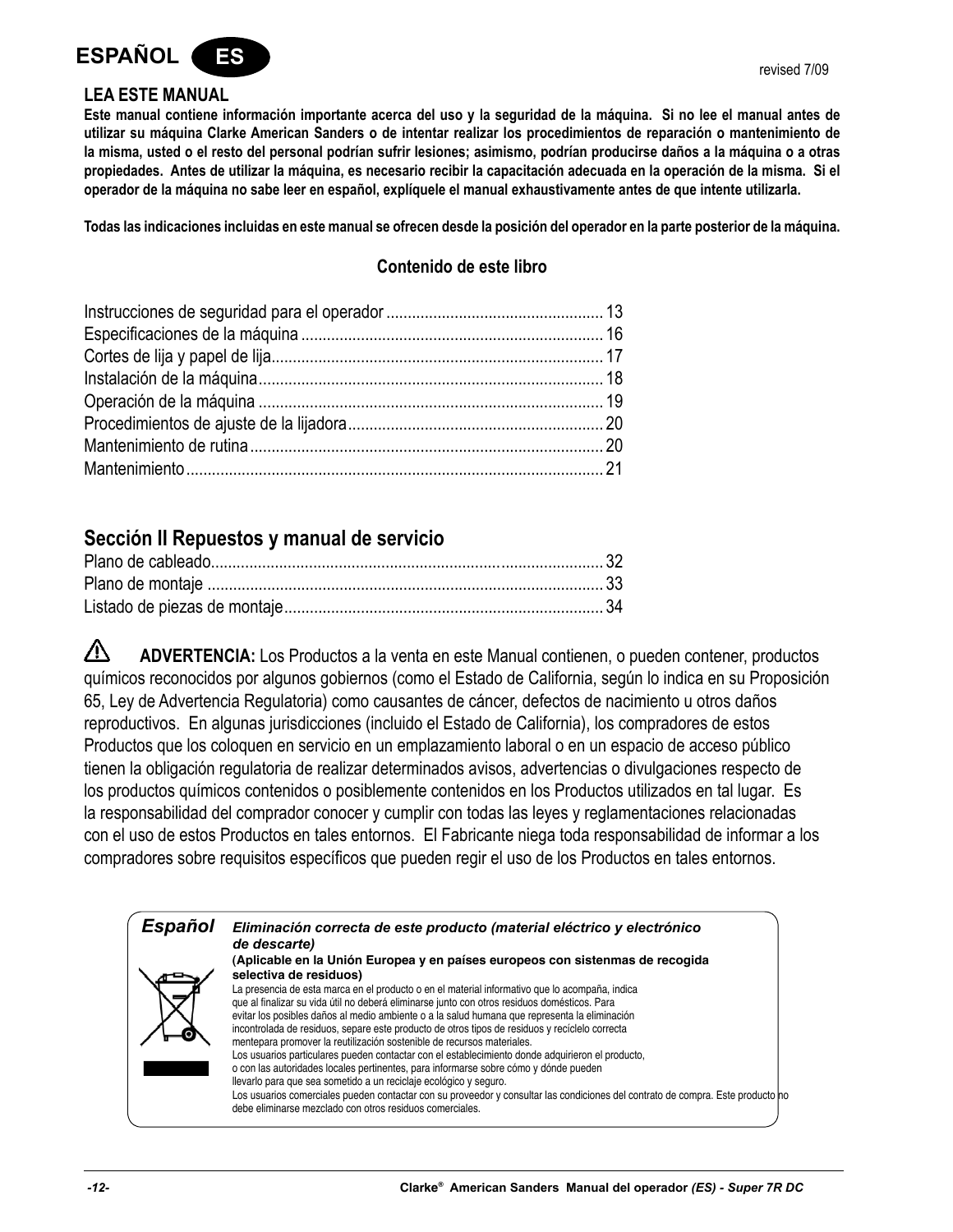**ESPAÑOL ES**

# **Contenido de este libro**



Cuando vea este símbolo, significa: **Consultar el libro de instrucciones**



Cuando vea este símbolo, significa: Usar **protección ocular.**

## **Advertencias generales de seguridad de la herramienta motorizada**

ΛN **ADVERTENCIA: Lea todas las instrucciones y las advertencias de seguridad.** Si no respeta todas las instrucciones y advertencias podría sufrir una descarga eléctrica, causar un incendio o sufrir lesiones graves.

#### **Guarde todas las instrucciones y las advertencias para usos futuros.**

El término "herramienta motorizada" que figura en las advertencias hace referencia a la herramienta eléctrica conectada a la red de energía (con cable) o a *la herramienta accionada con batería (sin cable).*

#### **Seguridad en el área de trabajo**

- **1. El área de trabajo se debe mantener limpia y bien iluminada.** *Las áreas desordenadas u oscuras favorecen los accidentes.*
- 2. No opere las herramientas motorizadas en atmósferas explosivas, como en presencia de líquidos, gases o polvo inflamables. Las *herramientas motorizadas generan chispas que pueden encender el polvo o los vapores.*
- **3. Mientras se opera una herramienta motorizada, se deben mantener alejados a los niños y a las personas que se encuentran en el lugar.** *Las distracciones pueden causar la pérdida del control.*

#### **Seguridad eléctrica**

- 1. Los enchufes de las herramientas motorizadas deben coincidir con los tomacorrientes. No modifique nunca el enchufe de ninguna manera. No use enchufes adaptadores con las herramientas motorizadas con conexión a tierra. Los enchufes no modificados y los tomacorrientes *correspondientes reducen el riesgo de que se produzcan descargas eléctricas.*
- 2. Evite el contacto del cuerpo con las superficies conectadas a tierra como las tuberías, los radiadores, cocinas y refrigeradores. *Existe un mayor riesgo de sufrir descargas eléctricas si el cuerpo se pone a tierra.*
- **3. No exponga las herramientas motorizadas a la lluvia o a condiciones húmedas.** *Si ingresa agua a una herramienta motorizada, se incrementa el riesgo de que se produzcan descargas eléctricas.*
- **4. No maltrate el cable. No utilice nunca el cable para transportar, arrastrar o desenchufar la herramienta motorizada. Mantenga el cable**  alejado del calor, el aceite, los bordes filosos o las piezas móviles. Los cables dañados o enredados incrementan el riesgo de que se produzcan *descargas eléctricas.*
- **5. Cuando opere una herramienta motorizada en exteriores, use una prolongación adecuada para uso en exteriores.** *Si se usa un cable adecuado para exteriores se reduce el riesgo de que se produzcan descargas eléctricas.*
- **6. Si no se puede evitar la operación de una herramienta motorizada en un lugar húmedo, utilice un suministro protegido con un circuito de fuga a tierra.** *El uso de un circuito de fuga a tierra reduce el riesgo de que se produzcan descargas eléctricas.*

#### **Seguridad personal**

- **1. Manténgase alerta, preste atención a lo que está haciendo y use el sentido común cuando opere una herramienta motorizada. No use una herramienta motorizada cuando esté cansado o bajo el efecto de drogas, alcohol o medicamentos.** *Un momento de distracción al operar herramientas motorizadas puede provocar lesiones personales graves.*
- **2. Use equipo de protección personal. Use siempre protección ocular.** *El uso de equipo de protección adecuado para las condiciones de trabajo como máscara antipolvo, calzado de seguridad antideslizante, casco o protección auditiva reducirá las lesiones personales.*
- **3. Evite la puesta en marcha accidental. Asegúrese de que el interruptor esté en la posición "off" (apagado) antes de conectar la herramienta a la alimentación, levantarla o transportarla.** *Si se transportan las herramientas motorizadas con el dedo en el interruptor o se las activa cuando tienen el interruptor en la posición "on" (encendido) se favorecen los accidentes.*
- **4. Se deben retirar todas las llaves de ajuste o de otro tipo antes de poner en marcha la máquina motorizada.** *Si se deja una llave sujeta a una pieza giratoria de la herramienta motorizada se pueden provocar lesiones personales.*
- **5. No adopte una postura incómoda. Busque un buen punto de apoyo y mantenga el equilibrio** *Esto permite controlar mejor la herramienta motorizada en situaciones inesperadas.*
- **6. Utilice vestimenta adecuada. No utilice ropa suelta ni alhajas. Mantenga el cabello, la ropa y los guantes alejados de las piezas móviles.** *La ropa suelta, las alhajas o el cabello largo pueden quedar atrapados en las piezas móviles.*
- **7. Si se suministran dispositivos de conexión para la extracción y recolección de polvo, asegúrese de que estén conectados y se usen adecuadamente.** *El uso de la recolección de polvo puede reducir los peligros asociados con el polvo.*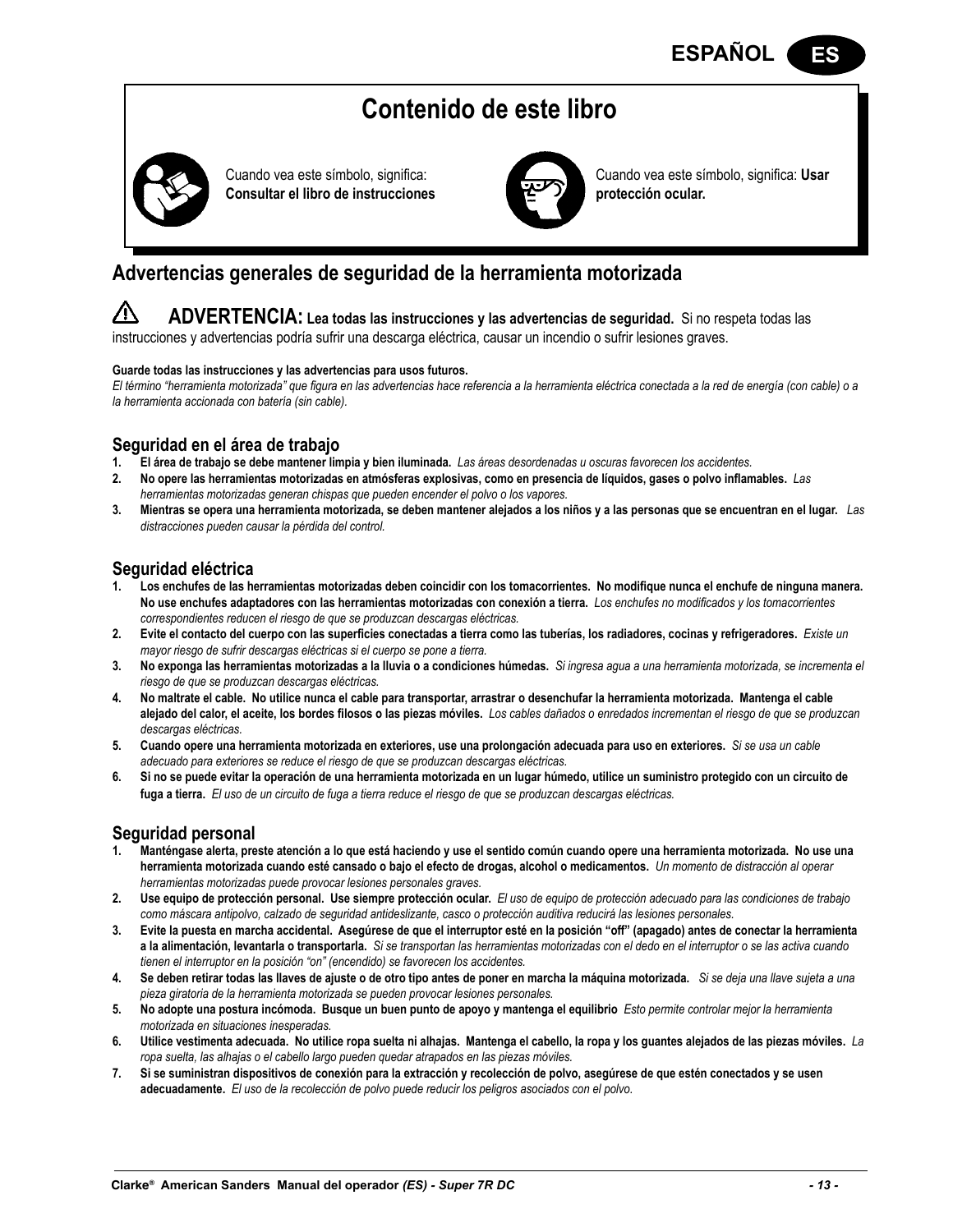

## **Uso y cuidado de la herramienta motorizada**

- **1. No fuerce la máquina herramienta. Use la herramienta motorizada correcta para su aplicación.** *La herramienta motorizada correcta hace un trabajo mejor y más seguro si se usa con la capacidad nominal con que se diseñó.*
- **2. No use la herramienta motorizada si no se enciende y apaga con el interruptor.** *Una herramienta motorizada que no se puede controlar con el interruptor es peligrosa y debe repararse.*
- **3. Desconecte el enchufe de la alimentación y de la herramienta motorizada antes de realizar cualquier ajuste, cambiar los accesorios o guardar la herramienta motorizada.** *Este tipo de medidas de seguridad preventivas reduce el riesgo de poner en marcha la herramienta motorizada de forma accidental.*
- **4. Guarde fuera del alcance de los niños las herramientas motorizadas que no se utilizan y no permita que las usen personas que no están familiarizadas con dichas herramientas o con estas instrucciones.** *Las herramientas motorizadas son peligrosas en manos de usuarios no capacitados.*
- **5. Mantenga las herramientas motorizadas. Contrólelas para verifi car que las piezas móviles no estén mal alineadas ni trabadas, que no haya piezas rotas y que no haya otra condición que pudiera afectar el funcionamiento de las herramientas motorizadas. Si está dañada, debe hacerla reparar antes de usarla.** *Muchos accidentes son ocasionados por herramientas motorizadas que no están bien mantenidas.*
- **6. Use la herramienta motorizada, los accesorios y las brocas, etc. de acuerdo con estas instrucciones, teniendo en cuenta las condiciones de trabajo y la tarea a realizar.** *Si se usa la herramienta motorizada para operaciones para las cuales no fue diseñada se podría generar una situación peligrosa.*

## **Servicio**

El servicio de la máquina motorizada debe realizarlo un técnico de reparación calificado y se deben usar sólo piezas de reemplazo idénticas. Esto *asegurará que se mantenga la seguridad de la herramienta motorizada.* 

## **Advertencias de seguridad para las operaciones de lijado**

- **1. Esta herramienta motorizada está diseñada para funcionar como lijadora. Lea todas las advertencias de seguridad, las instrucciones y las**  especificaciones provistas con esta herramienta motorizada. Si no respeta todas las instrucciones mencionadas a continuación podría sufrir una *descarga eléctrica, causar un incendio o sufrir lesiones graves.*
- **2. Se recomienda no utilizar esta herramienta motorizada para operaciones de esmerilado, cepillado con cepillo de alambre, pulido o corte.** *El uso de la herramienta para operaciones para las cuales no fue diseñada puede generar una situación de peligro y causar lesiones personales.*
- **3. No use accesorios que no hayan sido específi camente diseñados y recomendados por el fabricante de la herramienta.** *Sólo porque un accesorio puede conectarse a la herramienta motorizada no asegura que funcione de forma segura.*
- **4. La velocidad especifi cada para el accesorio debe ser por lo menos igual a la velocidad máxima marcada en la herramienta motorizada.** *Los accesorios que funcionan a una velocidad mayor a la que tienen especifi cada pueden romperse y salir volando al desprenderse.*
- **5. El diámetro externo y el espesor del accesorio deben coincidir con la capacidad especifi cada para la herramienta motorizada.** *Si el tamaño de los accesorios es incorrecto no se los puede proteger ni controlar adecuadamente.*
- **6. El tamaño de eje de las ruedas, las bridas, los discos de soporte o de cualquier otro accesorio debe ser adecuado para el husillo de la**  herramienta motorizada. Si los accesorios tienen orificios para ejes que no coinciden con el equipo de montaje de la herramienta motorizada, se *desequilibran, vibran excesivamente y pueden hacer que se pierda el control.*
- **7. No use accesorios dañados. Antes de usar los accesorios debe revisarlos siempre, por ejemplo, la rueda abrasiva para detectar si está descascarada o agrietada, el disco de soporte para detectar si está agrietado, deteriorado o excesivamente desgastado, el cepillo de alambre para detectar alambres sueltos o agrietados. Si se cae la herramienta motorizada o el accesorio, revíselos para detectar si están dañados o coloque un accesorio que no esté dañado. Después de revisar o colocar un accesorio, ubíquese o coloque a las personas que se encuentren en el lugar de manera que queden alejados del plano del accesorio giratorio y haga funcionar la herramienta motorizada a la velocidad máxima sin carga durante un minuto.** *En general, los accesorios que están dañados se rompen durante ese período.*
- **8. Use equipo de protección personal. En función de la aplicación, use careta y antiparras o gafas de seguridad. Según corresponda, use máscara antipolvo, protectores auditivos, guantes y delantal para taller que puedan detener los residuos lanzados por las diferentes operaciones.** *La protección ocular debe poder detener los residuos arrojados lanzados por las diferentes operaciones. La máscara antipolvo o el*  respirador deben poder filtrar las partículas generadas por las operaciones. La exposición prolongada a ruidos de alta intensidad puede causar pérdida *de audición.*
- **9. Mantenga a las personas que se encuentren en el lugar de trabajo a una distancia segura. Quienes ingresen al lugar de trabajo deben usar equipo de protección personal.** *Es posible que fragmentos de la pieza de trabajo o de un accesorio roto sean lanzados y causen lesiones más allá del lugar inmediatamente cercano al área de operación.*
- 10. Sostenga la herramienta motorizada sólo por las superficies de agarre aisladas (manija), cuando realice una operación en la que el accesorio **de corte puede tocar cables ocultos o su propio cable.** *Si el accesorio de corte toca un cable "que tiene corriente eléctrica", es posible que las piezas metálicas de la herramienta motorizada "tengan corriente eléctrica" y el operador sufra una descarga eléctrica.*
- **11. Ubique el cable de manera que esté alejado del accesorio giratorio.** *Si pierde el control, es posible que el cable se corte o enrede o que su brazo o mano sean jalados hacia el accesorio giratorio.*
- **12. Nunca apoye la herramienta motorizada hasta que el accesorio se haya detenido por completo.** *Si el accesorio está girando puede hacer fuerza*  en la superficie y tirar de la herramienta motorizada haciendo que se pierda el control.
- **13. No haga funcionar la herramienta motorizada mientras la transporta a su lado.** *El contacto accidental con el accesorio giratorio podría engancharle la ropa, jalando el accesorio hacia su cuerpo.*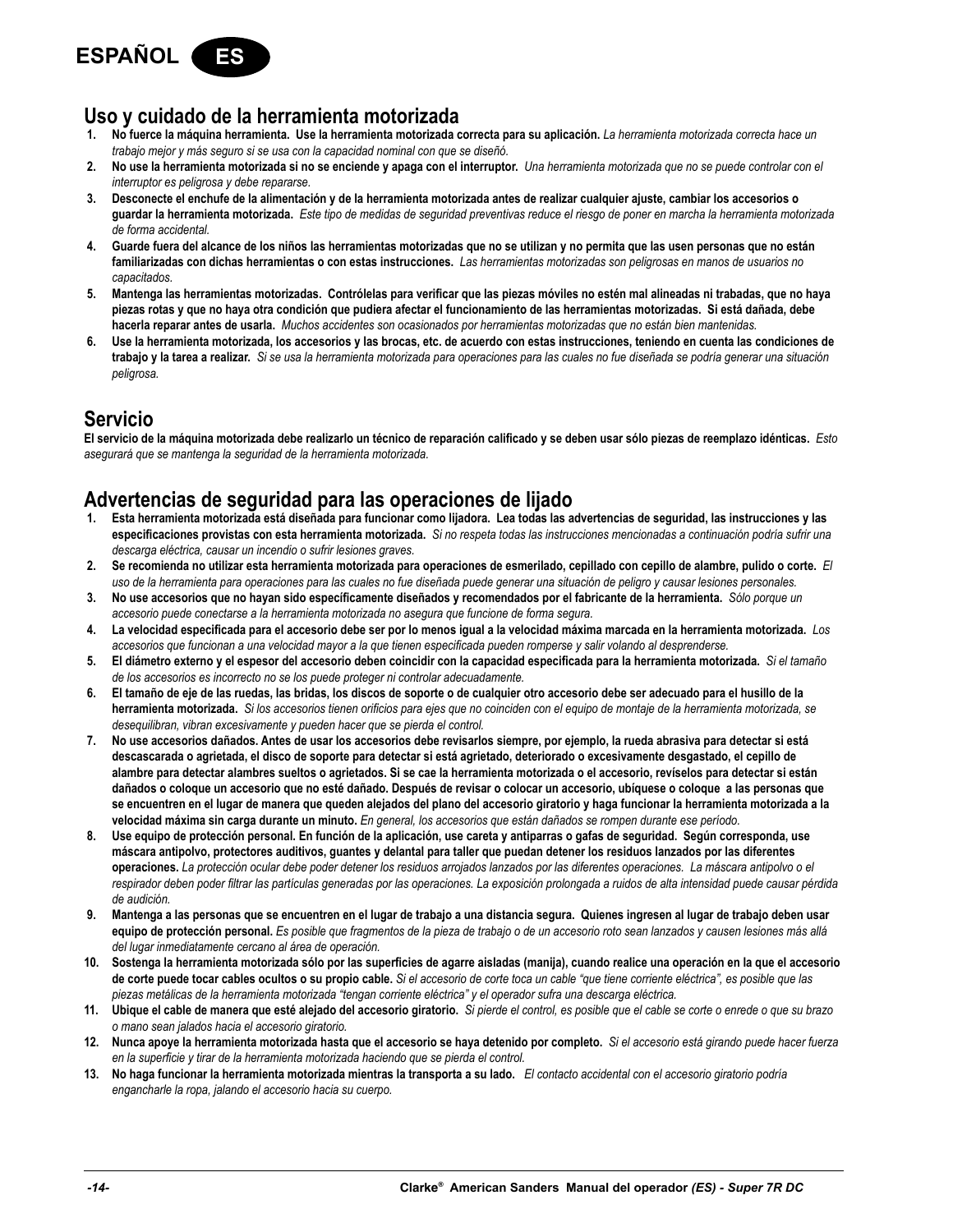

- 14. Limpie periódicamente los orificios de ventilación de la herramienta motorizada. *El ventilador del motor atraerá polvo hacia el interior del alojamiento y si se acumula demasiado puede generar riesgos eléctricos.*
- 15. No opere la herramienta motorizada cerca de materiales inflamables. Las chispas podrían encender dichos materiales.
- **16. No use papel para disco de lijado cuyo tamaño sea excesivamente mayor. Respete las recomendaciones del fabricante cuando elija el papel de lijado.** *Si el papel de lijado es de mayor tamaño y se extiende más que el disco de lijado genera un riesgo de desgarramiento y puede hacer que el disco se trabe, deteriore o retroceda bruscamente.*

## **El retroceso brusco y las advertencias relacionadas**

El retroceso brusco es una reacción repentina que se produce cuando hay una rueda giratoria, un disco de soporte o cualquier otro accesorio que están trabados o enganchados. Al estar trabados o enganchados hacen que el disco de soporte giratorio se pare rápidamente, lo cual hace a su vez que la herramienta motorizada sin control sea empujada en la dirección contraria a la rotación del disco de soporte en el punto en que se trabó.

Por ejemplo, si la pieza de trabajo engancha o traba la rueda abrasiva, el borde de la rueda que está ingresando al punto donde se traba puede clavarse en la superficie del material haciendo que la rueda se salga. La rueda puede saltar hacia el operador o en sentido contrario, en función de la dirección del movimiento de la rueda en el punto en que se trabe. Las ruedas abrasivas pueden también romperse en estas condiciones.

El retroceso brusco se produce como consecuencia del uso indebido de la herramienta motorizada y de procedimientos o condiciones de operación incorrectos, y se puede evitar tomando las precauciones adecuadas, como se indica a continuación:

- 1. **Sostenga fi rmemente la herramienta motorizada y ubique el cuerpo y los brazos de manera que pueda resistir las fuerzas del retroceso brusco. Use siempre las manijas auxiliares, si está incluida, para controlar al máximo el retroceso brusco o las reacciones de par durante la puesta en marcha.** *El operador puede controlar las reacciones de par o las fuerzas del retroceso brusco, si se toman las precauciones adecuadas.*
- **2. No coloque nunca la mano cerca del accesorio giratorio.** *El accesorio puede retroceder bruscamente sobre su mano.*
- **3. No ubique su cuerpo en el lugar hacia donde se moverá la herramienta motora si se produce un retroceso brusco.** *El retroceso brusco impulsará a la herramienta en la dirección contraria al movimiento de la rueda en el punto en que se enganchó.*
- Sea especialmente precavido cuado trabaje con esquinas, bordes afilados, etc. Evite golpear y enganchar el accesorio. Las esquinas, los *bordes afi lados o los golpes tienden a enganchar el accesorio giratorio y provocar la pérdida del control o un retroceso brusco.*

## **Normas adicionales para una operación segura**

- **1. Vacíe con frecuencia la bolsa para polvo o el depósito de recolección de polvo. No deje los residuos de la bolsa para polvo ni los del depósito de recolección de polvo sin atención. Vacíelos siempre en un recipiente metálico no combustible.** *El lijado de la madera o el barnizado producen polvo que puede encenderse automáticamente y causar lesiones o daños. Siga estas precauciones para el almacenamiento.*
- **2. Ajuste todos los clavos expuestos. Barra el abrasivo que esté suelto para limpiar el lugar de trabajo. No golpee las tuberías metálicas, etc. con el papel de lijado.** *Si se golpean partículas metálicas o abrasivas con el papel de lijado, se producen chispas que pueden encender el polvo del lijado, lo cual puede causar lesiones o daños.*
- 3. No opere la herramienta motorizada si no está totalmente ensamblada. Mantenga todos los ajustes de acuerdo con las especificaciones del **fabricante. Mantenga todas las sujeciones apretadas.** *Si se opera una herramienta motorizada que no está totalmente ensamblada, se podrían causar lesiones al operador o a las personas que estén en el lugar, y se podrían dañar los equipos y los lugares circundantes.*
- **4. No intente cambiar el papel de lijado cuando la herramienta motorizada esté en marcha.** *El disco de lijado puede engancharle la ropa y causarle lesiones en las extremidades y el papel de lijado en movimiento puede causar quemaduras.*
- **5. La herramienta de lijado sólo debe usarse en un sistema eléctrico (red eléctrica) cuya capacidad nominal coincida con los requerimientos**  eléctricos de dicha herramienta, según se indica en la placa de identificación. Use sólo un sistema conectado a tierra. No haga el servicio **de la herramienta motorizada si tiene energía eléctrica o si está conectada a un circuito eléctrico.** *El uso inadecuado puede causar un incendio o una descarga eléctrica.*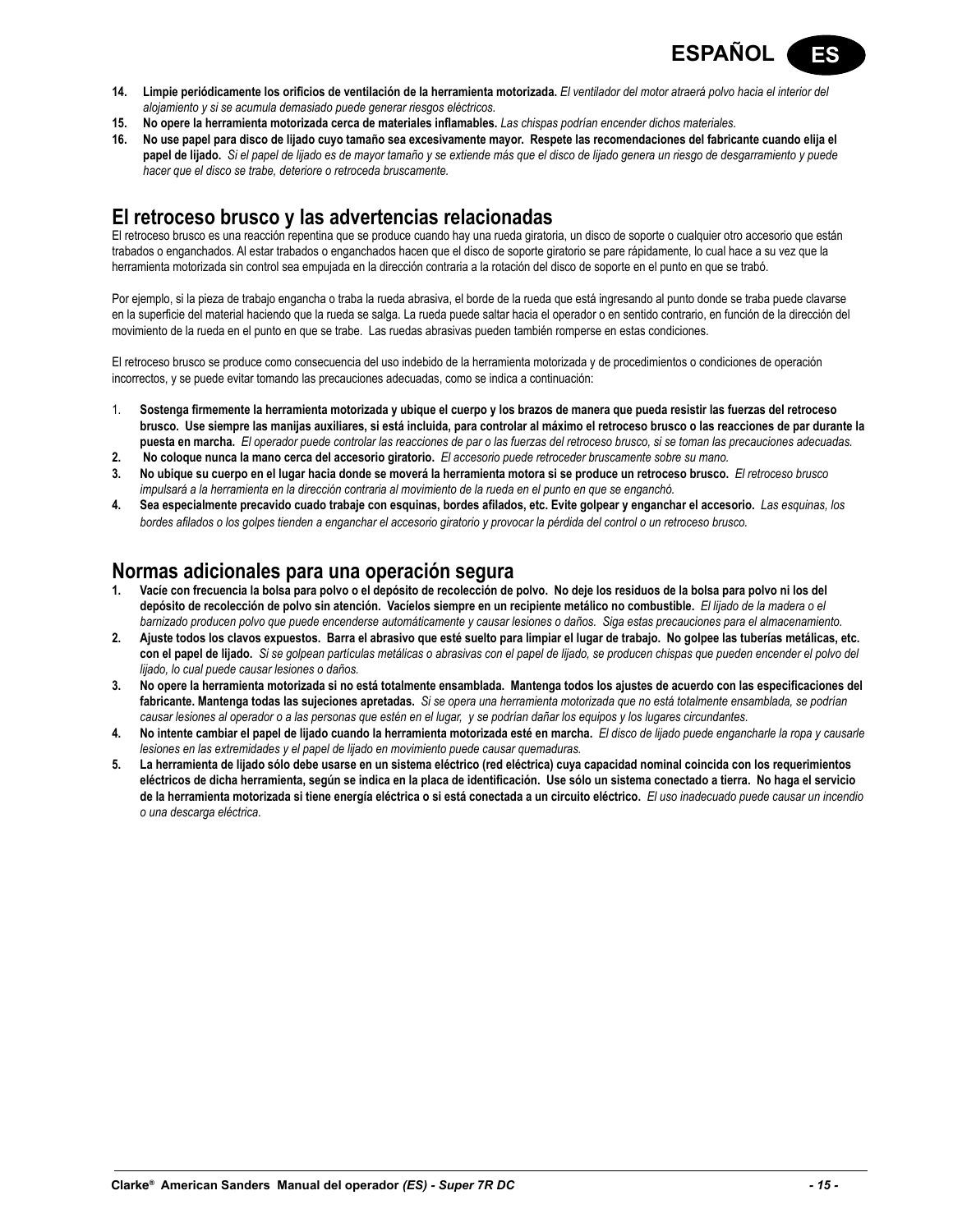

#### **Especifi caciones del modelo Super 7R**



## **Especifi caciones técnicas**

| <b>Modelo</b>                 | 07125A                             | 07126A                             |
|-------------------------------|------------------------------------|------------------------------------|
|                               |                                    |                                    |
| Requerimientos eléctricos     | 115V~, 60 Hz, 12 A, 1.3 kW         | 230~, 50-60 Hz, 6 A, 1.3 kW        |
| Caja de almacenamiento        | <b>Estándar</b>                    | <b>Estándar</b>                    |
| <b>Motor</b>                  | <b>Serie Universal</b>             | <b>Serie Universal</b>             |
| Tamaño del abrasivo           | Disco de 17.8 cm x 2.2 cm diámetro | Disco de 17.8 cm x 2.2 cm diámetro |
| Velocidad de disco            | <b>2800 RPM</b>                    | <b>2800 RPM</b>                    |
| Sistema del impulsor de disco | Impulsado por engranaje            | Impulsado por engranaje            |
| Cable de alimentación         | Goma gris 14-3                     | Goma gris 14-3                     |
| Colector de polvo             | <b>Estándar</b>                    | <b>Estándar</b>                    |
| Tasa de control del polvo     | <b>110 CFM</b>                     | <b>110 CFM</b>                     |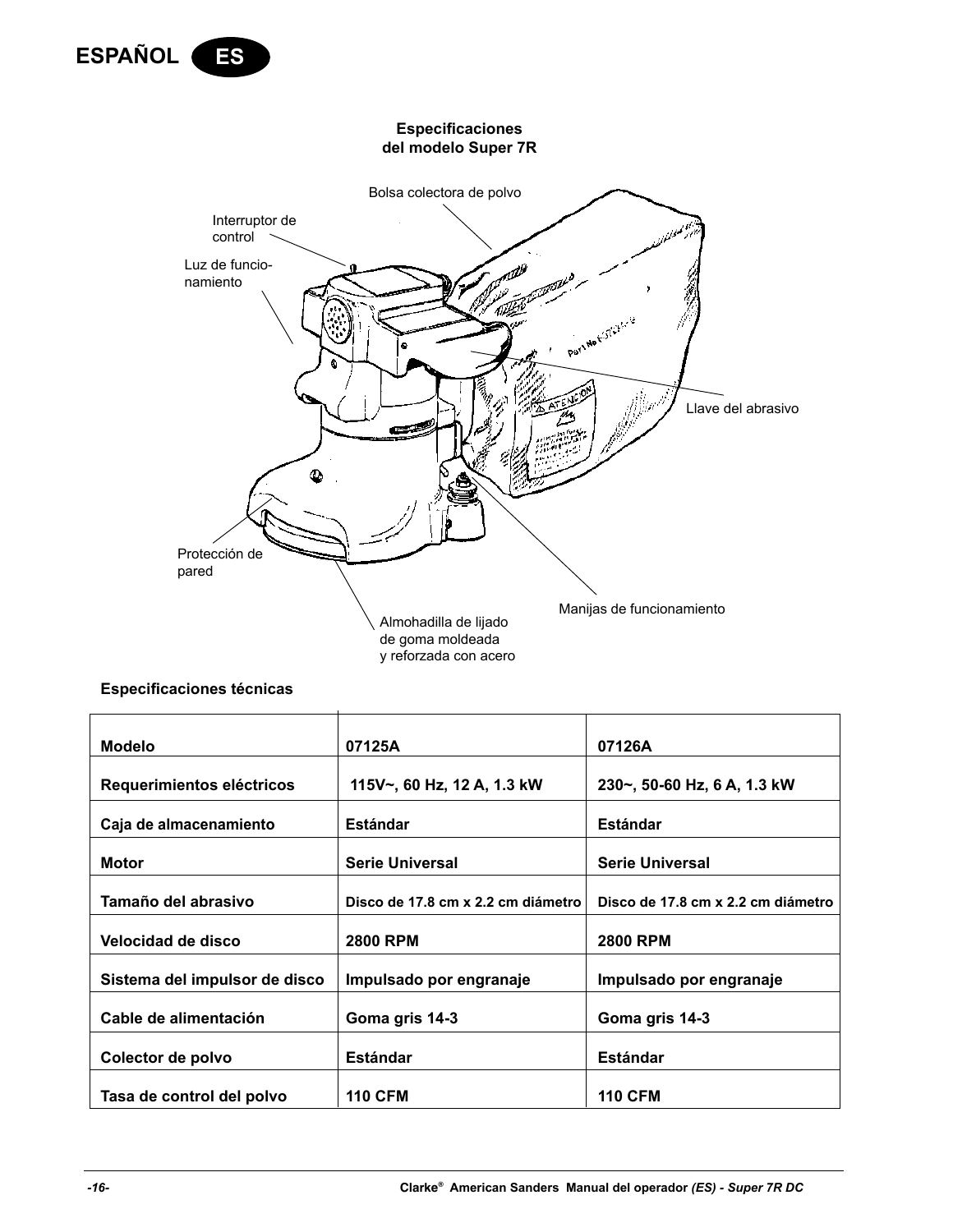# **Cortes de lija y papel de lija**

#### **Corte inicial**

El propósito del corte inicial es sacar el acabado viejo y las imperfecciones mayores de la superficie del piso. Se debe usar un abrasivo grueso.

Si un corte inicial aparece inmediatamente glaseado, cargado o quemado, seleccione un abrasivo más grueso. Si esto ocurriera durante un corte inicial significa que el abrasivo se ha desgastado y deberá ser reemplazado.

### **Cortes finales**

El propósito de un corte de acabado es eliminar los rayones producidos durante el corte inicial. Utilice un abrasivo de grano fino (60-80 granos) .

Si la superficie permanece áspera después de un corte de acabado, puede ser necesario utilizar un abrasivo de grano aún más fino (80 - 100 granos). Se deberá tener cuidado al seleccionar el tamaño del grano del abrasivo. Un grano muy fino cerrará los poros sobre el piso de madera dando lugar a problema de manchas.

| Uso del                | veteado                                                                                                                                 | Diámetro 7"<br>Grado estándar<br>Pieza #/Ctdad | Diámetro 7"<br>Grado profesional<br>Pieza #/Ctdad |
|------------------------|-----------------------------------------------------------------------------------------------------------------------------------------|------------------------------------------------|---------------------------------------------------|
| 12 granos              | Para eliminar imperfecciones mayores y restaurar                                                                                        | 945300/50                                      | 945594/200                                        |
| 16 granos<br>20 granos | la uniformidad a los pisos viejos. Para eliminar la<br>acumulación de pinturas y barnices.                                              | 945301/50                                      | 945595/200                                        |
| 24 granos              |                                                                                                                                         | 945302/50                                      | 945596/200<br>945597/300                          |
| 30 granos              | Para el primer lijado de pisos nuevos (arce,                                                                                            |                                                | 945598/300                                        |
| 36 granos              | roble). Para eliminar imperfecciones menores y<br>acabados de pisos viejos.                                                             | 945305/100                                     | 945599/300                                        |
| 40 granos              | Para el primer lijado de pisos nuevo (roble, nogal).<br>Para elimimperfecciones menores y acabados de<br>pisos viejos.                  |                                                | 945600/300                                        |
| 50 granos              | Para el primer lijado de pisos nuevos (cedro,<br>pino, abeto). Para limpieza de 16 granos.                                              | 945307/100                                     | 945601/300                                        |
| 60 granos              | Para limpieza desda el corte inicial 36 granos.                                                                                         | 945308/100                                     | 945602/300                                        |
| 80 granos              | Para el lijado final de ciertas maderas duras.<br>Para limpieza de cortes inciales (50 granos).                                         | 945309/100                                     | 945603/300                                        |
| 100 granos             | Para el lijado final de ciertas maderas duras y<br>coníferas si se desea obtener una superficie lisa.                                   | 945310/100                                     | 945604/300                                        |
| 120 granos             | Para el lijado final de ciertas coníferas.                                                                                              |                                                | 945605/500                                        |
| 150 granos             | Para lijado final de ciertas coníferas cuando se<br>granos desea una superficie lisa para lograr<br>aspereza entre las capas de acabado |                                                | 945606/300                                        |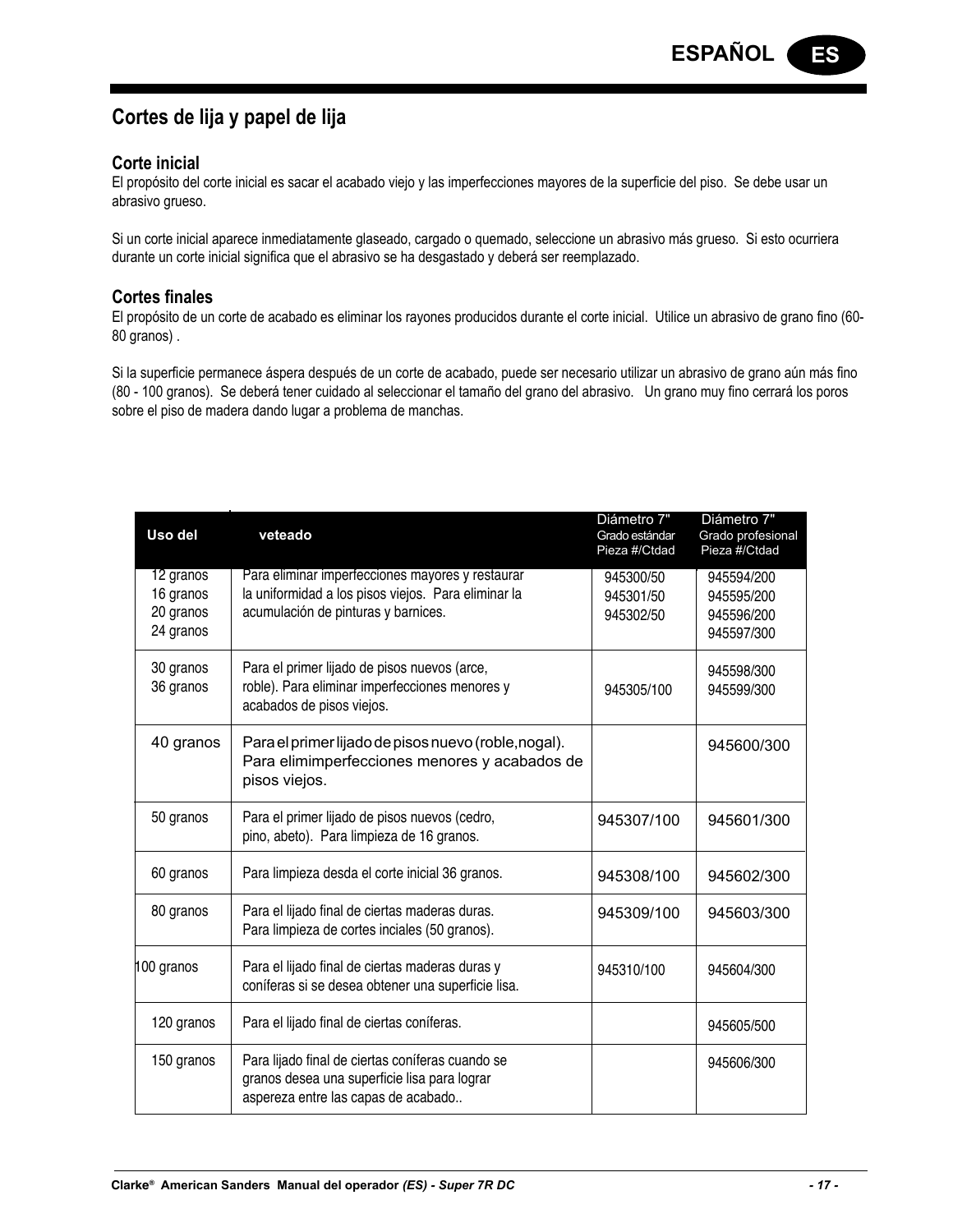**ESPAÑOL ES**

## **Instalación de la máquina**

Esta lijadora está diseñada para utilizarse con un sistema colector de polvo remoto mediante vacío o con la bolsa de polvo incluida.

#### **Preparación de los sistemas colectores de polvo remotos mediante vacío**

Si desea preparar la máquina para sistemas colectores de polvo remotos mediante vacío que tengan un extremo de manguera de 2", siga este procedimiento:

- 1. Instale e extremo de manguera de 2" (figura 1, A) directamante sobre el tubo de escape (figura 1, B).
- 2. El tubo de escape puede girarse para mayor comodidad.

Si desea preparar la máquina para sistemas colectores de polvo remotos mediante vacío que tengan un extremo de manguera de 1 ½", siga este procedimiento:

- 1. Instale el adaptador del extremo de manguera de  $2" \times 1\frac{1}{2}"$  (N° de pieza 30563A) (figura 1, C) sobre el tubo de escape (figura 1, B).
- 2. Inserte el extremo de manguera de  $1\frac{1}{2}$ " (figura 1, D) en el adaptador  $(figura 1, C)$ .

 NOTA: Ponga en marche el sistema colector remoto mediante vacío antes de encender la máquina.

#### **Preparación para usar la bolsa de polvo incluida**

Si desea preparar la máquina para su uso con la bolsa de polvo incluida (Nº de pieza 53544B), siga este procedimiento.

- 1. Instale la bolsa de recolección de polvo presionando el extremo del tubo de escape hasta que el anillo encaje dentro de la ranura (figura 2). El mejor modo de hacer esto es presionando la parte posterior de la abertura de la bolsa con la palma de su mano.
- 2. El tubo de escape puede girarse para mayor comodidad.
- 3. Para retirar la bolsa de polvo del tubo de escape, haga palanca hacia arriba en el extremo de la abertura de la bolsa para liberar parcialmente el saliente interno de la ranura, y después tire.
- 4. Para vaciar la bolsa de polvo, abra la aleta de vaciado y saque sus contenidos dando la vuelta a la bolsa.

NOTA: Para lograr los mejores resultados, vacíe frecuentemente. Siga todas las advertencias incluidas en el manual y en la bolsa de polvo.



Figura 1



Figura 2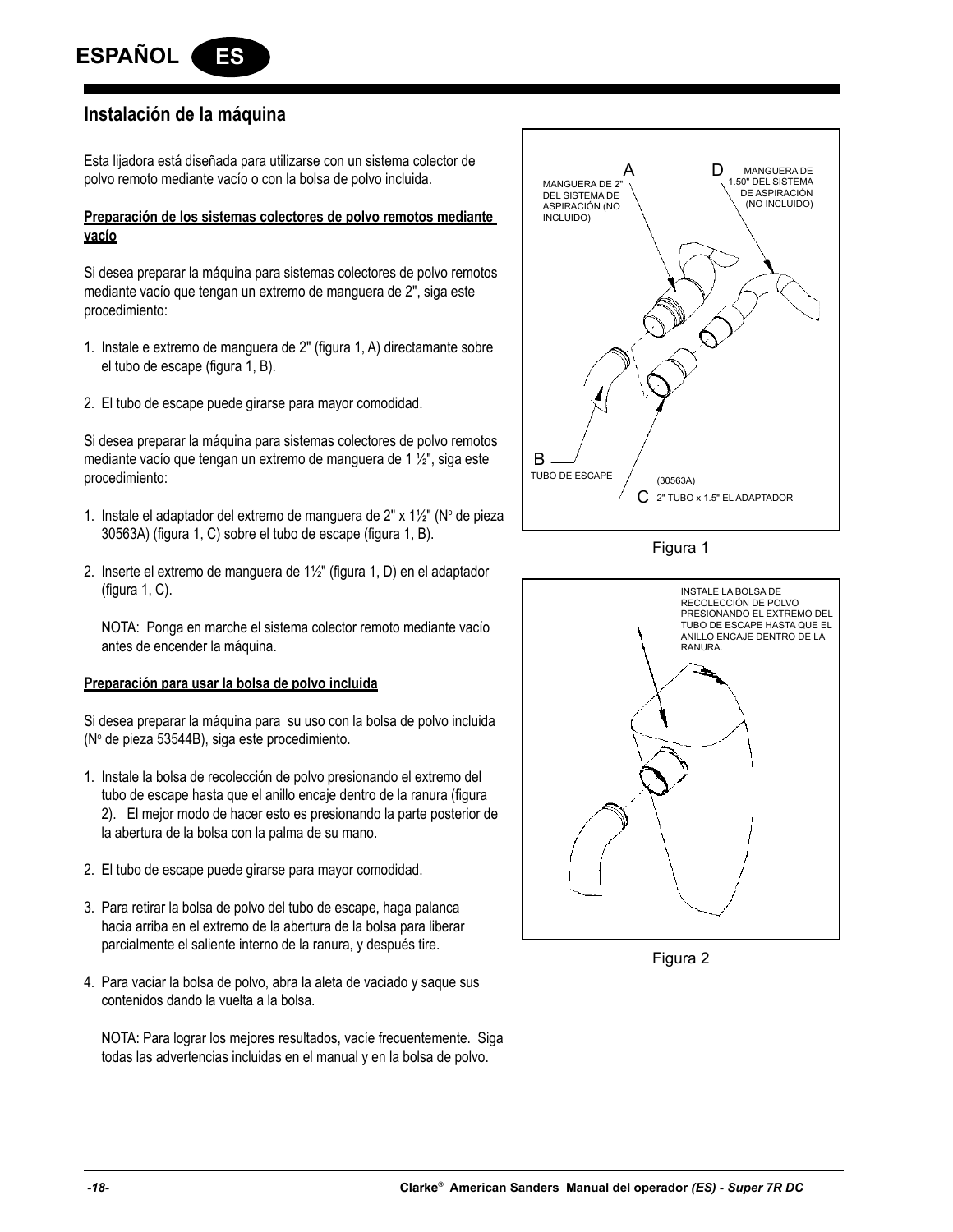## **Instalación de la máquina**

- 1. Saque el tornillo y el retenedor del abrasivo. Centre el abrasivo sobre la almohadilla y asegúrelo con el retenedor y el tornillo del abrasivo. (Figura 3)
- 2. Vuelva a colocar la máquina en posición vertical e inclínela hacia atrás sobre las roldanas pivotantes hasta que se apoye sobre la abrazadera de escape. La máquina estará en posición reclinada. No deje que la máquina permanezca apoyada sobre la almohadilla, especialmente después del uso, ya que de lo contrario se podrá producir el endurecimiento por compresión dentro del elastómero de la almohadilla. Esto creará una parte plana y rebotes durante el uso. (Figura 4)

## **Operación de la máquina**

1. Desplace la máquina al lugar de trabajo. Fije cualquier anillo expuesto con martillo y embutidor para evitar que se tope con el abrasivo. Conecte el cable de alimentación a un circuito adecuadamente provisto de toma de tierra y fusibles.

ハ **ADVERTENCIA:** Pueden producirse lesiones corporales si se aplica potencia a la máquina con el interruptor de control colocado en la posición "ON" (Encendido). Verifique siempre que el interruptor de control se encuentre en posición "OFF" (Apagado) antes de enchufar el cable de alimentación.

- 2. Asegúrese de que el interruptor de control esté ajustado en "OFF" (Apagado). Para la posición "OFF" (Apagado), el interruptor se mueve hacia el lado del operador. Vea la marca en el interruptor. Conecte el cable de alimentación al cable eléctrico del motor. (Figura 5)
- 3. Con la máquina en posición recli nada, tome firmemente las dos manijas y mueva el interruptor de control a la posición "ON" (Encendido). (Figura 4)
- 4. Baje gradualmente la almohadilla a la superficie destinada a ser lijada. Asegúrese de que la máquina esté en movimiento mientras la almohadilla está engranada con la superficie a lijar. Puede usar un movimiento circular amplio mientras lija a lo largo de la superficie o una combinación de movimientos hacia adelante y hacia los costados. Con el tiempo desarrollará su propia técnica, lo cual le permitirá optimizar la cobertura y la recolección de polvo. Es aconsejable no agregar esfuerzo a la almohadilla ya que esto podría conducir a la "elevación de la parte delantera" o a la "inclinación" y como resultado quedarían ranuras o líneas en la superficie.
- 5. Al cambiar el abrasivo, vacíe el contenido de la bolsa de polvo o, al terminar el lijado, vuelva a dejar la máquina en la posición reclinada, desactive el interruptor de control en la posición "OFF" (Apagado), luego desconecte el cable eléctrico del motor del cable de alimentación.
- 6. Vacíe la bolsa de polvo cada vez que se llene hasta 1/3 de su capacidad.



Figura 3



Figura 4



Figura 5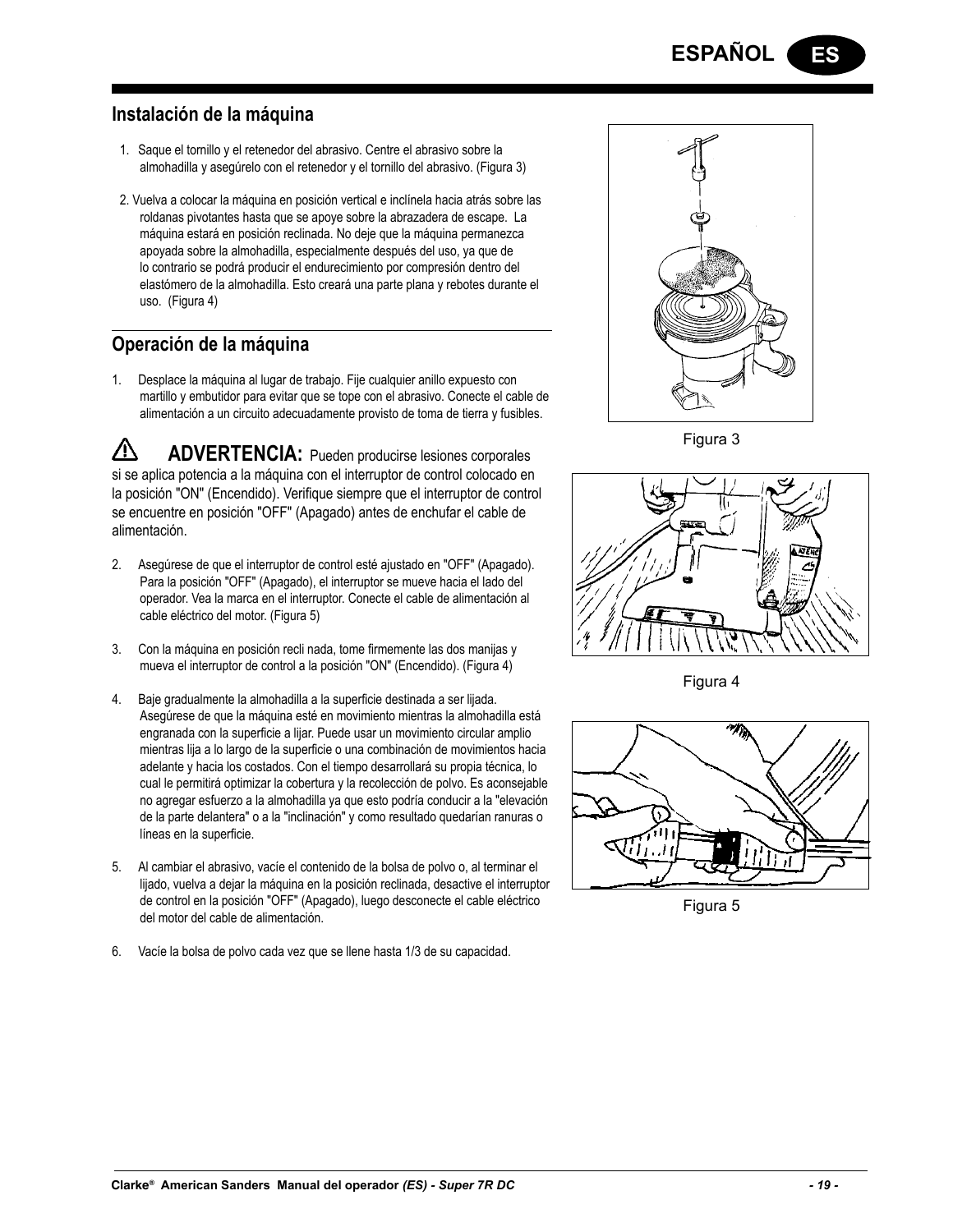## **Operación de la máquina**

**ESPAÑOL ES**

八 **PELIGRO:** La falta de desconexión del cable de alimentación de la máquina cuando se realiza el servicio de la misma, se cambia el abrasivo o se vacía la bolsa de polvo, podría producir una electrocución o lesiones graves. Nunca deje la máquina sin vigilancia mientras se encuentra conectado el cable de alimentación.

八 **PELIGRO:** Nunca deje la bolsa sin vigilancia cuando haya polvo de lijado en la misma. El polvo de lijado puede autoencenderse, provocando un incendio o una explosión. Vacíe la bolsa en un recipiente de metal que no contenga ningún material combustible. No vacíe el contenido sobre fuego. No llene la bolsa de polvo en exceso.

#### **Procedimientos de ajuste**

#### **Nivelación**

Para nivelar la máquina: tome el tornillo de ajuste de la roldana pivotante "A" con una herramienta adecuada (pinzas, etc.). Usando una herramienta similar, afloje la tuerca de seguridad "B" mediante un movimiento en dirección contraria a las agujas del reloj. (Figura 6).

Condición - La almohadilla crea salientes en los dos bordes o se experimenta un "salto": Rote los tornillos de ajuste en igual medida en sentido de las agujas del reloj. Apriete las tuercas de seguridad y pruebe sobre un trozo de madera contrachapada. Repita el procedimiento hasta que se corrija la condición. Recomendamos que no se exceda una rotación de 1/8" en cada intento.

Condición - La almohadilla crea un saliente en la punta de la almohadilla: Rote los dos tornillos de ajuste en sentido contrario a las agujas del reloj, ajuste las tuercas de seguridad y pruebe. Repita el procedimiento hasta que se corrija la condición. Use únicamente una rotación de 1/8 en cada intento.

Condición - La almohadilla crea un saliente sólo en un lado de la almohadilla: Rote el tornillo de ajuste del lado afectado en sentido de las agujas del reloj, o rote el tornillo de ajuste opuesto en dirección contraria a las agujas del reloj, dependiendo de si el saliente termina más allá de la punta de la almohadilla o antes de la misma. Si es antes de la punta, ajuste el lado afectado, y en caso contrario ajuste el lado opuesto.

#### **Mantenimiento de rutina**

ハ **PRECAUCIÓN:** si no se realiza el mantenimiento a los intervalos recomendados la garantía puede quedar invalidada.

#### **Escobillas de carbón**

Reemplace las escobillas de carbón por lo menos cada 500 horas y con mayor frecuencia si el uso es intensivo.

#### **Bolsa de polvo**

Periódicamente se debe dar vuelta la bolsa de polvo, sacudiéndola enérgicamente y lavándola a máquina en agua fría para evitar que se bloqueen los poros y que pierda su capacidad de recolectar polvo.



Para asegurar un rendimiento fiable, es necesario inspeccionar los cojinetes del rotor y del impulsor de la almohadilla después de 1500 horas de funcionamiento, a los efectos de detectar desgaste o daños. Si la máquina se utiliza de forma intensiva, los cojinetes se deben cambiar estacionalmente.

#### **Lubricación**

La máquina se entrega completamente lubricada. Los engranajes en la caja de engranajes tienen suficiente lubricación para aproximadamente seis meses de funcionamiento normal. Cambie el lubricante por lo menos cada 6 meses y con mayor frecuencia si el uso es intensivo.



Figura 6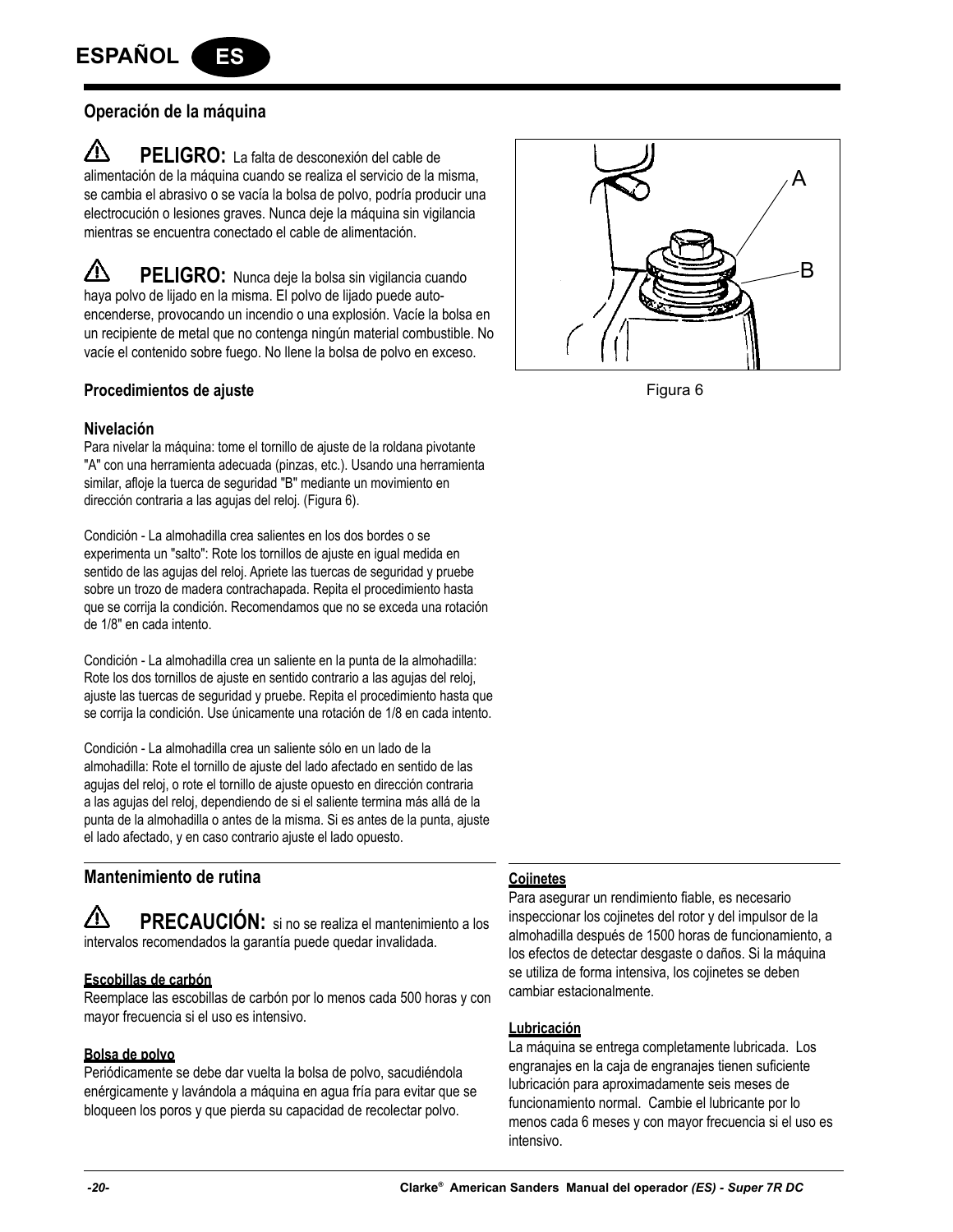#### **Mantenimiento**

**PRECAUCIÓN:** el mantenimiento y las reparaciones ハ realizados por personal no autorizado podrían producir daños materiales o lesiones personales. El mantenimiento y las reparaciones realizadas por personal no autorizado anularán su garantía. Si no se realiza el mantenimiento a los intervalos recomendados la garantía puede quedar invalidada.

#### **Escobillas de carbón**

Inspeccione las cuatro escobillas cada 6 meses ó 250 horas. El acceso a las escobillas se realiza a través de los orificios delanteros y traseros de ventilación del motor y debajo de las dos cubiertas del motor (figura 7). Presione hacia dentro la lengüeta que se encuentra sobre el montaje de la abrazadera con resorte, rótela y luego retírela (figura 8). Use pinzas de punta de aguja para desconectar el cable de desviación. Si alguna escobilla se desgasta hasta 3/8" de su longitud o más, cambie el conjunto completo.

ハ **PRECAUCIÓN:** use únicamente escobillas de motor Nº de pieza 40055A ó 40818A con cable de desviación, ya que de lo contrario puede producirse una avería del motor.

Al cambiar las escobillas, asegúrese de que la escobilla se asiente contra el conmutador, el resorte descanse en el entrante de la escobilla, y la escobilla pueda desplazarse libremente. Al volver a colocar la cubierta de los interruptores, mantenga todos los cables separados del conmutador y de cualquier lugar de estrechamiento.

#### **Para cambiar el lubricante en la caja de cambios**

Para cambiar el lubricante de la caja de cambios, siga este procedimiento:

- 1. Dé la vuelta a la máquina sobre un banco.
- 2. Alinee uno de los dos orificios de la almohadilla de goma con uno de los tres orificios de la protección de pared rotativa.
- 3. Alinee ambos orificios con uno de los tres tornillos de la cubierta del alojamiento de los engranajes. Retire el tornillo de la cubierta del alojamiento de los engranajes. (Figura 9)
- 4. Alinee los orificios con cada uno de los otros dos tornillos, y después retire los tornillos.

八 **PRECAUCIÓN:** asegúrese de que no entra polvo en la caja de cambios. Se podría dañar la caja de cambios.

- 5. Saque la cubierta del alojamiento de los engranajes.
- 6. Saque el lubricante viejo de la caja de cambios.
- 7. Agregue seis onzas de lubricante American Sanders Technology a la caja de cambios.

八 **PRECAUCIÓN:** para evitar daños al motor, no agregue más de seis onzas de lubricante a la caja de cambios.

- 8.Utilizando los tres tornillos retirados anteriormente, instale la cubierta en el alojamiento de los engranajes.
- 9. Ponga en marcha la máquina y déjela funcionar durante 15 minutos. Una pequeña cantidad del lubricante que sobra debe salir por el orificio de ventilación. Si no sale nada, puede ser necesario agregar lubricante adicional.
- 10. Limpie el exceso lubricante y el orificio de ventilación.



Figura 7



Figura 8

| <b>Iubricantes</b> |                  |  |
|--------------------|------------------|--|
| Cantidad           | N° de pieza      |  |
| 1 cuarto<br>1galón | 16610A<br>16611A |  |



Figura 9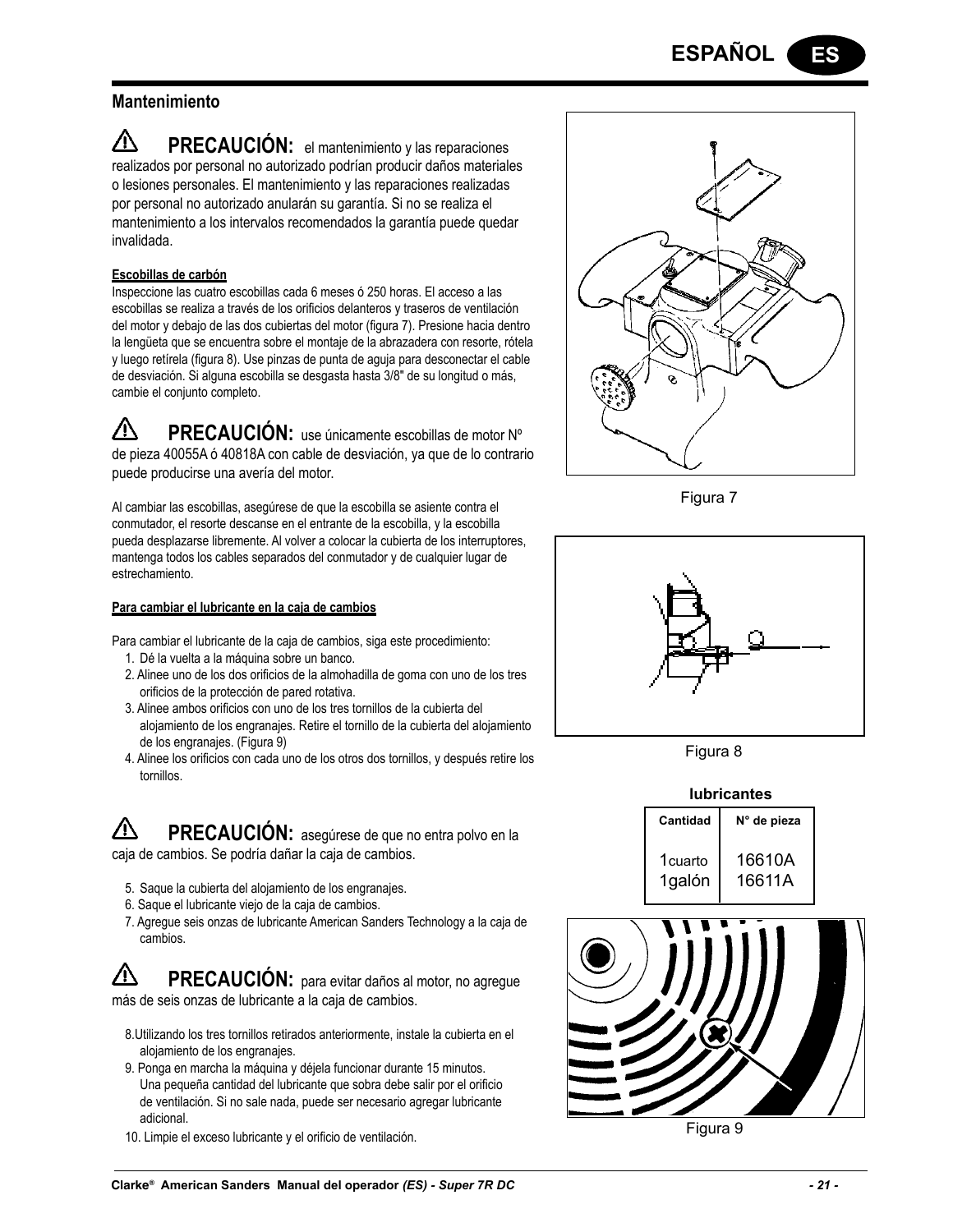

#### **LISEZ CE MANUEL**

**Ce Manuel contient des informations importantes concernant l'utilisation et le fonctionnement de cette machine dans des conditions de sécurité optimales. La non-lecture de ce manuel avant d'utiliser ou d'entretenir votre machine Clarke American Sanders risque de provoquer un accident ou d'endommager la machine ou son environnement. Vous devez avoir été formé à l'utilisation de cette machine avant de l'utiliser. Si l'opérateur n'est pas en mesure de lire ce Manuel, il devra se le faire expliquer entièrement avant de tenter d'utiliser cette machine.**

**Toutes les directions données dans ce Manuel le sont par rapport à la position de l'opérateur, à l'arrière de la machine.**

## **Contenu de ce manuel**

#### **Section II, manuel de réparation et schémas de pièces**

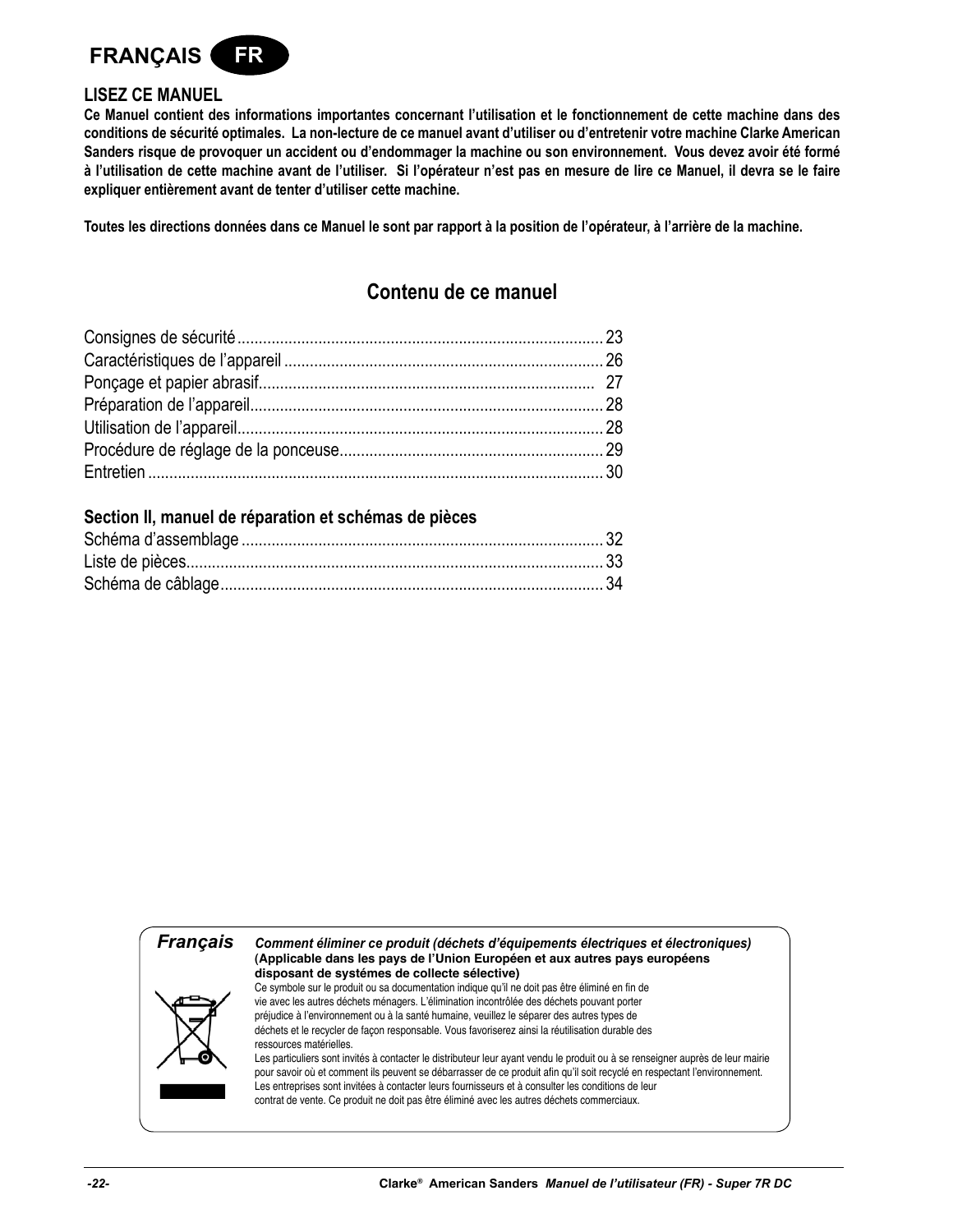# **CONSIGNES DE SECURITE DESTINEES A L'OPERATEUR**

|--|

Ce symbole signifie : **reportez-vous au manuel/notice de l'utilisateur**



Ce symbole signifie : **porter des lunettes de protection.**

## **Consignes de sécurité : Outil électrique**

ハ **AVERTISSEMENT : Veuillez lire attentivement tous les avertissements et instructions de sécurité.** Le nonrespect des avertissements et des instructions peut entraîner un choc électrique, un incendie ou des blessures graves.

#### **Gardez ces instructions et avertissements pour une utilisation future.**

Le terme « outil électrique » dans la section avertissements se rapporte à votre outil électrique fonctionnant sur prise murale (filaire) ou sur batterie (sans fil).

## **Sécurité de la zone de travail**

- **1. Garder une zone de travail propre et bien éclairée.** *Ne pas utiliser votre appareil dans une zone sombre ou en désordre au risque de provoquer un accident.*
- 2. Ne pas utiliser l'appareil dans une atmosphère explosive, en présence de liquides inflammables, gaz, ou poussière. Les outils électriques produisent des étincelles risquant d'enflammer les poussières ou vapeurs environnantes.
- **3. Tenez l'outil électrique hors de portée des enfants et d'autres personnes lors de son utilisation.** *Vous pouvez, si vous êtes distrait, perdre le contrôle de l'appareil.*

#### **Sécurité électrique**

- 1. La prise de l'outil électrique doit correspondre à la prise secteur. Ne jamais tenter d'altérer ou modifier la prise. Ne pas utiliser d'adaptateurs avec des outils électriques reliés à la terre (masse). Des prises non modifiées/altérées et des prises secteurs correspondantes *réduisent le risque de choc électrique.*
- **2. Éviter le contact du corps avec des surfaces reliées à la terre ou à la masse, comme les tuyaux, radiateurs, cuisinières ou réfrigérateurs.** *Il y a un risque accru de choc électrique si le corps est en contact avec la terre ou la masse.*
- 3. Ne pas exposer les outils électriques à la pluie ou aux conditions d'humidité. L'infiltration d'eau dans l'outil électrique augmente le risque de choc *électrique.*
- **4. Ne pas altérer le cordon d'alimentation. Ne jamais utiliser le cordon pour soulever, tirer ou débrancher l'outil électrique de la prise secteur. Garder le cordon à distance de la chaleur, d'huile, d'objets tranchants ou en mouvement.** *Un cordon endommagé ou emmêlé augmente le risque de choc électrique.*
- 5. Quand l'outil électrique est utilisé à l'extérieur, utiliser une rallonge spécifique dite « rallonge d'extérieur ». L'utilisation d'une rallonge *d'extérieur réduit le risque de choc électrique.*
- **6. Si l'utilisation de l'outil électrique dans un endroit humide est rendue inévitable, utiliser un disjoncteur différentiel pour protéger le circuit électrique.** *L'utilisation d'un disjoncteur différentiel réduit le risque de choc électrique.*

## **Sécurité personnelle**

- **1. Restez vigilant, surveillez vos gestes et faites preuve de bon sens lorsque vous utilisez un outil électrique. Ne pas utiliser d'outil électrique en cas de fatigue, sous l'emprise de la drogue, de l'alcool ou de médicaments.** *N'oubliez pas qu'il suffi t d'une seconde d'inattention pour vous blesser gravement.*
- **2. Porter un équipement de protection adéquat. Porter des lunettes de protection.** *Selon les conditions, portez également un masque antipoussière, des chaussures antidérapantes, un casque ou des protections auditives pour éviter les risques de blessures corporelles graves.*
- 3. Éviter tout risque de démarrage intempestif. Toujours vérifier que l'interrupteur est sur OFF avant de brancher l'outil dans la prise de **courant, lorsque vous le ramassez ou transportez.** *Si vous transportez des outils électriques sur ON avec votre doigt sur l'interrupteur vous risquez d'avoir un accident.*
- **4. Enlever toute clé ou poignée d'ajustement avant de mettre l'outil électrique sous tension.** *Une poignée ou une clé attachée à une pièce rotative de l'outil électrique peut présenter un risque de blessures.*
- 5. Ne pas basculer l'ensemble. Toujours rester en position fixe et en équilibre lorsque vous utilisez l'outil électrique. Ceci vous assure un *contrôle optimal de l'outil électrique tout en prévenant des situations à risque.*
- **6. Porter un vêtement approprié. Ne pas porter de vêtements amples ou de bijoux. Éloigner ses cheveux, vêtements et gants des pièces mobiles.** *Des vêtements amples, bijoux ou cheveux longs pourraient se prendre dans les pièces mobiles.*
- 7. Si des dispositifs sont fournis pour l'extraction de la poussière, vérifiez qu'ils sont correctement branchés et utilisés. *L'utilisation d'un collecteur de poussière peut réduire les risques d'endommagement provoqués par la poussière.*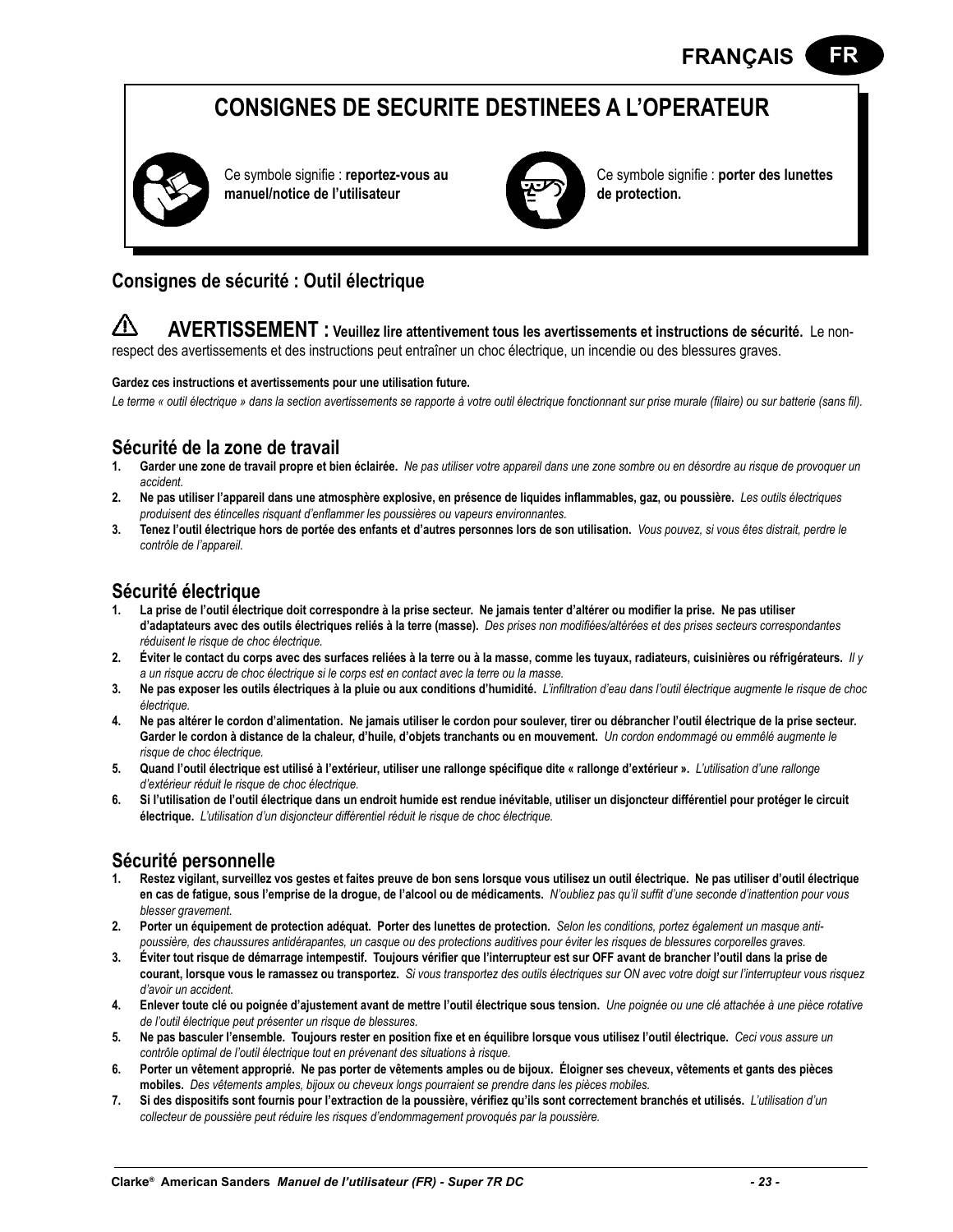

# **Entretien et précautions d'usage de l'outil électrique**

- **1. Ne pas forcer sur l'outil électrique. Utiliser l'outil électrique approprié à vos travaux.** *L'outil électrique adéquat permettra d'effectuer vos travaux dans de bonnes conditions et en toute sécurité.*
- **2. Ne pas utiliser l'outil électrique si l'interrupteur ne peut se mettre consécutivement sur ON et OFF.** *Un outil électrique qui ne peut être contrôlé par son interrupteur est dangereux et doit être réparé.*
- 3. Débrancher la fiche de la prise secteur et de l'outil électrique préalablement à tout ajustement, modifications des accessoires ou rangement **de l'appareil.** *Grâce à ces mesures de sécurité préventives, vous réduisez le risque d'un démarrage intempestif de l'outil électrique.*
- **4. Ranger les outils électriques dans une zone hors de portée des enfants et ne pas autoriser les personnes non familières avec les outils électriques ou les instructions ci-présentes à faire fonctionner l'appareil.** *Les outils électriques sont dangereux entre les mains d'utilisateurs non avertis.*
- 5. Entretenir les outils électriques. Vérifier s'il n'y a pas de problèmes de désalignement ou de voilage des pièces mobiles, ou de cassure de **pièces et tout autre facteur pouvant affecter le fonctionnement de l'outil électrique. En cas de dommages, l'outil électrique doit être réparé préalablement à toute utilisation.** *De nombreux accidents ont pour cause un mauvais entretien des outils électriques.*
- **6. Utiliser l'outil électrique, ses accessoires et les autres outils en conformité avec les instructions ci-mentionnées, et en tenant compte des**  conditions de travail et de la nature de la tâche à effectuer. *L'utilisation de l'outil électrique à des fins différentes de celles prévues peut aboutir à des situations dangereuses.*

## **Dépannage**

Les interventions et dépannages sur les outils électriques doivent être effectués par un technicien qualifié utilisant des pièces de rechange **identiques.** *Ceci permet de garantir le bon fonctionnement, en toute sécurité de l'outil électrique.* 

## **Consignes de sécurité pour les opérations de ponçage**

- **1. L'outil électrique est prévu pour fonctionner comme une ponceuse. Veuillez lire les consignes et instructions de sécurité fournies avec l'outil électrique.** *Le non-respect des instructions ci-dessous peut entraîner un choc électrique, un incendie ou des blessures graves.*
- 2. Cet outil électrique n'est pas adapté au meulage, brossage, polissage ou rabotage des surfaces. L'utilisation de l'outil électrique à des fins *différentes de celles prévues peut aboutir à des situations dangereuses.*
- **3. Ne pas utiliser des accessoires qui n'ont pas été conçus, ni recommandés par le fabricant de l'outil.** *Un accessoire attaché à l'outil électrique ne permet pas de garantir un fonctionnement sécurisé.*
- **4. La vitesse nominale de l'accessoire doit être au moins égale à la vitesse maximale indiquée sur l'outil électrique.** *Les accessoires fonctionnant à une vitesse supérieure à la vitesse nominale peuvent se briser ou être projetés.*
- **5. Le diamètre extérieur et l'épaisseur de votre accessoire doivent correspondre aux capacités de l'outil électrique.** *Les accessoires n'ayant pas les bonnes dimensions ne peuvent pas être contrôlés de manière adéquate.*
- **6. Les dimensions des roues de contact, fl asques, supports de maintien, ou des autres accessoires doivent correspondre à l'axe de l'outil électrique.** *Les accessoires disposant d'arbre/axe troué qui ne correspondent pas au support de l'outil électrique peuvent perdre l'équilibre, vibrer de manière excessive ou aboutir à une perte de contrôle.*
- **7. Ne pas utiliser d'accessoires endommagés. Avant chaque utilisation, inspecter les accessoires qui peuvent présenter des défauts :**  abrasivité des roues provoqué par des éclats ou fissures, fentes/rayures des supports de maintien, déchirure/usure excessive, fils métalliques lâches, tordus ou fissurés. Vérifier ou remplacer les accessoires en cas de chute de l'outil électrique. Après inspection ou installation d'un accessoire, positionnez-vous ou les personnes environnantes, hors du plan de rotation des accessoires afin de pouvoir **faire fonctionner l'outil à sa vitesse maximale à vide pendant une minute.** *Les accessoires endommagés se disjoignent au cours de cette étape.*
- **8. Porter un équipement de protection adéquat. Selon la surface, utiliser un masque ou des lunettes de protection. Le cas échéant, porter un masque anti-poussière, des protections auditives, gants et tablier d'atelier qui peuvent faire écran lorsqu'il y a des débris/éclats projetés en cours d'utilisation.** *Les protections oculaires doivent être en mesure de vous protéger des débris/éclats projetés en cours d'utilisation. Le masque* anti-poussière ou respirateur doit filtrer les particules émises en cours d'utilisation de l'outil électrique. Une exposition prolongée à de fortes intensités *sonores peut provoquer des troubles auditifs.*
- **9. Il est nécessaire de garder une distance de sécurité entre l'utilisateur et la zone de travail. Toute personne entrant dans la zone de travail doit porter un équipement de protection.** *Des fragments ou éclats peuvent être projetés en cours d'utilisation de l'appareil ce qui peut entraîner de graves blessures.*
- 10. En cours d'utilisation, maintenir l'outil électrique uniquement par ses poignées, afin d'éviter tout contact avec les accessoires, des fils **dénudés ou le câble d'alimentation.** *Un accessoire tranchant qui entre en contact avec un câble peut exposer des parties métalliques de l'outil électrique et entraîner un choc électrique.*
- **11. Isoler les cordons d'alimentation du reste du bloc rotatif.** *En cas de perte de contrôle, les cordons peuvent être entaillés et votre bras ou votre main peut se prendre dans le bloc rotatif.*
- **12. Ne jamais poser l'outil électrique en cours de fonctionnement.** *Le bloc rotatif peut entrer en contact avec la surface et aboutir à la perte de contrôle de l'appareil.*
- **13. Ne pas utiliser l'outil électrique lorsque vous le transportez sur le côté.** *Un contact accidentel avec le bloc rotatif pourrait accrocher votre vêtement, et projeter l'accessoire sur votre corps.*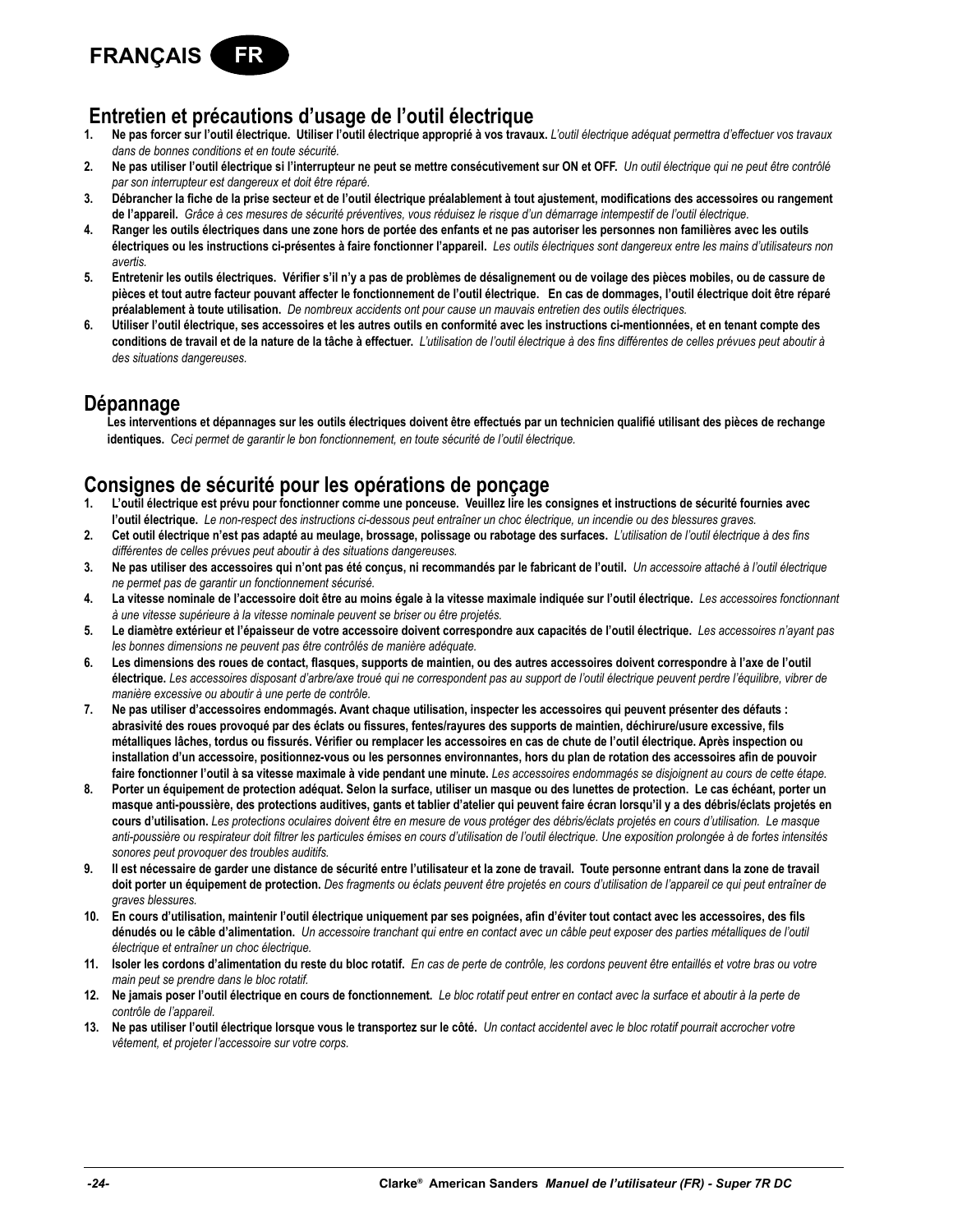

- **14. Nettoyer régulièrement les conduits d'air des outils électriques.** *Le ventilateur du moteur aspire la poussière à l'intérieur du bloc et toute accumulation excessive peut entraîner des défaillances électriques.*
- 15. Ne pas utiliser l'outil électrique à proximité de matériaux inflammables. Les étincelles peuvent enflammer ces matériaux.
- **16. Ne pas utiliser un disque de ponçage excessivement grand. Suivre les recommandations du fabricant lorsque vous choisissez du papier à poncer.** *Les papiers à poncer ayant une surface plus importante que les blocs de ponçage peuvent entraîner un risque de lacération et provoquer des déchirures ou accrochages du disque ou un recul.*

## **Avertissements sur l'effet de recul**

L'effet de recul est une réaction soudaine au blocage du pivotement d'une roue, d'un support de maintien ou de tout autre accessoire. Le blocage provoque un décrochage rapide de l'axe de rotation sur son support de maintien, qui à son tour provoque une réaction en sens inverse de l'outil jusqu'au point de reliure.

Par exemple, si une roue abrasive est bloquée par une pièce métallique, le bord de la roue qui est en contact avec le support peut percer la surface du matériau ce qui va faire dévier la roue et la faire remonter ou reculer. La roue peut être projetée en direction ou non de l'utilisateur, selon le sens du mouvement de la roue au point de rupture. Les roues abrasives peuvent également se briser sous ces conditions.

Le phénomène de recul est provoqué par une mauvaise utilisation de l'outil électrique et le non-respect des consignes et procédures de sécurité, il peut être évité en suivant les précautions d'usage ci-dessous.

- 1. **Maintenir fermement l'outil électrique tout en positionnant votre corps et vos bras de sorte à contrer les forces de recul. Si possible,**  toujours utiliser les poignées auxiliaires pour un contrôle optimal de l'outil électrique et afin d'éviter les effets de recul en cours **d'utilisation.** *L'utilisateur peut contrôler les réactions de couple ou les forces de recul, si les précautions nécessaires sont prises.*
- **2. Ne jamais placer sa main à proximité du bloc rotatif. Le bloc pourrait rebondir sur votre main.**
- **3. Ne pas se positionner dans la zone possible de rebond de l'outil électrique.** *L'effet de recul repoussera l'outil dans le sens opposé au mouvement de la roue jusqu'au point de rupture.*
- **4. Prenez vos précautions lorsque vous effectuez des travaux sur les coins ou bords tranchants, etc. Évitez les rebonds ou accrochages avec l'accessoire.** *Les coins, bords tranchants ou rebonds ont tendance à accrocher le bloc rotatif et peuvent entraîner une perte de contrôle ou un recule de l'appareil.*

## **Règles de sécurité supplémentaires**

- **1. Vider régulièrement le sac ou le collecteur de poussière. Ne pas laisser de résidus dans le sac ou le collecteur de poussière. Toujours vider dans un réceptacle métallique non-combustible.** *Le ponçage du bois verni peut produire des particules de poussière pouvant s'enfl ammer et entraîner des blessures graves. Respecter les précautions de stockage ci-dessous.*
- **2. Retirer les clous exposés. Retirer/aspirer les particules abrasives présentes sur la zone de travail. Ne pas obturer les tuyaux métalliques, etc., avec du papier à poncer.** *Obturer les ensembles métalliques ou les particules abrasives avec du papier à poncer peut produire des étincelles pouvant enfl ammer la poussière environnante et entraîner de graves blessures.*
- **3. Ne jamais faire fonctionner un outil électrique assemblé partiellement. Conserver les réglages et les spécifi cations du fabricant.**  Conserver l'ensemble des attaches fixes. L'utilisation d'un outil électrique partiellement assemblé peut causer des blessures à l'utilisateur *ou à toute autre personne proche de l'équipement ou dans les environs.*
- **4. Ne pas essayer de changer le papier à poncer lorsque l'outil électrique est en cours de fonctionnement.** *Le support du papier à poncer peut accrocher des vêtements et entraîner des blessures corporelles ou abrasions.*
- **5. L'outil devrait pouvoir être utilisé uniquement sur un système électrique (secteur) adapté aux besoins électriques de l'outil, comme indiqué sur sa plaque nominative. Utiliser uniquement sur une prise secteur (reliée à la terre). Ne pas utiliser l'outil électrique s'il est branché ou relié à un circuit électrique.** *Une mauvaise utilisation peut provoquer un incendie ou un choc électrique.*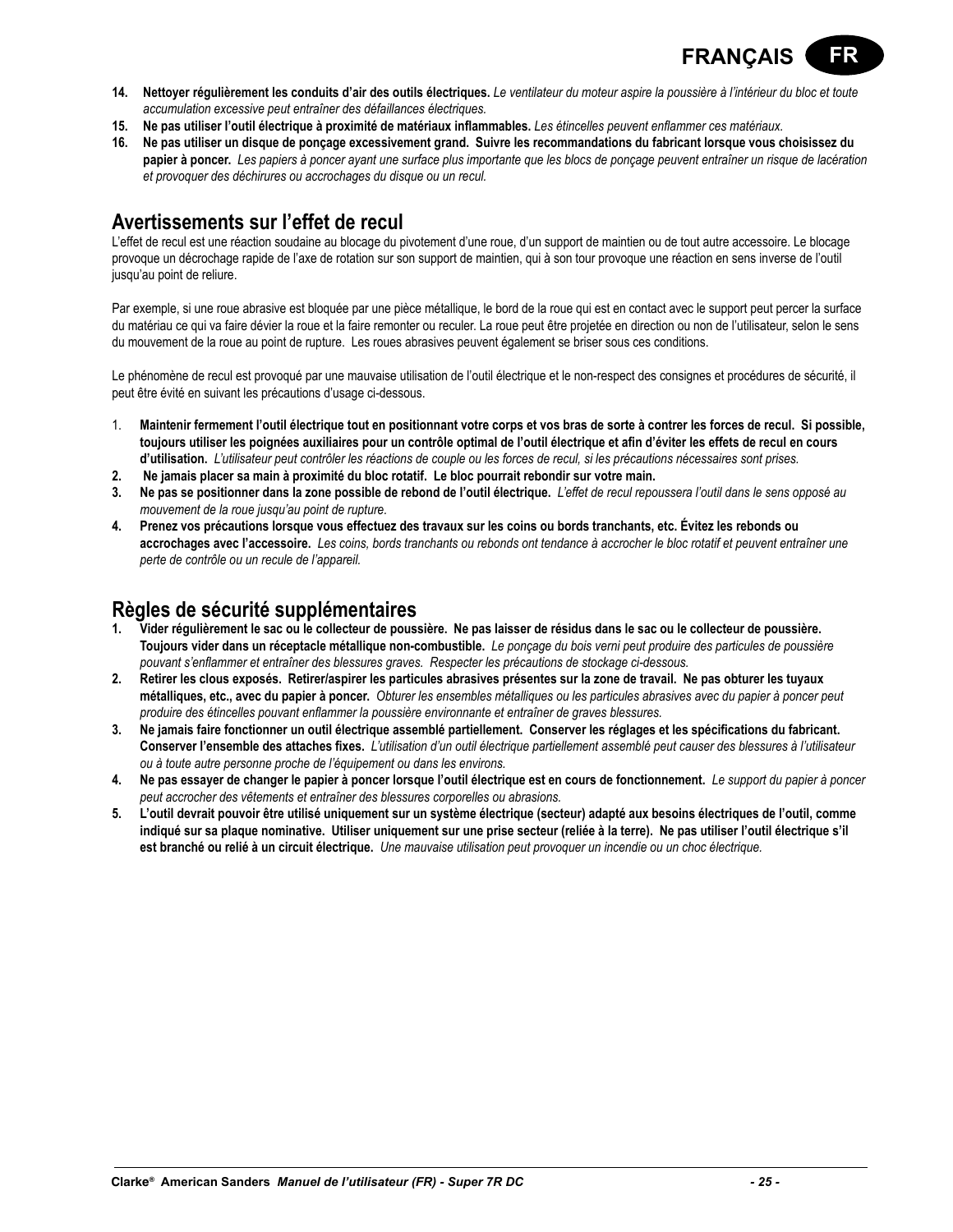

**Spécifi cations**

| <b>Modèle</b>                      | 07125A                        | 07126A                             |
|------------------------------------|-------------------------------|------------------------------------|
| Spécifications électriques         | 115V ~, 60 Hz, 12,0 A, 1.3 kW | $230V \sim$ , 60 Hz, 6,0 A, 1.3 kW |
| Sac de rangement                   | <b>Standard</b>               | <b>Standard</b>                    |
| <b>Moteur</b>                      | Le feuilleton Universel       | Le feuilleton Universel            |
| Dimensions abrasif                 | Disque diamètre 17,8 x 2,2 cm | Disque diamètre 17,8 x 2,2 cm      |
| Vitesse du disque                  | 2800 tours/minute             | 2800 tours/minute                  |
| Système porte-disque               | à engrenage                   | à engrenage                        |
| Câble d'alimentation               | Caoutchouc gris 14-3          | Caoutchouc gris 14-3               |
| Collecte des poussières            | <b>Standard</b>               | <b>Standard</b>                    |
| Débit de régulation des poussières | 186 m3/heure                  | 186 m3/heure                       |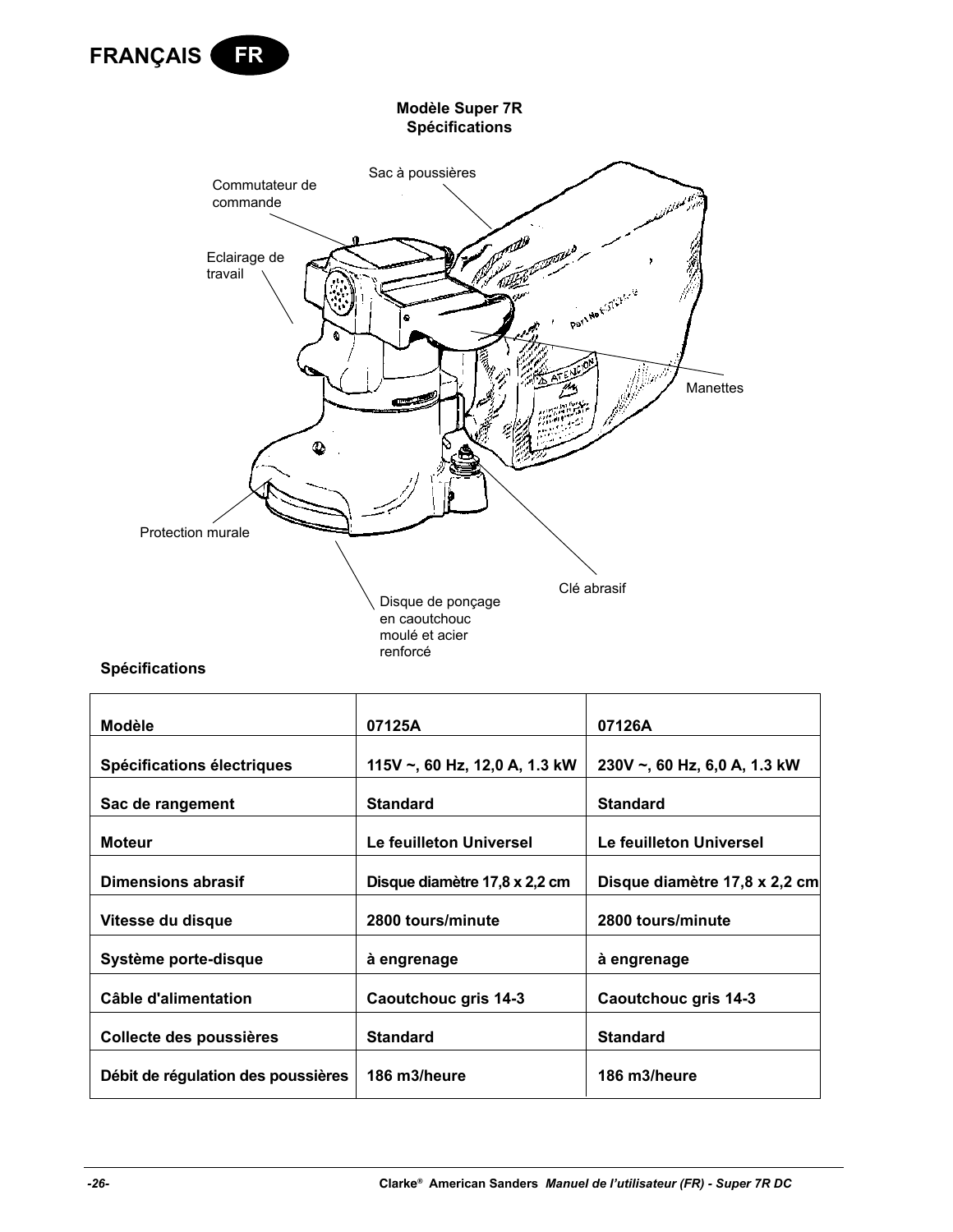## **Ponçage et papier abrasif**

#### **Premier passage**

Le but du premier passage est d'enlever l'ancienne finition et les plus grosses imperfections sur le parquet. Utilisez un papier abrasif à gros grains.

Si des traces de polissage, de surcharge ou de brûlures sont observées dès le début du premier passage, choisissez un abrasif à grains plus gros. Si ces problèmes surviennent durant le premier passage, le papier abrasif est émoussé et doit être remplacé.

#### **Passages finaux**

Le but d'un passage final est d'enlever les rayures produites durant le premier passage. Utilisez un papier abrasif à petits grains (60-80 grains).

Si la surface demeure rugueuse après un passage final, il pourrait être nécessaire d'utiliser un papier abrasif à grains plus fins (80-100 grains). La taille des grains abrasifs doit être choisie avec soins. Un grain trop fin risque de refermer les pores du bois, nuisant ainsi à l'absorption ultérieure de la teinture.

| Grains | <b>Utilisation</b>                                                                                                                                                                                      | Qualité Standard<br>N°Pièce/Qté     | Diamètre 17,8cm Diamètre 17,8cm<br>Qualité Professionnelle<br>N°Pièce/Qté |
|--------|---------------------------------------------------------------------------------------------------------------------------------------------------------------------------------------------------------|-------------------------------------|---------------------------------------------------------------------------|
|        | 12 grains Pour l'élimination des grosses imperfections<br>16 grains et l'uniformisation d'un vieux parquet. Pour<br>20 grains l'élimination des vieilles couches de peinture<br>24 grains et de vernis. | 945300/50<br>945301/50<br>945302/50 | 945594/200<br>945595/200<br>945596/200<br>945597/300                      |
|        | 30 grains Pour le premier ponçage d'un parquet neuf<br>36 grains (érable, chêne). Pour l'élimination des petites<br>imperfections et de la finition des vieux parquets.                                 | 945305/100                          | 945598/300<br>945599/300                                                  |
|        | 40 grains Pour le premier ponçage d'un nouveau plancher<br>(chêne, noyer). Pour retirer les petites imperfections<br>et les finitions de vieux planchers.                                               |                                     | 945600/300                                                                |
|        | 50 grains Pour le premier ponçage d'un parquet neuf<br>(cèdre, pin, sapin). Pour nettoyer après le<br>passage d'un abrasif à 16 grains.                                                                 | 945307/100                          | 945601/300                                                                |
|        | 60 grains   Pour nettoyer après le passage d'un abrasif à 36 grains.                                                                                                                                    | 945308/100                          | 945602/300                                                                |
|        | 80 grains Pour le ponçage final de certains parquets de<br>bois franc. Pour nettoyer après un premier<br>ponçage (50 grains).                                                                           | 945309/100                          | 945603/300                                                                |
|        | 100 grains   Pour le ponçage final de certains parquets de<br>bois franc et de bois mou lorsqu'une surface<br>lisse est désirée.                                                                        | 945310/100                          | 945604/300                                                                |
|        | 120 grains Pour le ponçage final de certains conifères                                                                                                                                                  |                                     | 945605/500                                                                |
|        | 150 grains Pour le ponçage final de certains conifères<br>lorsque l'on souhaite lisser une surface<br>rugueuse entre les couches de finition.                                                           |                                     | 945606/300                                                                |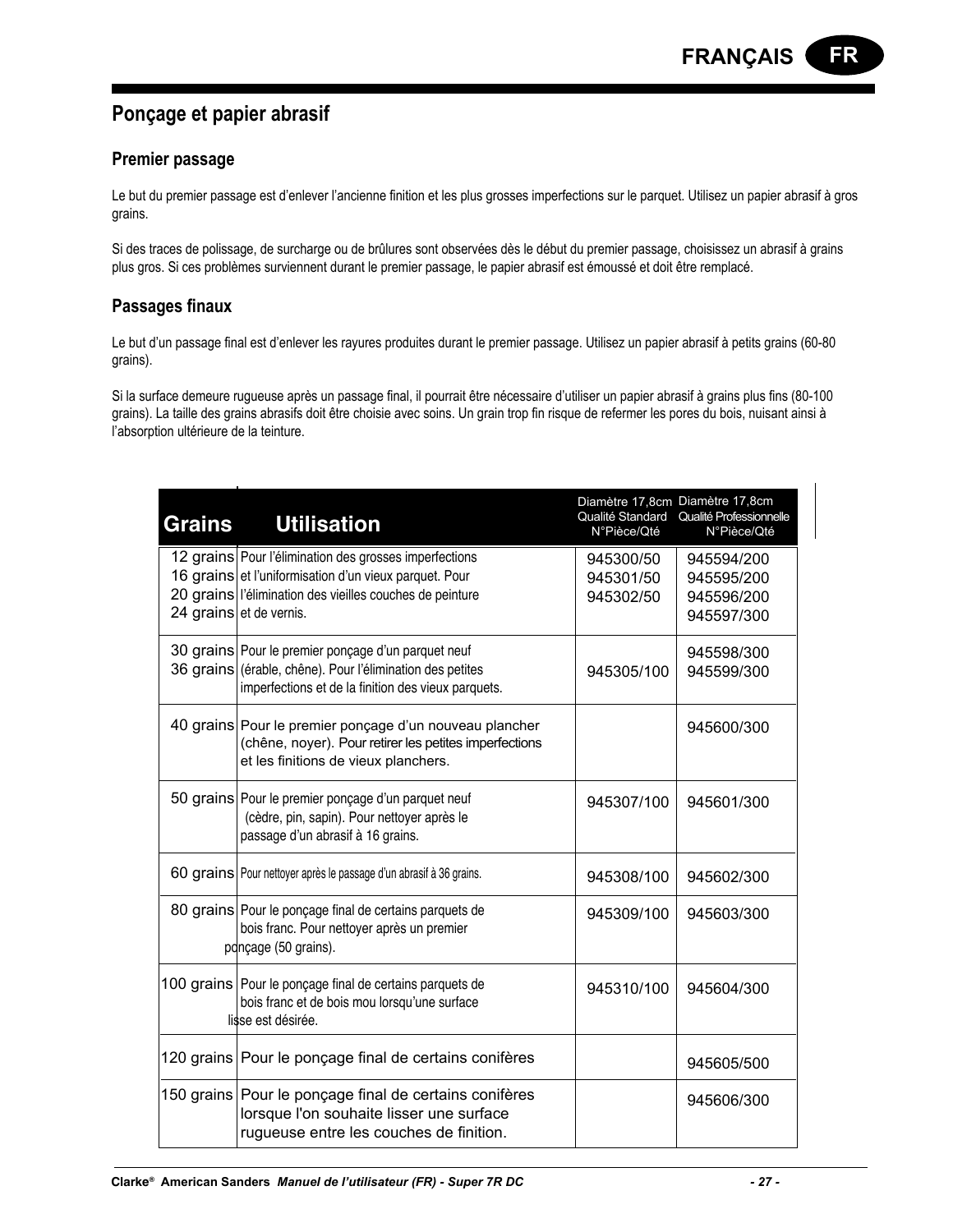## **Préparation de l'appareil**

Cette ponceuse est conçue pour fonctionner équipée d'un système à distance de collecte des poussières par le vide, ou du sac à poussières fourni.

#### **Préparation des systèmes à distance de collecte des poussières par le vide**

Pour préparer la machine à l'utilisation d'un système à distance de collecte des poussières par le vide ayant une extrémité de tuyau de 5 cm, procéder comme suit:

- 1. Monter l'extrémité de tuyau de 5 cm (fiqure 1, A) directement sur le tuyau d'évacuation (figure1, B).
- 2. Il est possible de tourner le tuyau d'évacuation pour plus de commodité.

Pour préparer la machine à l'utilisation d'un système à distance de collecte des poussières par le vide ayant une extrémité de tuyau de 3,80 cm, procéder comme suit:

- 1. Monter l'adaptateur d'extrémité de tuyau (5 x 3,8 cm- Pièce nº 30563A) (figure 1, C) sur le tuyau d'évacuation (figure 1, B).
- 2. Introduire l'extrémité de tuyau de 3,80 cm (figure 1, D) dans l'adaptateur (figure  $1, C$ ).

 NOTE: Faire démarrer le système à distance de collecte par le vide avant de travailler.

#### **Préparation pour utilisation du sac à poussières fourni**

Pour préparer la machine à l'utilisation du sac à poussières fourni (Pièce n° 53544B), procéder comme suit:

- 1. Installez le sac a poussieres en appuyant son extremite sur le tuyau d'evacuation jusqu'a ce que l'anneau se verrouille dans la rainure (fiqure 2). On y parvient plus facilement en appuyant sur l'arriè de l'ouverture du sac avec la paume de la main.
- 2. Il est possible de tourner le tuyau d'évacuation pour plus de commodité.
- 3. Pour retirer le sac à poussières du tuyau d'évacuation, soulvever l'extrémité de l'ouverture du sac pour partiellement dégager la nervure interne de la rainue, puis tirer.
- 4. Pour vider le sac à poussières, ouvrir la fermeture éclair de la trappe d'évacuation des déchets et expulser le contenu en retournant le sac.

 NOTE: Pour obtenir les meilleurs résultats, vider fréquemment le sac. Respecter toutes les mises en garde indiquées dans le présent manuel et sur le sac à poussières.







Figure 2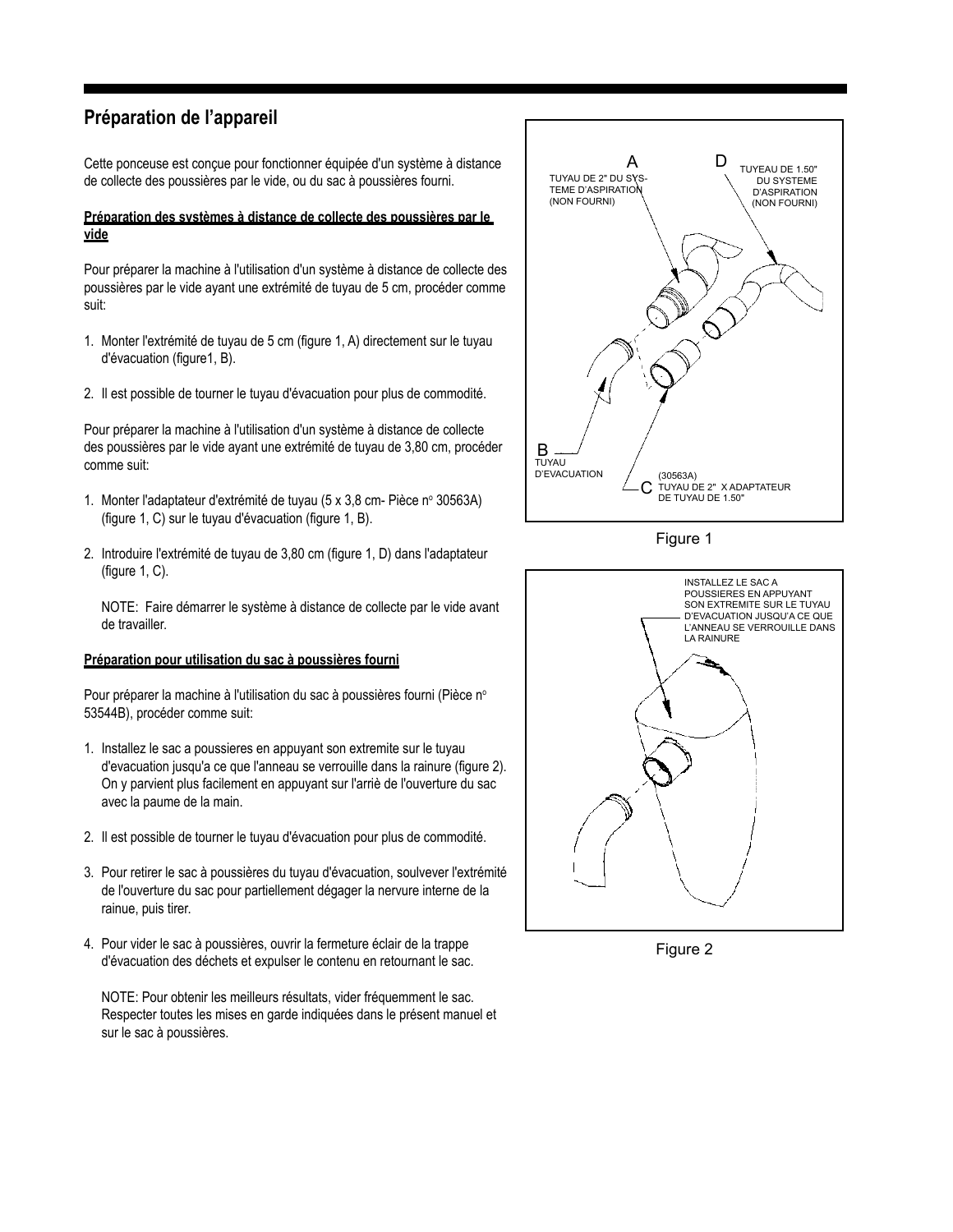## **Préparation de l'appareil**

- 1. Retirer la vis et la bride retenant l'abrasif. Centrer l'abrasif sur le patin, fixer la bride et visser la vis (Figure 3).
- 2. Retourner la machine en position verticale et pencher la machine en arrière sur les roulettes jusqu'à ce qu'elle vienne reposer sur le support de l'évacuation. La machine se trouvera en position basculée. Ne pas laisser la machine reposer sur le patin, surtout après utilisation, sinon une déformation sous pression risque de se produire dans l'élastomère du patin. Cela créera un endroit plat et un rebond pendant l'utilisation (Figure 4).

#### **Utilisation de l'appareil**

1. Transporter la machine sur le lieu de travail. Repérer tous les clous exposés et les enfoncer avec un marteau pour éviter toute rencontre avec l'abrasif. Brancher le câble d'alimentation sur un circuit adéquat, à fusibles et mis à la terre.

ΛN **AVERTISSEMENT :** Des blessures corporelles peuvent se produire si la machine est mise sous tension alors que le commutateur de commande se trouve en position "ON" (marche). Toujours vérifier que le commutateur de commande se trouve en position "OFF" (arrêt) avant de brancher le câble d'alimentation.

- 2. Vérifier que le commutateur de commande est sur "OFF". En position "OFF", le commutateur est tourné vers l'opérateur. Voir les marquages sur le commutateur. Raccorder le câble d'alimentation au câble électrique du moteur. (Figure 5)
- 3. La machine étant en position basculée, saisir fermement les deux poignées et mettre le commutateur de commande sur "ON" (Figure 4).
- 4. Abaissez graduellement le patin sur la surface à poncer. Assurez-vous que la machine est en mouvement lorsque le patin est en contact avec la surface à poncer. Vous pouvez utiliser un large mouvement circulaire à mesure que vous poncez la surface en longueur, ou vous pouvez utiliser une combinaison de mouvements en avant et sur le côté. Avec le temps, vous mettrez au point votre propre technique pour optimiser la couverture et la récupération des poussières. Il est conseillé de ne pas appliquer d'effort sur le patin car cela peut conduire à une "infiltration" ou un "déversement" produisant des stries ou des lignes sur la surface.
- 5. Pour remplacer l'abrasif, pour vider le contenu du sac à poussière ou lorsque le ponçage est terminé, replacez la machine en position basculée, positionnez le commutateur de commande sur "OFF", puis débranchez le câble électrique du moteur du câble d'alimentation.
- 6. Videz le sac à poussière lorsqu'il est plein au tiers.



Figure 3



Figure 4



Figure 5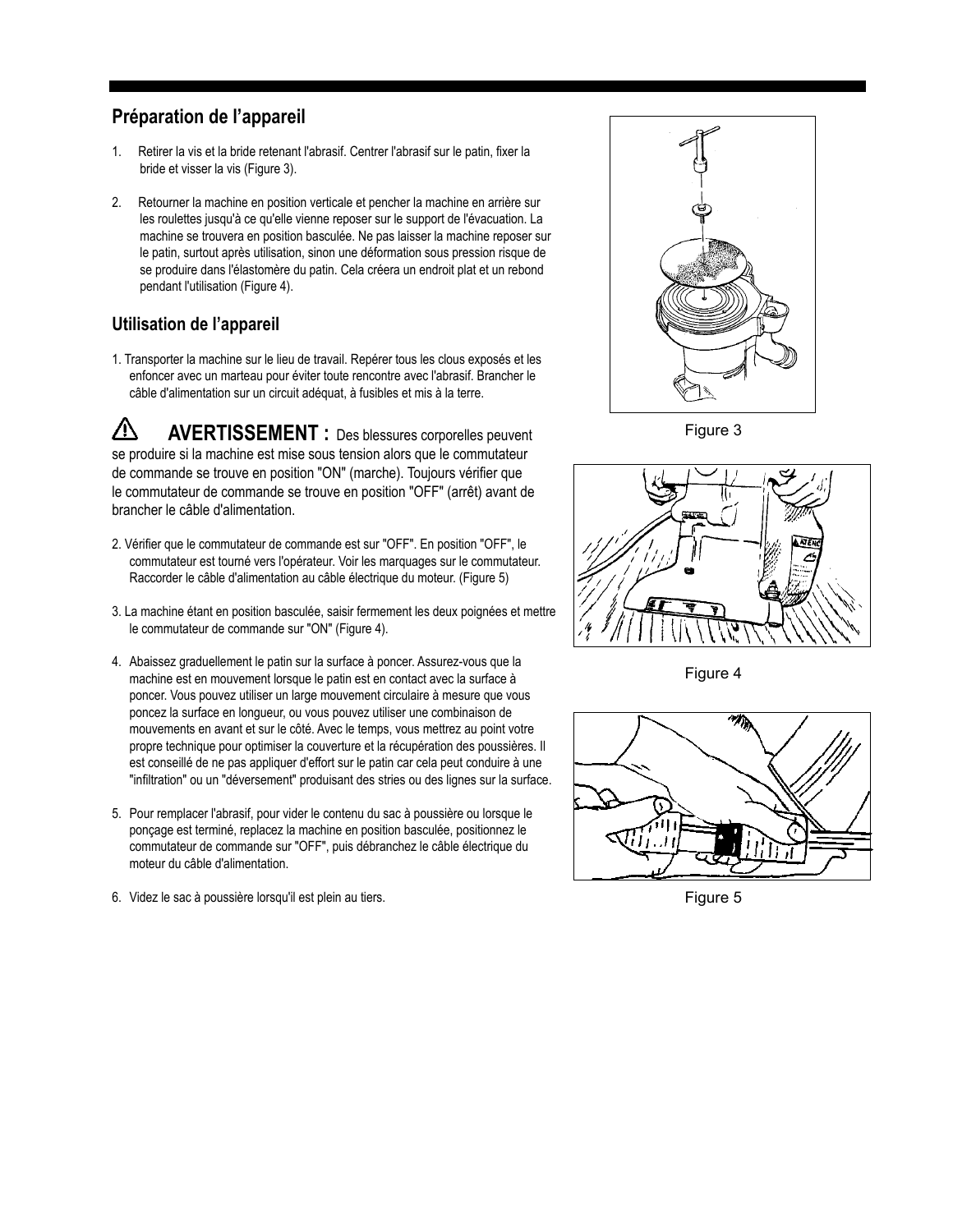## **Utilisation de l'appareil**

八 **DANGER:** Tout manquement à débrancher le câble d'alimentation de la machine lors de l'entretien, du remplacement de l'abrasif ou du vidage du sac à poussière peut entraîner une électrocution ou de graves blessures. Ne jamais laisser la machine sans surveillance lorsque le câble d'alimentation est branché.

八 **DANGER:** Ne jamais laisser le sac à poussière sans surveillance, avec des poussières de ponçage à l'intérieur. La poussière de ponçage peut s'enflammer spontanément et provoquer un incendie ou une explosion. Vider le sac à poussière dans un conteneur métallique, exempt de matériaux combustibles. Ne pas vider le contenu dans un feu. Ne pas trop remplir le sac à poussière.

#### **Réglage de la ponceuse**

#### **Mise à niveau**

Pour mettre la machine de niveau :Saisir la vis de réglage "A" située sur la roulette à l'aide d'un outil adapté (pinces, etc.). Avec un outil similaire, dévisser l'écrou "B" en tournant dans le sens antihoraire. (Figure 6)

Situation : Le patin crée des sillons sur les deux côtés ou on rencontre un "sautillement" : Tourner les deux vis de réglage en quantités égales, dans le sens horaire. Serrer les écrous et tester sur un morceau de contreplaqué. Répéter la procédure jusqu'à obtenir la situation correcte. Nous recommandons de ne pas dépasser une rotation de 30 mm à chaque essai.

Situation - Le patin crée un sillon à la pointe du patin : Tourner les deux vis de réglage dans le sens antihoraire, serrer les écrous et tester. Répéter la procédure jusqu'à obtenir la situation correcte. N'utiliser qu'une rotation de 30 mm à chaque essai.

Situation - Le patin crée un sillon sur un seul côté du patin : Tourner la vis de réglage située sur le côté affecté dans le sens horaire, ou tourner la vis de réglage opposée dans le sens anti-horaire, selon que le sillon s'arrête au-delà de la pointe du patin ou avant. S'il se termine avant la pointe, régler le côté affecté, sinon régler le côté opposé.

## **Entretien**

ΛN **MISE EN GARDE:** Tout manquement à exécuter la maintenance à intervalles réguliers peut annuler la garantie.

#### **Balais de carbone**

Faites remplacer les balais de carbone au moins toutes les 500 heures et plus fréquemment en cas d'utilisation intensive.

#### **Sac à poussière**

Périodiquement, le sac à poussière doit être tourné sur l'envers, secoué vigoureusement et passé en machine à laver en eau froide pour éviter le bouchage des pores et une perte du contrôle des poussières.

#### **Roulements**

Pour garantir des performances fiables, toutes les 1500 heures, il convient d'examiner les roulements de l'armature et du porte-disque pour vérifier l'usure ou l'absence de dégâts. S'ils sont très utilisés, les roulements devront être remplacés de manière saisonnière.

#### **Lubrification**

La machine est fournie entièrement lubrifiée. Les engrenages de la boîte d'engrenages ont suffisamment de graisse pour environ six mois de fonctionnement normal. Faites changer la graisse ou moins tous les 6 mois ou plus souvent en cas d'utilisation intensive.



Figure 6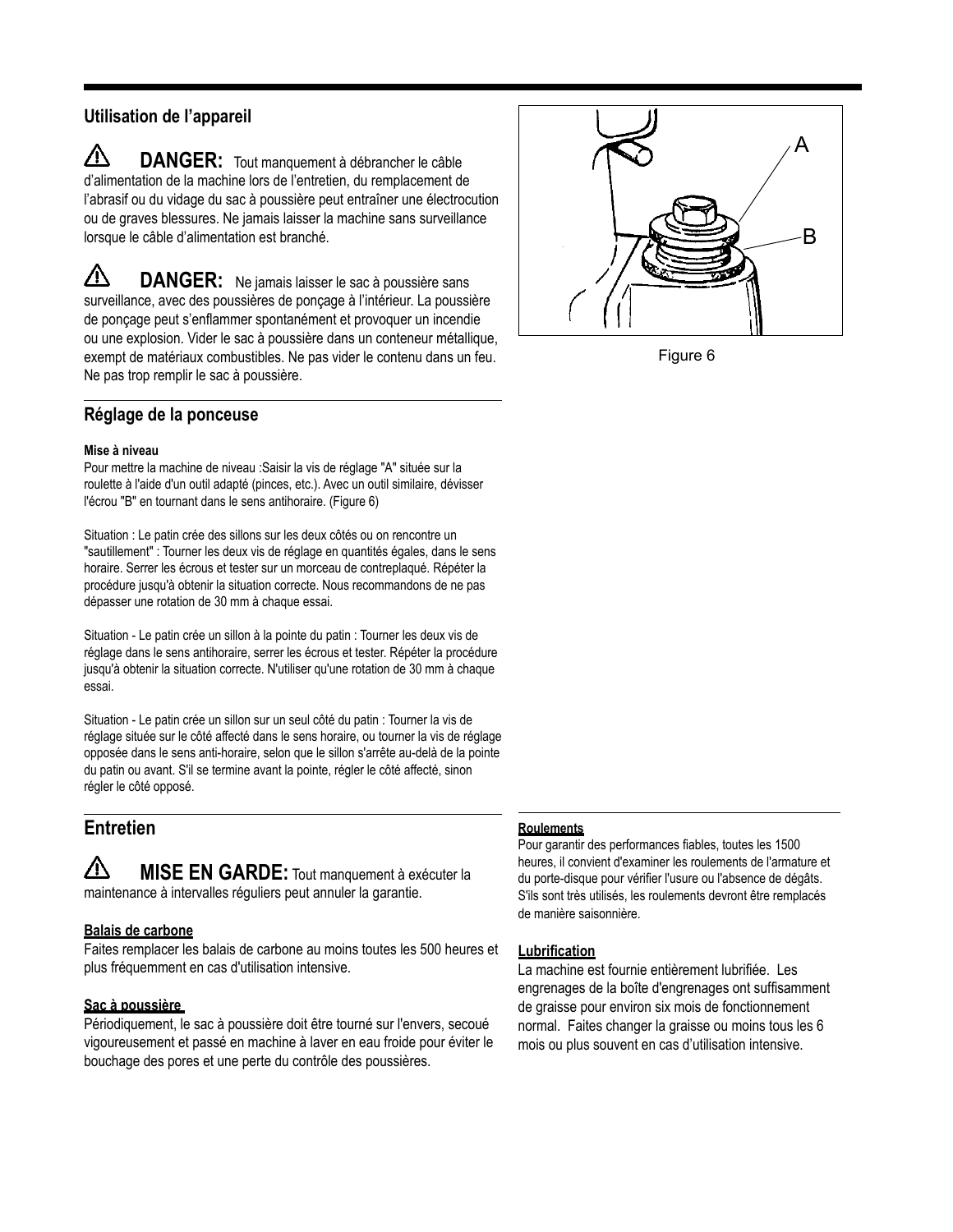#### **MAINTENANCE**

Л **MISE EN GARDE:** La maintenance et les réparations exécutées par un personnel non autorisé peuvent entraîner des dégâts ou des blessures. La maintenance et les réparations exécutées par un personnel non autorisé annuleront la garantie. Tout manquement à exécuter la maintenance à intervalles réguliers peut annuler la garantie.

#### **Balais en carbone**

Examiner les quatre balais tous les 6 mois ou toutes les 250 heures. L'accès aux balais s'effectue par les bouchons d'aération avant et arrière du moteur et sous les deux capots du moteur (Figure 7). Appuyer sur la patte située sur l'attache à ressort, tourner puis déposer (Figure 8). Utiliser une pince à bec effilé pour débrancher le fil de dérivation. Si l'un des balais est usé sur une longueur d'un centimètre ou moins, remplacer tout le jeu..

ハ **MISE EN GARDE:** N'utiliser que le balai de moteur portant le numéro de pièce 40818A ou 40055A avec fil de dérivation, sinon il se produira une panne de moteur.

Lors du remplacement des balais, s'assurer que le balai est placé contre le commutateur, que le ressort repose dans l'encoche du balai, et que le balai se déplace librement. Lors de la remise en place du couvercle d'interrupteur, dégager tous les fils électriques du commutateur et vérifier l'absence de pincement.

#### Pour changer le lubrifiant de la boîte d'engrenage

Pour changer le lubrifiant de la boîte d'engrenage, procéder comme suit :

- 1. Renverser la machine sur un établi.
- 2. Aligner l'un des deux trous du patin en caoutchouc avec l'un des trois trous de la protection murale rotative.
- 3. Aligner les deux trous avec l'une des trois vis du couvercle du carter de l'engrenage. Retirer la vis du couvercle du carter de l'engrenage. (Figure 9)
- 4. Aligner les trous avec chacune des deux autres vis, puis retirer les vis.

 **MISE EN GARDE:** S'assurer qu'aucune poussière ne pénètre dans la boîte d'engrenage. La boîte d'engrenage serait endommagée.

- 5. Déposer le couvercle du carter de l'engrenage.
- 6. Eliminer l'ancien lubrifiant de la boîte d'engrenage.
- 7. Ajouter 170 grammes de lubrifiant Sanders Technology dans la boîte d'engrenage.

 **MISE EN GARDE:** Pour ne pas endommager le moteur, ne pas ajouter plus de 170 grammes de lubrifiant dans la boîte d'engrenage.

- 8. A l'aide des trois vis retirées précédemment, monter le couvercle sur le carter de l'engrenage.
- 9. Démarrer la machine et laisser tourner pendant 15 minutes. Un petit excédent de lubrifiant devrait s'écouler du trou d'aération. Si ce n'est pas le cas, il peut être nécessaire d'ajouter du lubrifiant.
- 10. Essuyer l'excédent de lubrifiant et dégager le trou d'aération.



Figure 7



Figure 8

| Lubrifiant        |                  |  |  |
|-------------------|------------------|--|--|
| Qté               | N° Pièce         |  |  |
| 1litre<br>1litres | 16610A<br>16611A |  |  |



Figure 9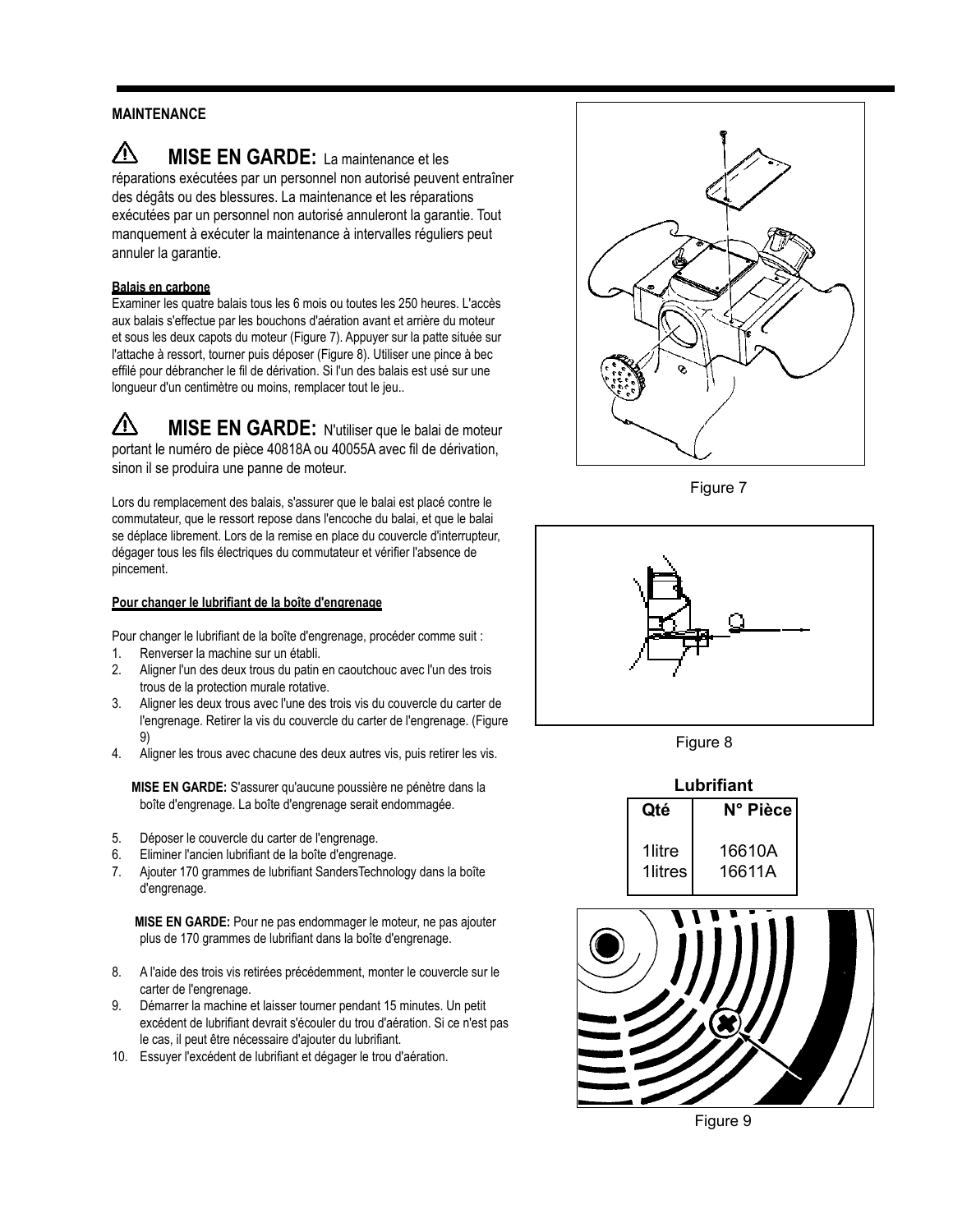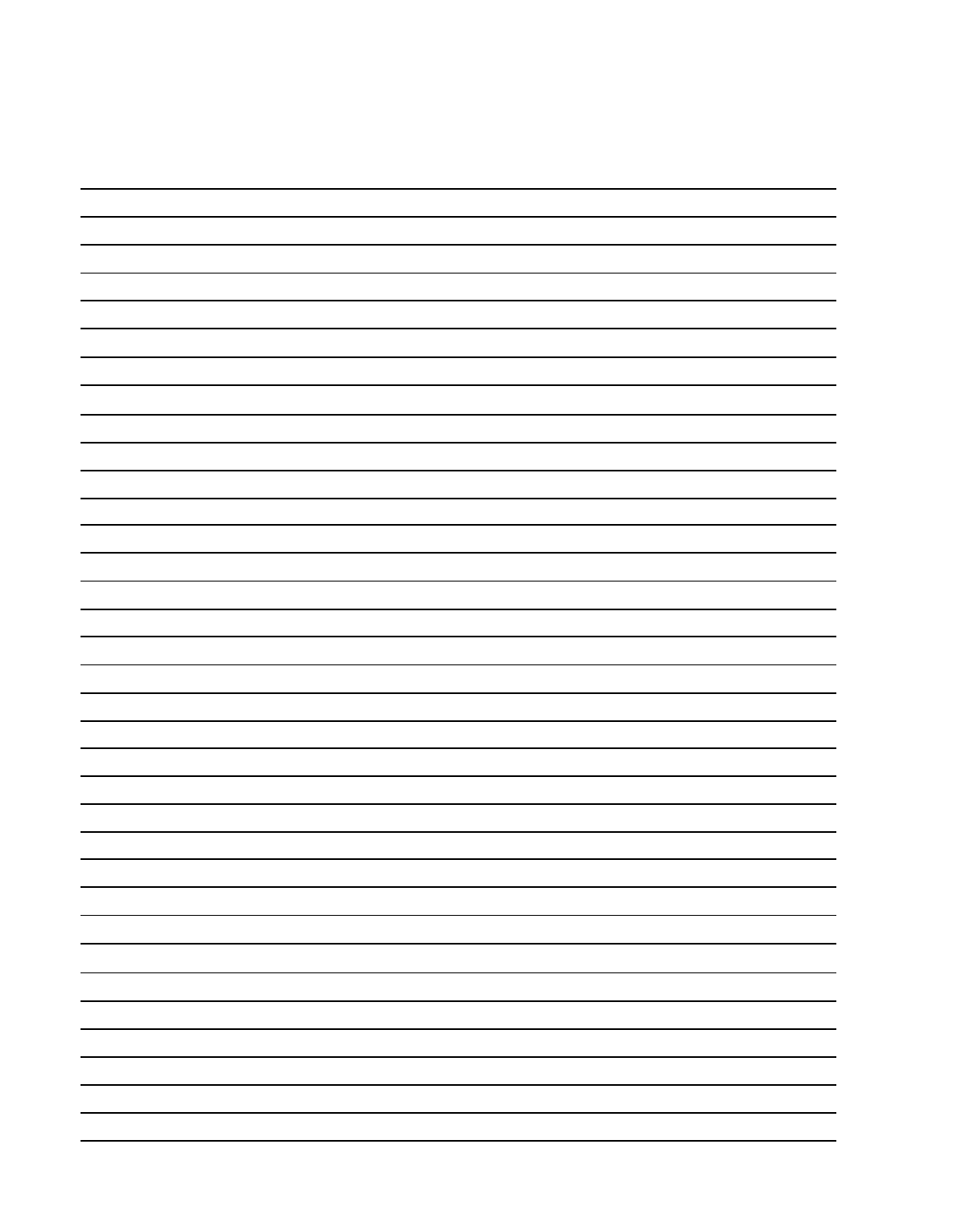# **Clarke American Sanders**

# Super 7R Edger **Section II Parts and Service Manual**

(70895A)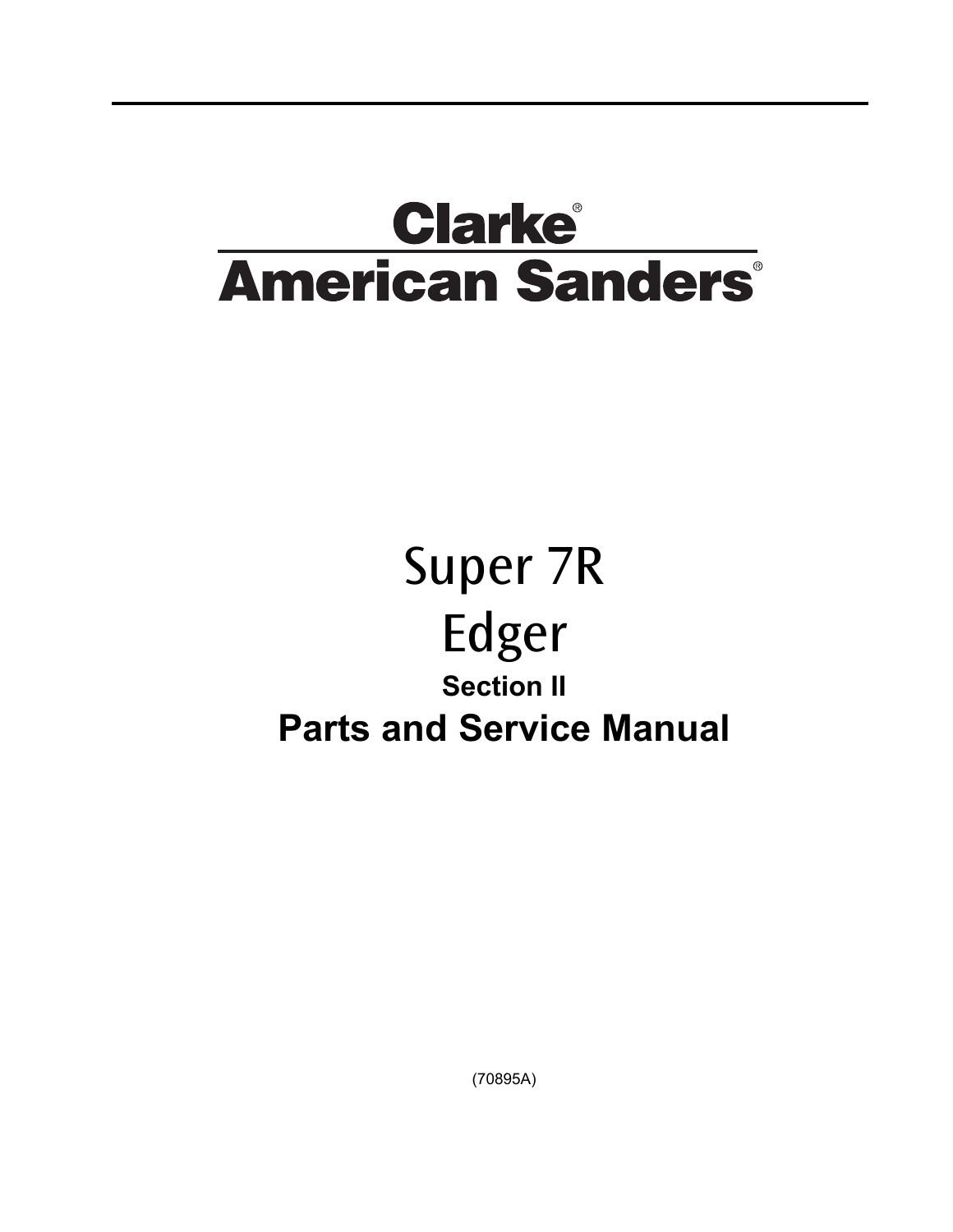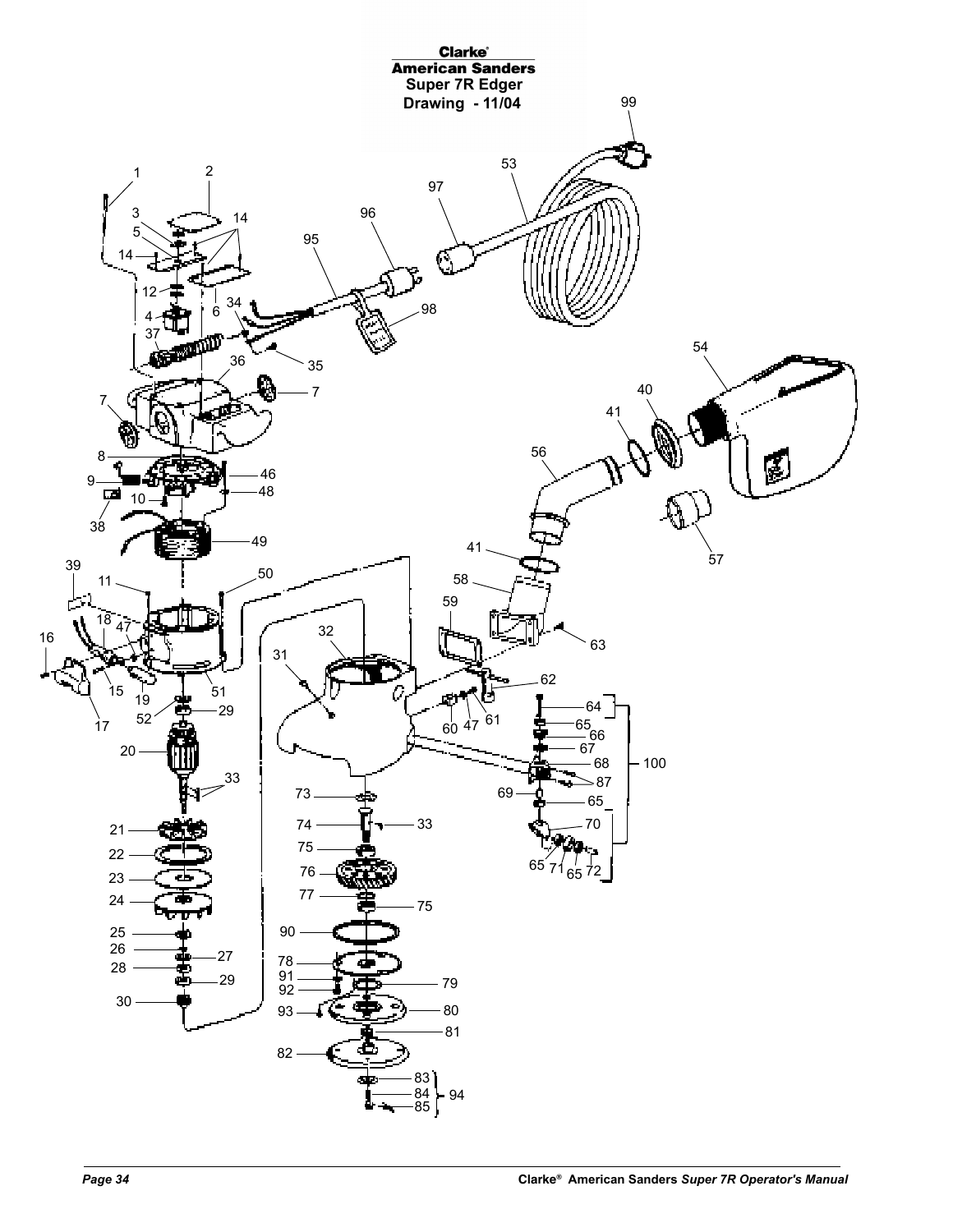## **Clarke**® **American Sanders**<br>Super 7R Edger **Parts List - 1/07**

| Ref#             | Part No. | <b>Description</b>                              | Qty                     | Ref# | Part No. | <b>Description</b>                          |                |
|------------------|----------|-------------------------------------------------|-------------------------|------|----------|---------------------------------------------|----------------|
| 1                | 962404   | Screw - #10-24 x 3 1/4 Ft. St. Mach.            | 4                       | Qty  |          |                                             |                |
| $\overline{2}$   | 70487A   | Plate - Name                                    | 1                       | 53   | 42234A   | Cord Supply 115V                            |                |
| 3                | 646302   | Plate - Dial                                    | 1                       |      | 42182A   | Cord Supply 240V                            |                |
| 4                | 47394A   | Switch - Toggle                                 | 1                       |      | 40007A   | Cord Supply w/AUI-10P                       |                |
| 5                | 302310   | Cover, Motor Brush R.H.                         | 1                       | 54   | 53544B   | Bag, Dust                                   |                |
| 6                | 302309   | Cover, Motor Brush L.H.                         | 1                       | 56   | 61564A   | Tube, Exhaust                               |                |
| $\boldsymbol{7}$ | 306802   | Plug - Vent                                     | $\overline{2}$          | 57   | 30563A   | Adaptor, 2" Tube x 11/2" Hose               |                |
| 8                | 43201A   | Holder Assembly Brush                           | 1                       | 58   | 21077A   | Adaptor, Exhaust                            |                |
| 9                | 40818A   | Carbon Brush 115V                               | 4                       | 59   | 293406   | Gasket - Exhaust Bracket                    |                |
|                  | 40055A   | Carbon Brush 240V                               | 4                       | 60   | 302101   | Clamp - Wrench                              |                |
| 10               | 962727   | Screw - #8-32 x 1/2 Pan Head                    | 4                       | 61   | 962987   | Screw - 10-24 x $\frac{3}{8}$ Pn. St. Typ.  |                |
| 11               | 962988   | Screw - 1/4 - 20 x 11/4 Pan St. Mach.           | 1                       | 62   | 987300   | Wrench                                      |                |
| 12               | 980662   | Washer - SH #1224-00 Lock                       | 1                       | 63   | 962289   | Screw - 1/4-20 x 3/, Soc. St. Cap           | 4              |
| 13               |          |                                                 |                         | 64   | 85702A   | Screw - 1/4-20 x 13/4                       |                |
| 14               | 962545   | Screw - #6-32 x 3/ <sub>8</sub> Ft. St. Type 23 | 4                       | 65   | 50740A   | Bearing                                     | 8              |
| 15               | 85393A   | Screw - #10-24 x 1/4 Pn. St. Mach.              | 1                       | 66   | 960130   | Screw - Caster Adjusting                    | $\overline{c}$ |
| 16               | 962310   | Screw - #10-24 x 1/2 OV                         | 1                       | 67   |          |                                             | $\overline{c}$ |
|                  |          |                                                 | 1                       | 68   | 920670   | Nut - Lock Adjust                           | 2              |
| 17               | 303602   | Guard - Lamp                                    | 1                       |      | 310803   | Bracket - Caster Support                    | $\overline{2}$ |
| 18               | 46902A   | Socket -Assembly                                |                         | 69   | 298215   | Spacer - Collar                             |                |
| 19               | 40920A   | Light Bulb 115V                                 | 1                       | 70   | 29404A   | Yoke, Edger, Caster                         | $\overline{c}$ |
|                  | 911116   | Light Bulb 240V                                 | 1                       | 71   | 299704   | Roller - Caster                             | $\overline{2}$ |
| 20               | 10101B   | Armature Assembly 115V                          | 1                       | 72   | 925592   | $Pin - \frac{1}{4} \times 1$ Spirol         | $\overline{a}$ |
|                  | 10110A   | Armature Assembly 240V                          | 1                       | 73   | 318303   | Spring - Load                               |                |
| 21               | 303004   | Fan - Motor                                     | 1                       | 74   | 307702   | Shaft - Drive Gear                          |                |
| 22               | 293403   | Gasket - Fan Baffle                             | 1                       | 75   | 902550   | Bearing                                     | 2              |
| 23               | 306102   | Plate - Exhaust Fan Baffle                      | 1                       | 76   | 303502   | Gear - Drive                                |                |
| 24               | 303002   | Fan - Vacuum                                    | 1                       | 77   | 067304   | Ring - Retaining                            |                |
| 25               | 307302   | Ring - Retaining                                | 1                       | 78   | 302306   | Cover - Assembly Gear Housing               |                |
| 26               | 308202   | Spacer - Bearing                                | 1                       | 79   | 317204   | Retainer - Disc Guard                       |                |
| 27               | 297604   | Seal - Oil                                      | 1                       | 80   | 293616   | Guard - Disc                                |                |
| 28               | 407302   | Ring - Retaining                                | 1                       | 81   | 980088   | Washer                                      | 2              |
| 29               | 902567   | Bearing                                         | $\overline{\mathbf{c}}$ | 82   | 13203A   | Assembly - Sanding Pad                      |                |
| 30               | 293514   | Pinion - Armature                               | 1                       | 83   | 980132   | Washer - Disc, Retaining                    |                |
| 31               | 316804   | Plug - Pipe $\frac{1}{2}$                       | 1                       | 84   | 960140   | Screw - Paper Lock                          |                |
| 32               | 304204   | Housing - Gear                                  | $\mathbf{1}$            | 85   | 925004   | Pin - Cotter $\frac{1}{16}$ x $\frac{1}{2}$ |                |
| 33               | 915028   | Key $\frac{1}{8}$ x $\frac{5}{8}$ Woodruff      | 3                       | 87   | 962109   | Screw - #10-24 x 5/ Pn SS                   |                |
| 34               | 980621   | Washer, #1108                                   | 1                       | 90   | 34232A   | Gasket - Gear Case Cover                    | 4              |
| 35               | 962550   | Screw, 8-32 x $^{5}/_{16}$                      | 1                       | 91   | 87609A   | Washer Seal                                 | 3              |
| 36               | 302312   | Cover, Motor                                    | 1                       | 92   | 84808A   | Screw, 10-24 x $\frac{3}{7}$ ,              | 3              |
| 37               | 56475A   | <b>Strain Relief</b>                            | 1                       | 93   | 962974   | Screw, 6-32 x 1/2                           |                |
| 38               | 50932A   | Spring brush Holder                             | 4                       | 94   | 960125   | Assembly Screw Lock                         |                |
| 39               | 73285A   | Label, Warning                                  | 1                       | 95   | 41960A   | Motor Pigtail 115V                          |                |
| 40               | 80276A   | Nut, Slip Joint 2 x 2                           | 1                       |      | 41947A   | Motor Pigtail 240V                          |                |
| 41               | 30613A   | <b>Washer Seal</b>                              | $\overline{2}$          | 96   | 912169   | Plug L5-15P (115V)                          |                |
| 46               | 962211   | Screw - #10-24 x 21/2 Pn. St. Mach.             | $\overline{c}$          |      | 45602A   | Plug L6-15P (240V)                          |                |
| 47               | 980603   | Washer - #1110 Shakeproof                       | 7                       | 97   | 911461   | Connector L5-15R (115V)                     |                |
| 48               | 980643   | Washer - #10 $\frac{7}{16}$ Plain               | $\overline{2}$          |      | 41708A   | Connector L6-15R (240V)                     |                |
| 49               | 42820A   | Field 115 Volt                                  | $\mathbf{1}$            | 98   | 70175A   | Tag, Warning                                |                |
|                  | 42819A   | Field 240 Volt                                  | 1                       | 99   | 911248   | Plug 5-15P (115V)                           |                |
| 50               | 962454   | Screw - 1/4-20 x 1 Sc. Cap                      | $\overline{\mathbf{c}}$ |      | 45603A   | Plug 6-15P (240V)                           |                |
| 51               | 304208   | Housing and Guard Assembly                      | 1                       |      | 40023A   | Plug AUI-10P                                |                |
|                  | 20013A   | Housing, Motor Super7R                          | 1                       | 100  | 12208A   | Caster, Assembly                            |                |
| 52               | 298306   | Spring Load                                     | 1                       | NI   | 31407A   | Case, Super 7R Edger                        | 1              |
|                  |          |                                                 |                         |      |          |                                             |                |

#### **NOTE: Assembly 12208A includes parts 64, 65, 70, 71, & 72.**

NI = Not illustrated

#### **Accesories Available**

|   | 312404 | <b>Cutter Disc Assembly</b>                |  |
|---|--------|--------------------------------------------|--|
| а | 311306 | <b>Blade - Disc Cutter</b>                 |  |
| b | 312904 | <b>Eject Disc Cutter</b>                   |  |
| C | 315604 | Mallet                                     |  |
| d | 317004 | <b>Punch Center</b>                        |  |
| e | 317304 | <b>Ring Disc Cutter</b>                    |  |
|   | 762005 | Clamp                                      |  |
| g | 920208 | Nut - 1/4-20 Hex                           |  |
| h | 962013 | Screw 1/4-20 x 11/4 R                      |  |
|   | 962233 | Screw $\frac{1}{4}$ -20 x $\frac{5}{16}$ S |  |
|   |        |                                            |  |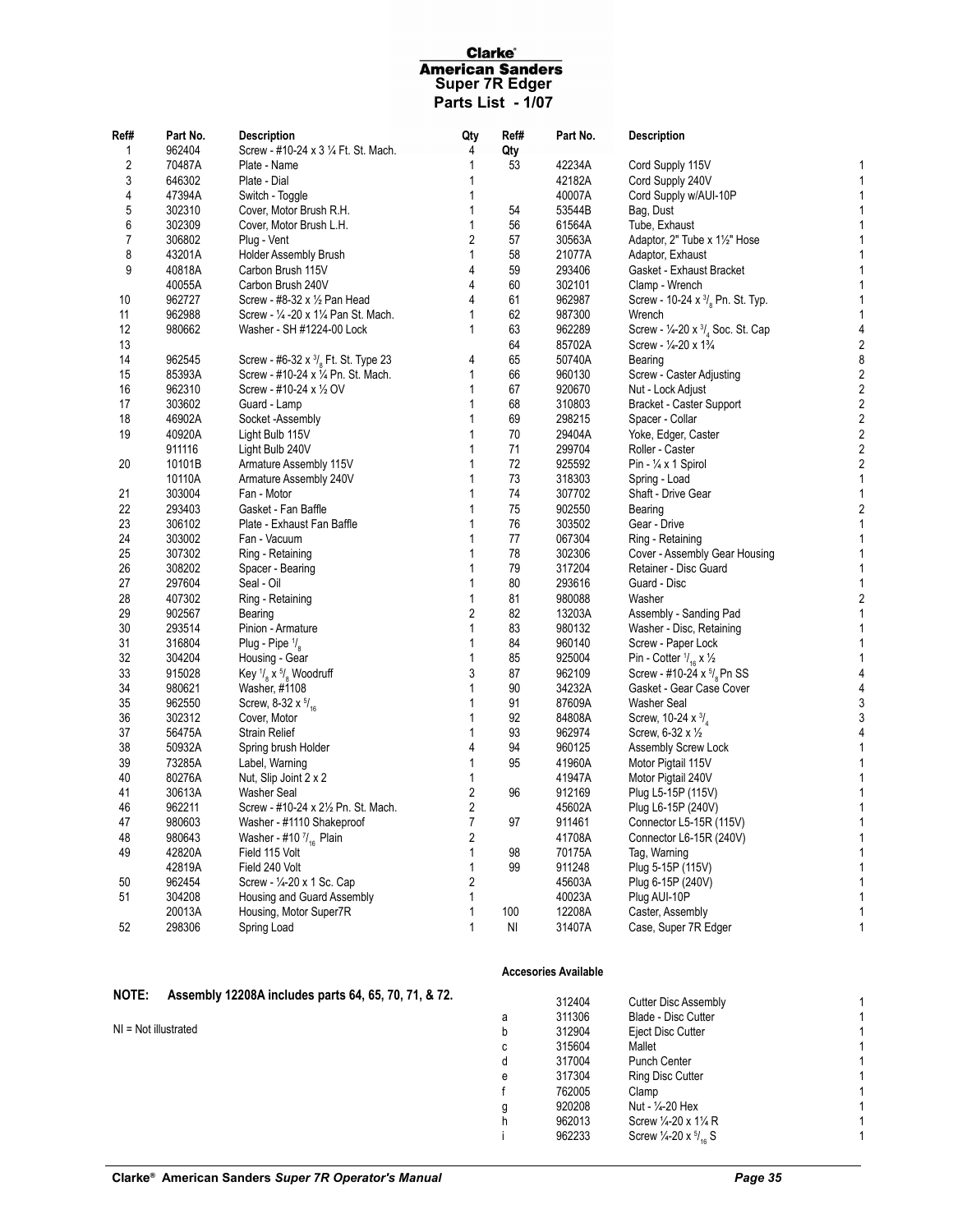